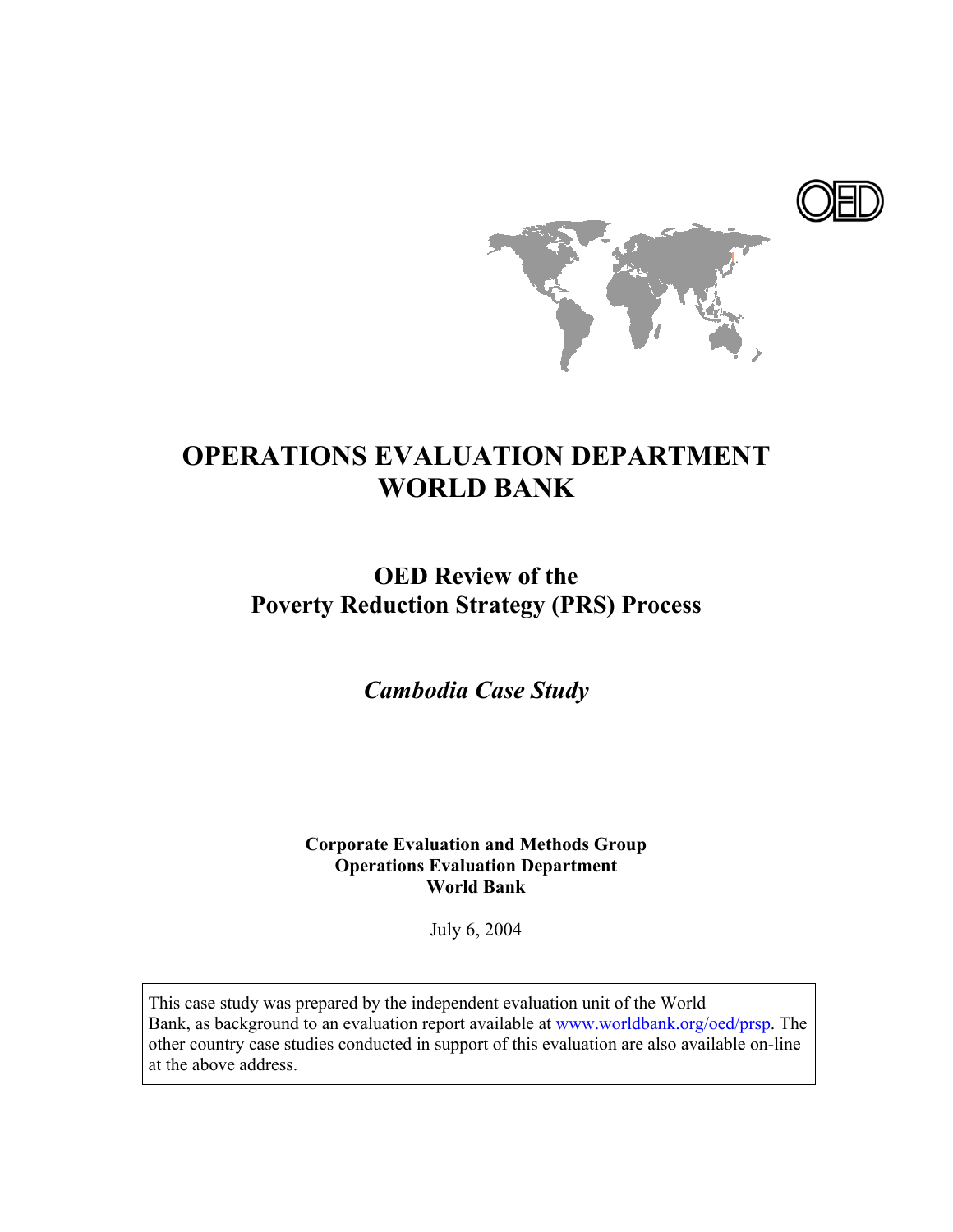# **Contents**

|                |                                                                | 11<br>111            |
|----------------|----------------------------------------------------------------|----------------------|
|                |                                                                | 1V                   |
| I.             |                                                                | 1                    |
|                | $\bullet$                                                      | 1                    |
|                | $\bullet$                                                      | 4                    |
|                | ٠                                                              | 5                    |
| П.             |                                                                |                      |
|                |                                                                | 6                    |
|                | $\bullet$                                                      | 6                    |
|                | ٠                                                              | 10                   |
|                | a.                                                             | 11                   |
|                | b.                                                             | 11                   |
|                | $\mathbf{c}$ .                                                 | 13                   |
|                | d.                                                             | 15                   |
|                | e.                                                             | 17                   |
|                | f.                                                             | 18                   |
|                | $\bullet$                                                      | 20                   |
|                |                                                                | 22                   |
| III.           |                                                                |                      |
|                | $\bullet$                                                      | 25                   |
|                | $\bullet$                                                      | 25                   |
|                | $\bullet$                                                      | 25                   |
|                | $\bullet$                                                      | 26                   |
|                | $\bullet$                                                      | 27                   |
|                | $\bullet$                                                      | 28                   |
|                | $\bullet$                                                      | 28                   |
|                |                                                                | 29<br>30             |
| IV.            |                                                                |                      |
|                | $\bullet$                                                      |                      |
|                |                                                                | 31                   |
|                |                                                                | 32                   |
|                |                                                                |                      |
|                | Box. 1: The NPRS: Broad Priorities and Action Areas            | 2                    |
|                | Table 1: Public Expenditure % GDP, Cambodia and Comparators    | 3                    |
|                | Table 2: Key Steps in the PRSP process and BWI operations      | 10                   |
|                | Table 3. PRSP Targets for Poverty Reduction (in %)             | $\overline{4}$       |
| <b>Annexes</b> |                                                                | 9                    |
| $\mathbf{1}$ . |                                                                | 21                   |
|                |                                                                |                      |
|                |                                                                | 33                   |
| 2.             |                                                                |                      |
| 3.             |                                                                |                      |
| 4.             | External Assistance as % of Total Sector Expenditure 1996-2001 |                      |
| 5.<br>6.       |                                                                | 35<br>36<br>37<br>38 |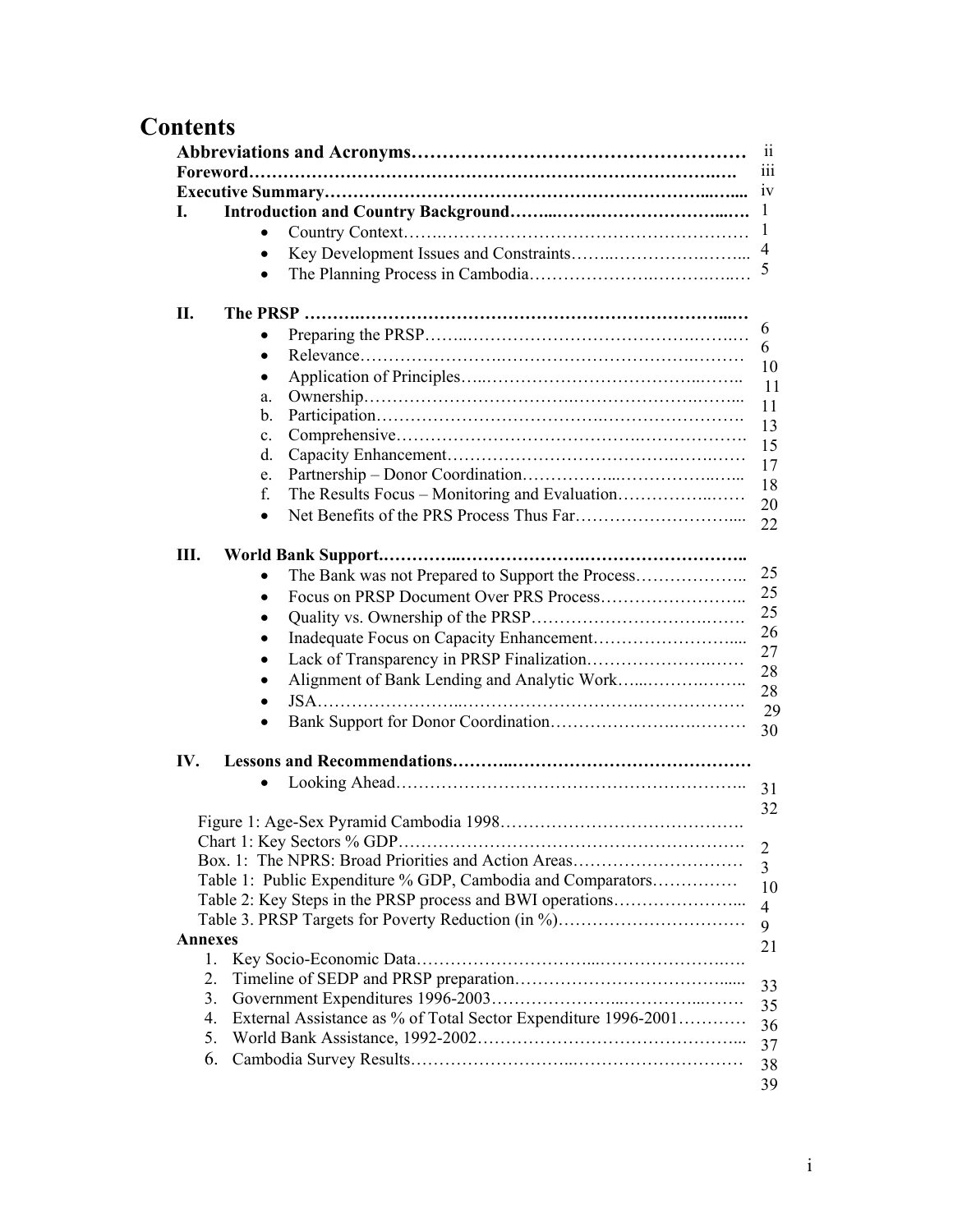# **Abbreviations and Acronyms**

| <b>ADB</b>    | Asian Development Bank                                   |
|---------------|----------------------------------------------------------|
| <b>APM</b>    | <b>Action Plan Matrix</b>                                |
| BWI           | Bretton Woods Institution (World Bank and IMF)           |
| CAS           | <b>Country Assistance Strategy</b>                       |
| <b>CDF</b>    | <b>Comprehensive Development Framework</b>               |
| <b>CIDA</b>   | Canadian International Development Agency                |
| <b>CODE</b>   | <b>Committee of Development Effectiveness</b>            |
| <b>CSD</b>    | Council of Social Development                            |
| <b>DFID</b>   | Department for International Development (UK)            |
| <b>ESAF</b>   | Enhanced Structural Adjustment Facility (IMF)            |
| <b>GDP</b>    | <b>Gross Domestic Product</b>                            |
| <b>GSCSD</b>  | General Secretariat to the Council of Social Development |
| <b>HIPC</b>   | <b>Heavily Indebted Poor Countries</b>                   |
| <b>IDA</b>    | <b>International Development Association</b>             |
| IDF           | <b>Institutional Development Fund</b>                    |
| <b>IMF</b>    | <b>International Monetary Fund</b>                       |
| <b>JSA</b>    | <b>Joint Staff Assessment</b>                            |
| <b>KR</b>     | Khmer Rouge                                              |
| <b>MEF</b>    | Ministry of Economy and Finance                          |
| <b>MOP</b>    | Ministry of Planning                                     |
| <b>MTEF</b>   | Medium-Term Expenditure Framework                        |
| <b>NGO</b>    | Non-Governmental Organization                            |
| <b>NIS</b>    | National Institute of Statistics                         |
| <b>NPRS</b>   | <b>National Poverty Reduction Strategy</b>               |
| ODI           | Overseas Development Institute                           |
| PIP           | <b>Public Investment Program</b>                         |
| PIU           | Project Implementation Unit                              |
| <b>PMATU</b>  | Poverty Monitoring and Analysis Technical Unit           |
| <b>PRGF</b>   | Poverty Reduction and Growth Facility                    |
| <b>PRS</b>    | <b>Poverty Reduction Strategy</b>                        |
| <b>PRSP</b>   | <b>Poverty Reduction Strategy Paper</b>                  |
| <b>SEDP</b>   | Socio-Economic Development Plan                          |
| SNEC          | Supreme National Economic Council                        |
| <b>SWIM</b>   | Sector Wide Investment Management                        |
| <b>TA</b>     | <b>Technical Assistance</b>                              |
| <b>TCAP</b>   | <b>Technical Cooperation Action Plan</b>                 |
| <b>UNDP</b>   | <b>United Nations Development Program</b>                |
| <b>UNICEF</b> | United Nations Children's Fund                           |
| <b>WB</b>     | World Bank                                               |
| <b>WTO</b>    | World Trade Organization                                 |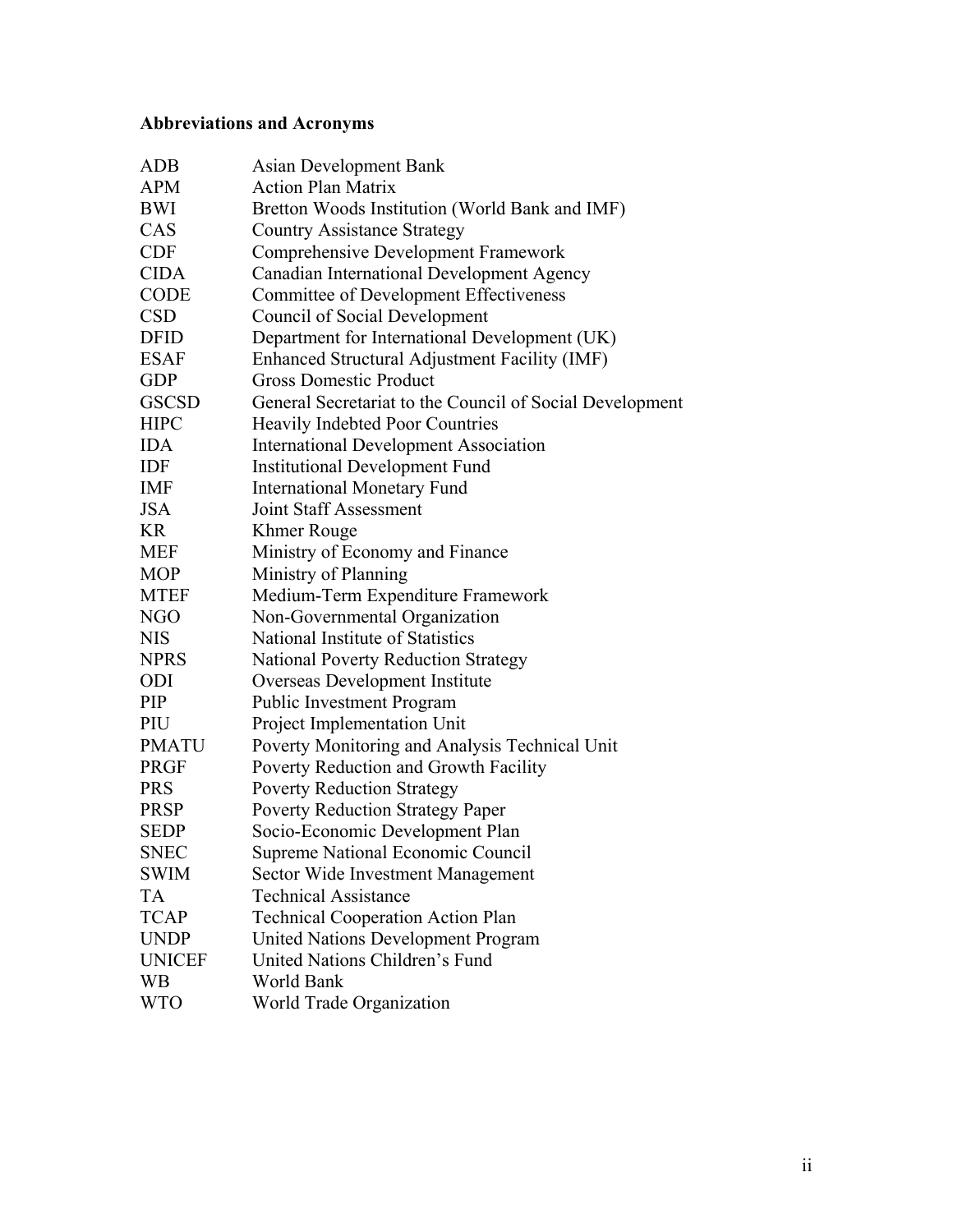# **FOREWORD**

1

OED has completed an evaluation of the PRS initiative and the Bank's support to this initiative. The synthesis report was submitted to the Committee on Development Effectiveness of the World Bank's Board in June 2004 and discussed by CODE in July  $2004$ <sup>1</sup> As the PRSP is by nature a country-level process, eight country case studies<sup>2</sup> have been undertaken in support of the synthesis report to provide in-depth country-level experience with the initiative and the Bank's support. Cambodia was selected as a country case study to provide: coverage of relatively recent PRSP formulation, PRSP experience outside the Africa region (which is covered by four of the eight case study countries), formulation under weak initial conditions, and coverage of a non-HIPC case.

This country case study report provides an assessment of the PRS Process in Cambodia as of mid-2003, which covers PRSP formulation and the very early stages of implementation. The PRS document was completed by the Government in December 2002 and officially launched in March 2003. An OED mission visited the country in April/May of 2003, providing the bulk of the evaluative material for the assessments in this report. Comments were provided on an earlier draft by staffs of the Bank and IMF in October 2003, and a draft of this evaluation was sent to the Cambodian authorities on December 17, 2003 for comment. Comments were received on January 3, 2004 from the Ministry of Finance and on January 5, 2004 from the Ministry of Planning, and have been reflected.

<sup>&</sup>lt;sup>1</sup> The synthesis report is available on the internet at  $\frac{http://www.worldbank.org/oed/prsp}{http://www.worldbank.org/oed/prsp}$ .

<sup>&</sup>lt;sup>2</sup> Country case studies are drawn from the 23 countries with full PRSPs as of the beginning of 2003. The selection criteria includes: maturity of the PRSP process, geographic balance, coverage of non-HIPC countries, and country initial conditions. The study thus covers a variety of country situations and varying stages of implementation. Country selection also depends on coverage provided by case studies already conducted in related OED work such as the recently completed HIPC and CDF evaluations. The eight case study countries are Albania, Cambodia, Ethiopia, Mauritania, Mozambique, Nicaragua, Tajikistan, and Tanzania.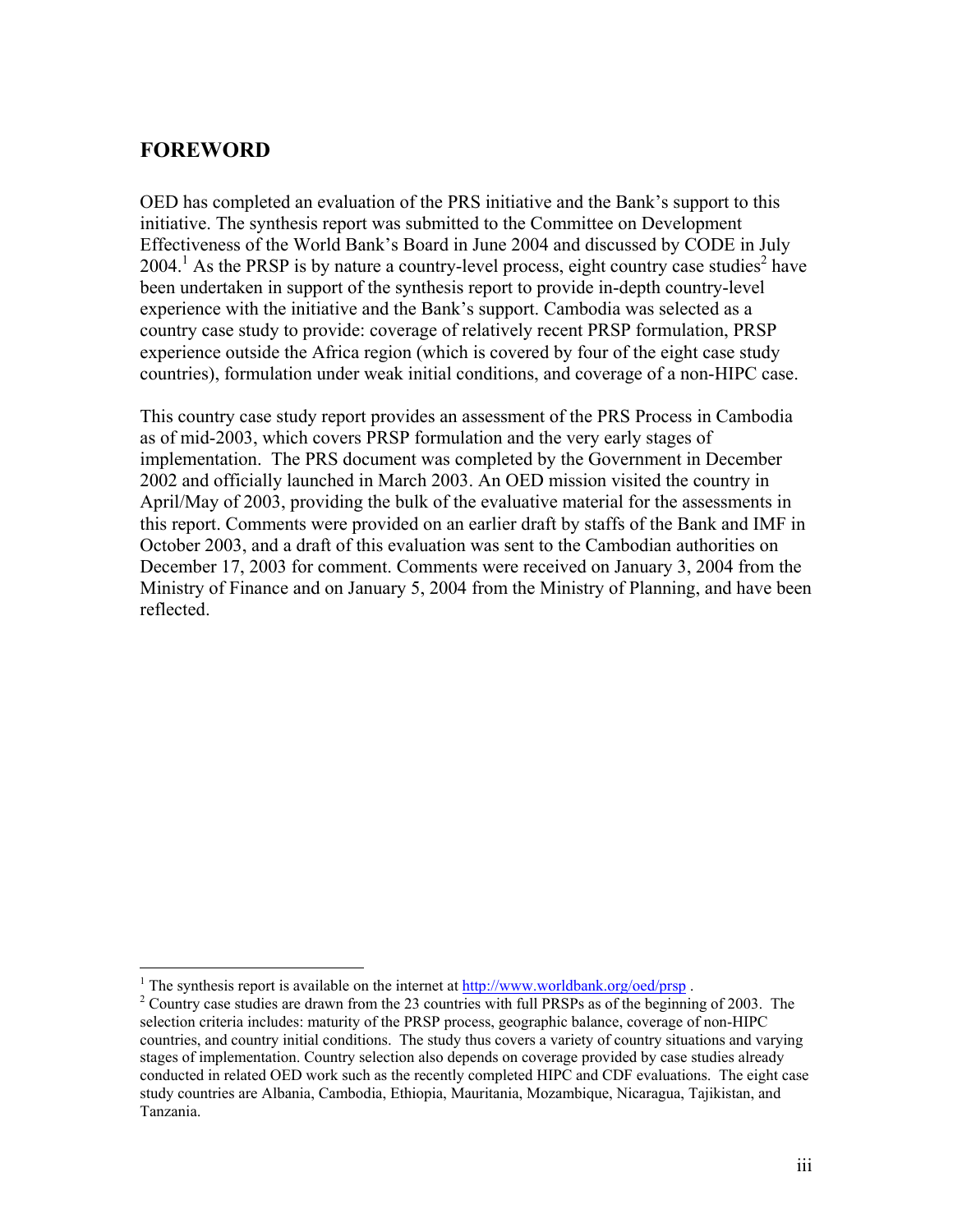## **EXECUTIVE SUMMARY**

1. Cambodia's Poverty Reduction Strategy Paper (PRSP) was approved by the cabinet in December 2002 and discussed by the Boards of the World Bank and IMF in February 2003. This case study presents a snapshot of the Cambodian experience with the PRS Process as of mid-2003, covering strategy formulation and the very early stages of implementation. OED concludes that progress toward improved development planning and management is limited. However, it is important to bear in mind that the constraints faced in Cambodia were, and continue to be, daunting (e.g., severe public sector capacity weaknesses, heavy aid dependence, problems with donor coordination). Whether over time the PRS Process will translate into better outcomes will depend on the Government's willingness and capacity to take steps to institutionalize the PRS Process and the use of the framework by donors to provide coordinated assistance focused on sustained poverty reduction.

2. The objectives of the PRSP initiative are highly relevant to the Cambodian case, though demanding in light of the country's current development constraints. The focus on poverty reduction is indispensable in a country with major problems of both income and non-income poverty. The PRSP focus on Government ownership and participation also strikes an important chord in the need for institutional development of both the administration and civil society, and the need to move from a donor driven program to one which is both designed and perceived to be home-grown. But the timing of the PRSP preparation pushed by the Bank and Fund was awkward in that the pre-existing planning process supported by the Asian Development Bank (the Socio-Economic Development Plan, SEDP) had just begun a new cycle with a legally mandated time-frame which was too short to allow for the integration of the PRSP principles. Rather than moving quickly to prepare a second planning document, the time could have been better spent in getting a consistent poverty baseline and building the capacity and processes, within the Government, needed for implementing the PRSP principles.

3. **Ownership** of the PRSP – both the document and the process – resides in a small group of Government officials. The Ministry of Planning (MOP) took leadership of the PRS process and liaised effectively with planning officials in the four key line ministries. But senior officials in the line ministries were not sufficiently engaged, and the Ministry of Economy and Finance (MEF), played little part until the final stages when it was actively involved in drafting the sections on prioritizing and costing the program. As a consequence the PRSP is not perceived as having broad ownership within the Government, let alone outside the Government. The donor community in Phnom Penh is also skeptical of the degree of Government ownership of either the process or the document, perceiving the PRSP as Bank driven with limited Government ownership. This is partly a consequence of the tension with SEDPII and the concern that the Bank was imposing an unnecessary burden on the Government by insisting on a separate strategic process.

4. There was a genuine effort to consult with NGOs in the preparation of the PRSP and to incorporate their views which represented a change on behalf of Government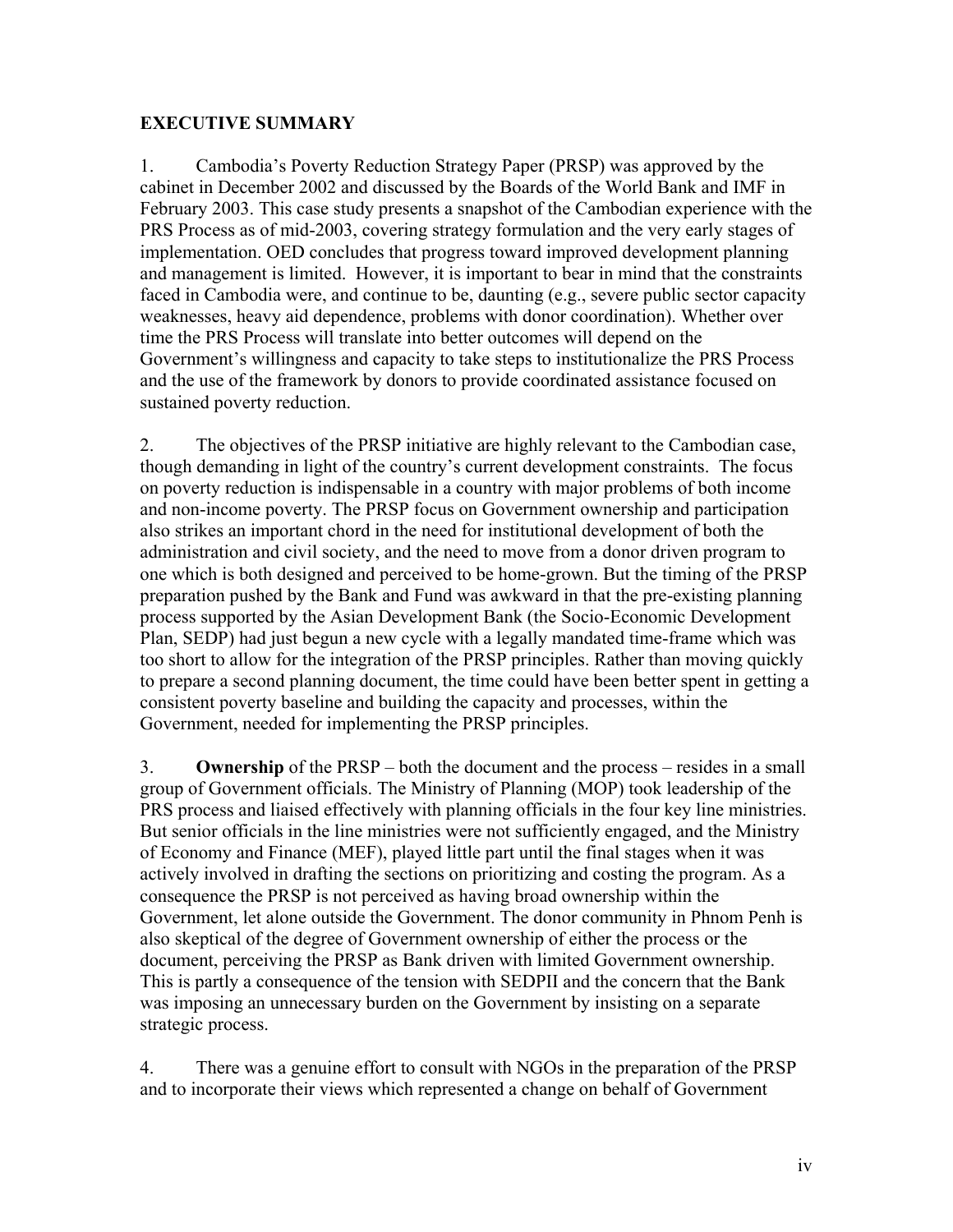relative to past planning processes, but participation was limited with regard to broader civil society involvement, and consultation at the regional and local levels.The NGOs were consulted through three national workshops held in Phnom Penh. While they coordinated among themselves to prepare comments on the various drafts, the time available for this was viewed by them as insufficient. In addition, drafts were only made available in English and this in turn limited the potential for consultation. Parliament and the private sector were not significantly involved in the formulation process; regional workshops were held in only 3 of the 24 provinces; and there was little attempt to involve the media prior to the launch of the final PRSP.

5. The PRSP is helping to make **poverty reduction** more central to the thinking of the Government, donor and NGO communities. The MOP has made clear to line ministries the need to think through the poverty impact of the programs they support. Donors are also more sensitive to this requirement. However, the PRSP leaves considerable work to be done in identifying clear **priorities**. Many stakeholders interviewed were disappointed that the PRSP document did not deliver as an operational plan – as advertised to be a complement to the general framework of the second Socio-Economic Development Plan. Ministry submissions during PRSP preparation were generally wish lists of projects for donor support rather than reflecting clear prioritization on the basis of poverty impact as the MOP had requested. There are exceptions that can serve as positive examples, such as the health and education sectors where clearly defined strategies and coverage by the medium-term expenditure framework (MTEF) reflect the substantial past support by donors, in human and financial terms. In other sectors, most critically agriculture, the strategy remains unclear. An effort is being made to improve the alignment of project selection with poverty impact for the authorities' first PRSP Progress Report. The PRSP does not provide a longer term vision, which can guide short and medium term programs, in some of the key cross-cutting strategic issues facing Cambodia, such as private sector development, the management of natural resources, and civil service reform.

6. There is not as yet sufficient **linkage** of the PRSP to the MTEF and the annual budget, with little evidence currently available at this early stage that this is impacting resource allocation – the build up of expenditures in the social sectors which pre-dated the PRSP is continuing. As in many other countries, MTEF implementation is at an early stage in Cambodia and lacks ownership beyond the MEF. The limited involvement of the MEF in the PRSP between the I-PRSP and the final stages of document preparation is in large part responsible for the lack of more effective budget alignment.

7. Two areas that warrant attention in the PRS Process going forward are agricultural growth and capacity enhancement. Over 70 percent of Cambodia's population, depend on **agriculture** as their primary source of income, and most of the poor fall into this category. Productivity in the sector is well below that of Cambodia's neighbors. The PRSP could be a very effective instrument for bringing together the four concerned ministries, the donor community, local authorities and the many NGOs in the sector, to develop a strategy and coordinate effectively in implementing it. Similarly the PRSP could provide a framework for analyzing **capacity enhancement** needs and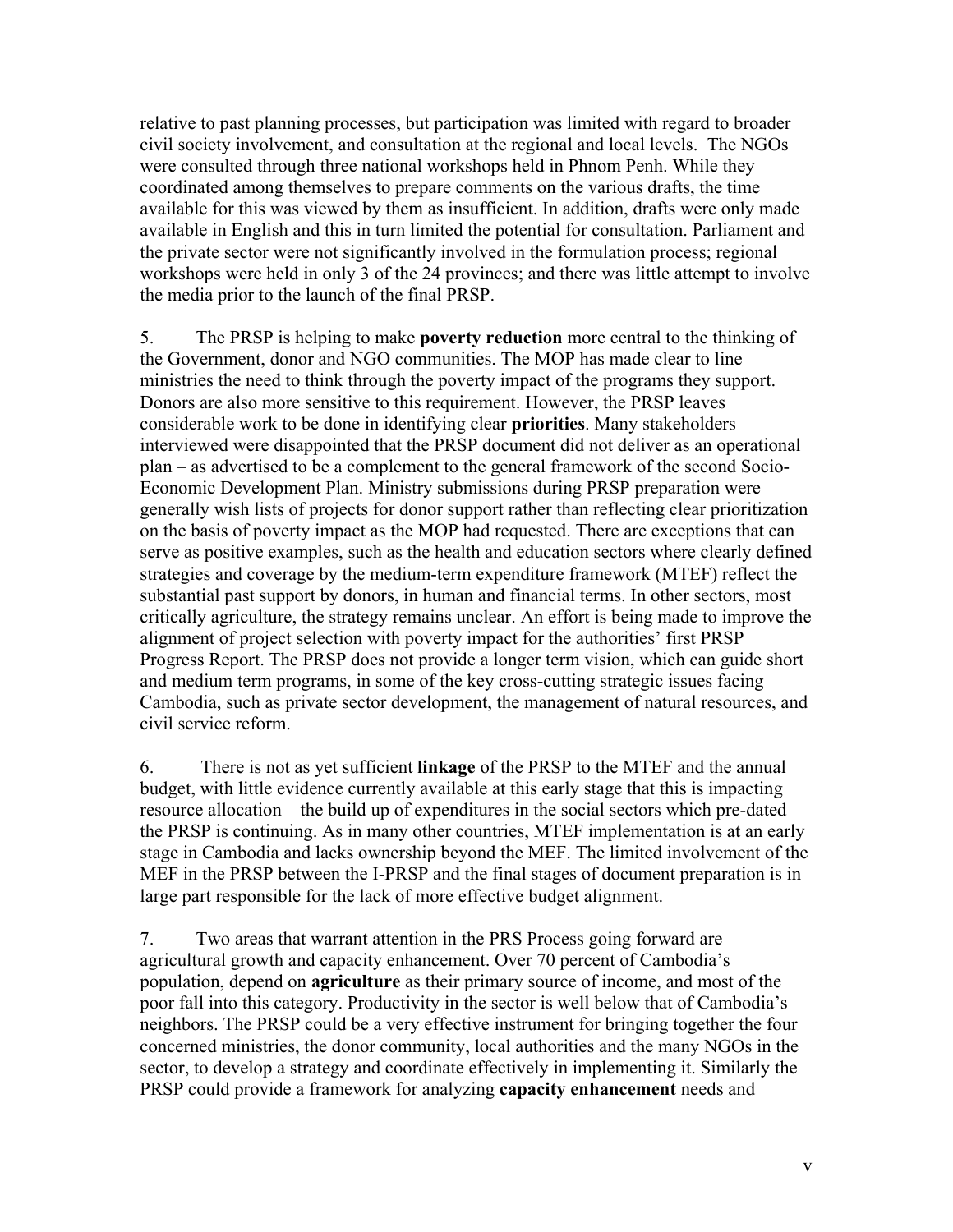providing guidance on how to address them. A consistent approach needs to be taken to the problem of inadequate training and motivation of Government officials which moves away from the arbitrary top-ups for staff in donor supported Project Implementation Units (PIUs) and Technical Units. At the national level the focus needs to be on enhancing the capacity of the judiciary, the police and customs and tax officials so as to reduce the constraints, imposed by corruption, on the growth of small and medium enterprises.

8. The instruments and processes for **implementation and monitoring** of the PRSP are still at an early stage of development. A central monitoring unit has been established in the MOP, but it is only weakly linked to the data collection units at the central and sectoral levels. In general the areas where implementation is likely to proceed well are the education and health sectors where the capacity of the ministries was strengthened through well-coordinated donor support prior to the PRSP. Implementation in Cambodia is largely handled through individual donor-supported PIUs and there is no consensus on changing this model, which is not consistent with longer term capacity building in this area.

9. Cambodia is highly aid dependent and improved **partnership** among development partners and with government can yield significant gains in aid effectiveness. The PRSP has increased the potential for improved donor coordination in Cambodia. The PRS Process promoted a framework for discussion of the government's priorities with donors that did not exist in previous national planning processes. A major objective of the PRSP initiative is to turn aid management into a government-driven process but shifting to government control over the allocation and management of aid will be a long term process.

10. Following the launch of the PRSP, attention has shifted to the role of donors in supporting and aligning to the government's strategy, as well as synergies among partners. As new country assistance strategies will be developed by several key partners in the coming months, including DFID, WB, and ADB, it is too early to assess the nature and degree of donor alignment. The education and health sectors in Cambodia represent good examples of effective donor coordination. In other areas, however, donors appear to be focusing on their own projects with specific implementation mechanisms which are often not well linked to the ministry in which they are housed.

11. **The World Bank's support** to Cambodia in formulating the PRSP was substantial, but its efforts seem to be have been dictated by concerns that the Government should prepare a credible document. Accountability seems to have been less in terms of assisting Cambodia to put in place the PRSP principles. The Bank financed through an IDF grant a support unit in the MOP which was key to keeping the document preparation process moving forward. At periodic intervals, staff from Washington provided comments and advice on the document preparation, and a staff member from the Bangkok Office supported the MOP in getting the consultation process off the ground. A major challenge for the Bank in supporting preparation of the PRSP was balancing quality and ownership, given the government's past treatment of planning processes. The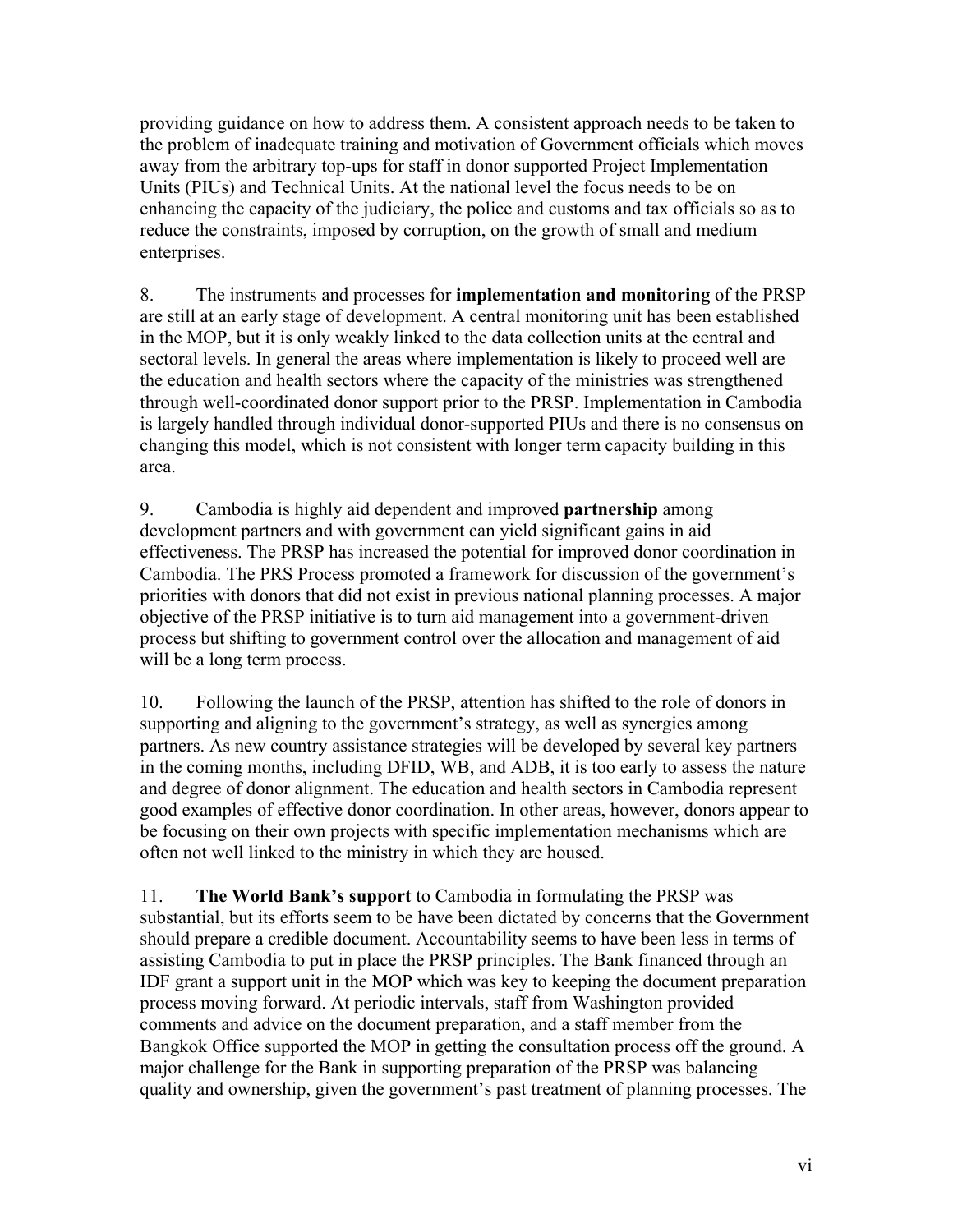Bank provided close consultation in the final stages of document preparation that led to positive quality improvement but at the expense of perceptions among some in the donor and NGO communities that the draft document "had gone to Washington".

12.The Bank needs to refocus its support towards the 'mainstreaming' of the PRSP principles in Cambodia's development planning and management. During the formulation process, the Bank was not well placed to provide support for the PRS Process. The country office was relatively new and not staffed at the level needed for such support until quite late in the cycle. The country team did not see itself as having a joint responsibility for assisting the Government and did not put the activities of the Bank in Cambodia into a PRSP context. It was not seen as a change in the business model. Further progress in strengthening the country office and a more cohesive approach on the part of the Country Team will be needed. One important advantage going forward is the recently completed Public Expenditure Review which fills an important analytic gap in underpinning the PRS Process.

13. Though it is premature to assess the effectiveness of the Bank's support for PRSP implementation, alignment in terms of lending and non-lending activities with the PRS Process is an area of concern that should drive the Bank's forthcoming Country Assistance Strategy (CAS). The Bank's analytic work seems to have been a matter of business as usual during the preparation of the PRSP and there was poor sequencing of key PRSP-related products. The Bank could have moved much more quickly to gear up donor activities in support of agricultural development in Cambodia. There continue to be major weaknesses in this sector, which is the dominant sector in the Cambodian economy and a priority area for addressing poverty reduction. The new CAS being prepared provides an important opportunity for the Bank to fully align its lending and analytic work with the PRS Process in Cambodia.

14. **Moving ahead**, the effectiveness of the PRSP in Cambodia as an instrument for supporting growth and poverty reduction, will depend on the Government and the international community taking a number of steps over the coming months and years. First, the same coordinated approach, which has been effective in health and education, needs to be applied in other key areas: a) agriculture/rural development; b) small and medium private sector development; c) capacity enhancement and civil service reform. Second, an effective cross-ministerial steering group needs to be established with a secretariat responsible for providing regular monitoring reports. These need to be available to the media and the NGOs to ensure proper accountability. Many other supporting steps need to be taken, but these dominate in their urgency and potential payoff. Given its starting point, Cambodia has moved some way in developing ownership of the program, and carrying out consultations on it. There is a clear upward trend in the understanding of the ministries of the potential inherent in the PRSP approach and the dialogue between government and donors, and among donors, has improved. If this can be maintained then Cambodia should begin to realize the benefits of the PRS Process in the near future.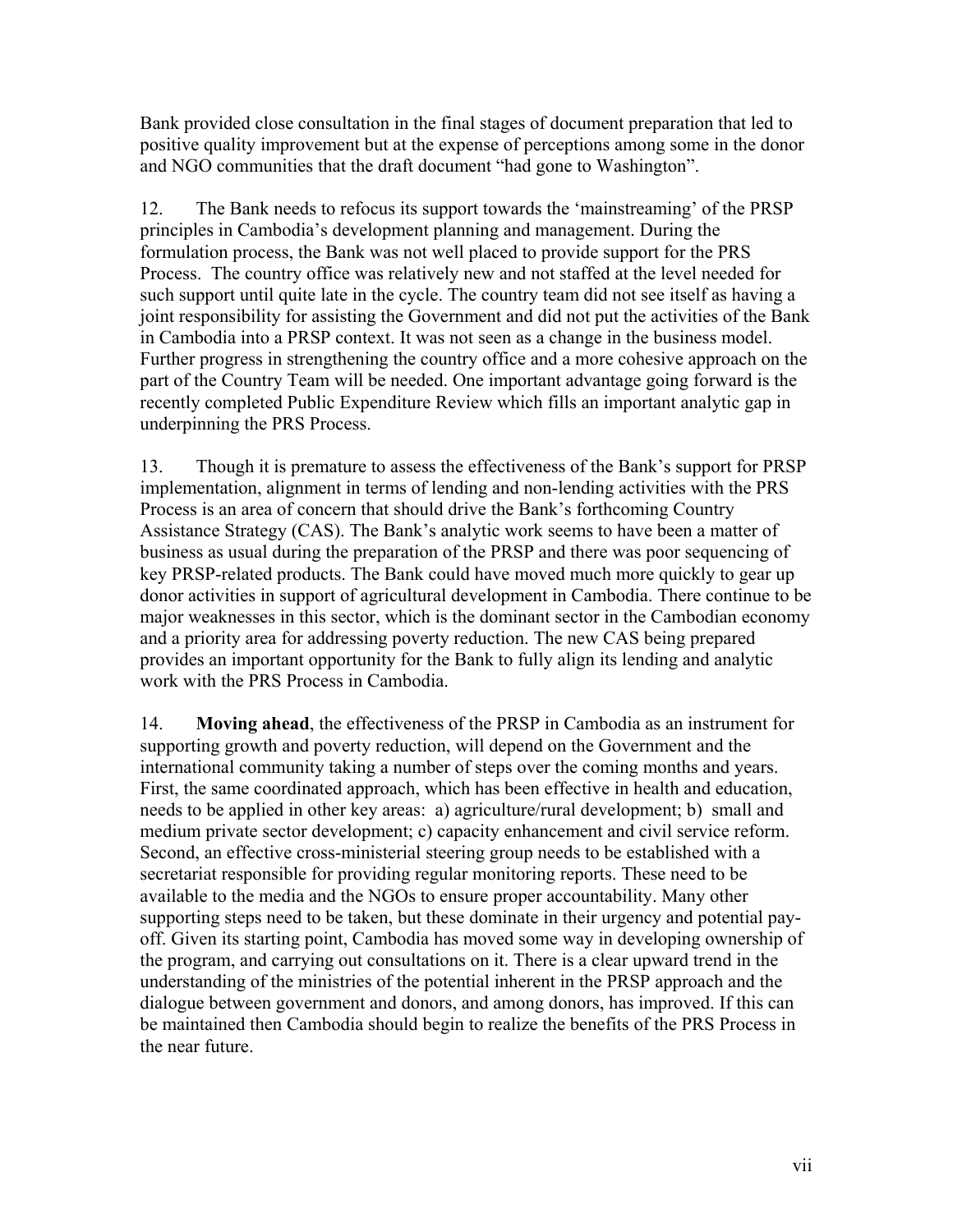## **I. INTRODUCTION AND COUNTRY BACKGROUND**

1. This report analyzes the experience of Cambodia with the Poverty Reduction Strategy Paper (PRSP) process<sup>3</sup>. The focus of the report is on evaluating the performance of the World Bank in supporting the PRSP initiative, not on appraising the authorities' policies. Given the early stage of the PRS Process, with the document only formally launched by government in March 2003, the report focuses on the process of PRSP formulation in Cambodia and the genesis of the implementation phase.

2. The analyses presented here are based on a variety of sources, most notably: (i) published and unpublished World Bank documents relevant to the Cambodia PRS Process; (ii) material produced by Cambodia stakeholders at various stages of the PRS Process; (iii) interviews with key IMF and World Bank staff members involved in Cambodia over 2000-2003; (iv) interviews with a broad spectrum of local stakeholders in the context of an OED team visit to Cambodia<sup>4</sup> and (v) a survey of around 73 local stakeholders representing Government, civil society and international partners<sup>5</sup>.

3. The report is structured as follows: the remainder of Section I provides brief background information about Cambodia. Section II offers an appraisal of the PRSP formulation process and of the document itself, focusing on aspects relevant to an evaluation of the World Bank's role. Section III assesses the World Bank's support to the process. Section IV summarizes the main points of the assessment and attempts to draw lessons of more general applicability.

# Country Context

 $\overline{a}$ 

4. These are still early days for economic management in Cambodia. The Khmer Rouge (KR) and the aftermath have left Cambodia a legacy of widespread poverty and the need to rebuild the institutions and human resources required to mount a poverty reduction program. International recognition only returned in 1998, and it is important to recognize that the achievements of the past five years have been substantial even if there is a long and daunting list of steps which need to be taken for the task of poverty reduction to succeed.

 $3$  A new framework for poverty reduction was proposed by the staffs of the World Bank and IMF, and endorsed in 1999 by the Interim and Development Committees. The framework's key objective is to assist countries in developing and implementing more effective strategies to fight poverty, embodied in Poverty Reduction Strategy Papers (PRSPs). These strategies are to be prepared by governments and used to prioritize the use of public and external resources for poverty reduction impact. Adoption of the PRSP framework signaled an intended shift by the Bretton Woods Institutions (BWIs) in the ownership of development strategies and the policies needed to achieve poverty reduction. A second objective of the new framework is for PRSPs to become the principle instrument for managing a country's relations with the donor community. (See Chapter 1 of the synthesis report).

<sup>4</sup> The evaluation team comprised Mr. Basil Kavalsky (OED consultant), Mr. Zamir Islamshah (OED staff) and Mr. Bill Battaile (OED staff and task manager of the overall PRSP evaluation). The mission visited Cambodia from April 28 to May 14 , 2003 and held meetings in Phnom Penh (the national capital) and in two of three provinces where regional consultations were held (Siem Reap and Prey Veng).

 $<sup>5</sup>$  The results of the survey are highlighted in the main text and in Annex 6.</sup>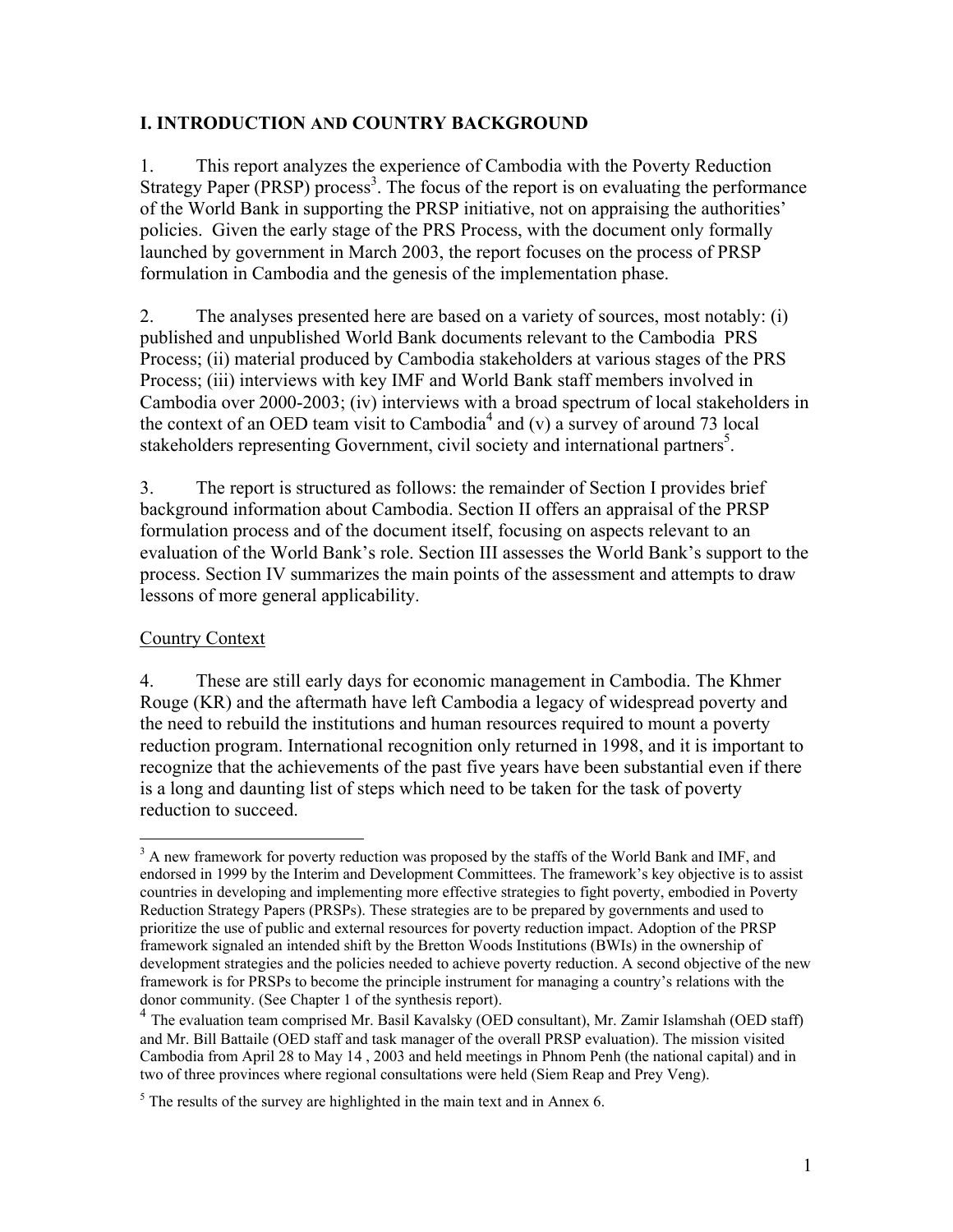5. The road back to political stability after the defeat of the KR was a long one, complicated by the devastating loss of many of the country's best trained citizens. Of the 250 trained doctors in 1974 for example, only 60 remained alive in 1979. The 1998 demographic pyramid data in Figure 1 is testimony to the consequences of the KR period (1974-78) – skewed towards females in the over 45 age group reflecting the killing of men of military age and with a sharp indent in the 20 to 24 age group reflecting the reduction in the birth rate during the KR years. The base of the demographic pyramid In Figure 1 is wide, with 50% of Cambodia's 13 million people under 16 years of age. Although birth rates have come down slightly in the past decade, Cambodia still has population growth of 2.4% per annum and a total fertility rate of 4.5. This growing population is already imposing a heavy burden on the country's limited social services.





Source: NIS, 1998

6. Estimates of poverty vary widely depending on survey methodology. The percentage of the population surviving on a dollar a day or less is generally estimated at between 30% and 40%. The PRSP cites a figure of 36% living on less than 63 US cents a day in 2001. The large majority of the population live in the rural areas and the rate of poverty among the rural poor is almost double that of the urban population. The capital of Phnom Penh, with a million inhabitants, is by far the largest city. Cambodia is among the poorest Asian countries with matching human development indicators. Life expectancy is 54 years, infant mortality is 95 per 1,000 live births, and the rate of secondary school enrolment is only 14 percent. Cambodia also has the highest HIV prevalence in East Asia.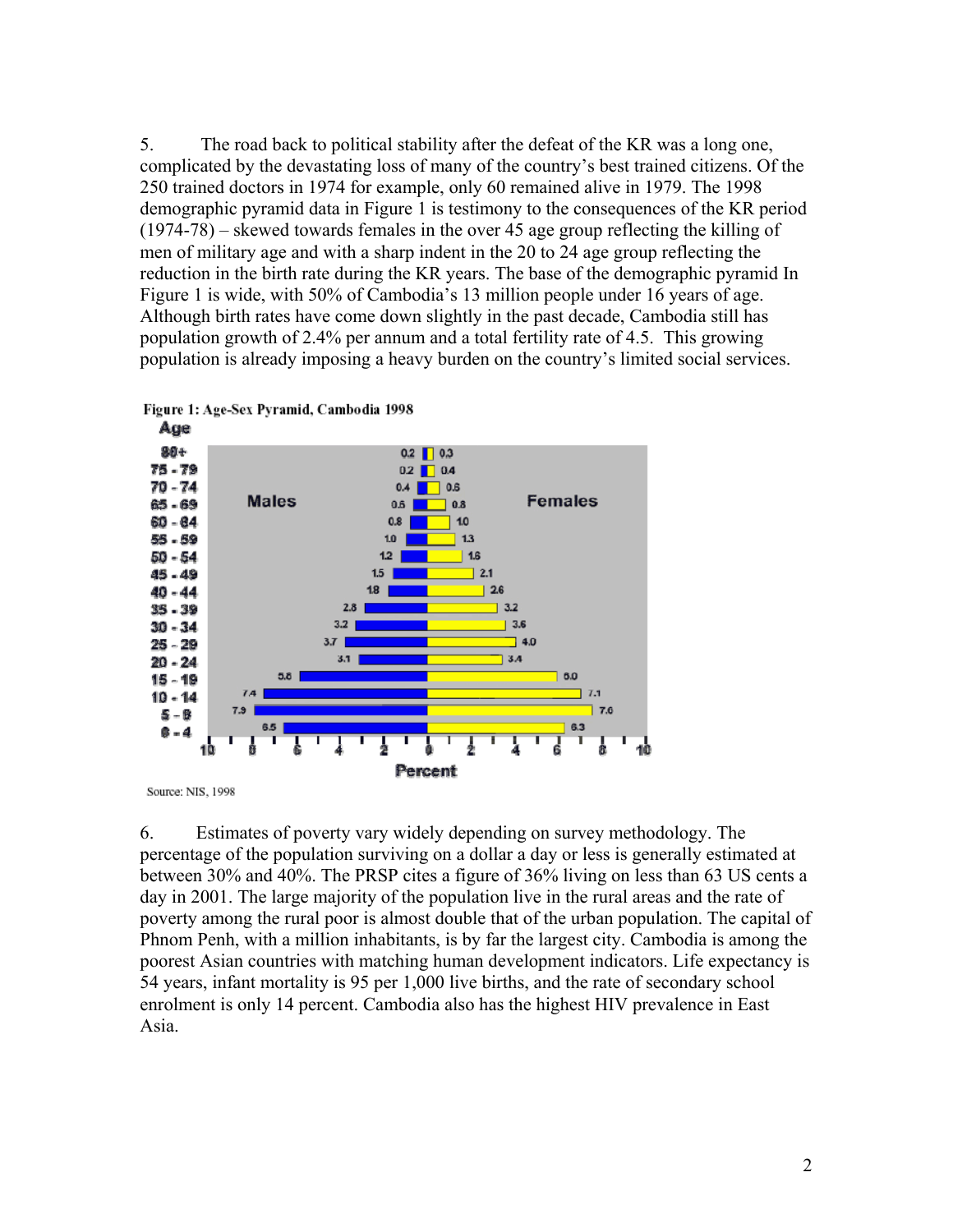7. Despite a GDP growth rate averaging nearly 6% per annum since 1994, Cambodia's economic fundamentals remain weak and need to be strengthened if a sustainable poverty reduction effort is to be mounted. Agriculture is still the dominant sector in the Cambodian economy accounting for 39 percent of GDP (see Chart  $1<sup>6</sup>$ ) and more than 70 percent of employment. As the security situation improved between 1994 and 1998, agricultural growth improved, but largely as a consequence of the expansion of the area planted rather than higher productivity. Subsequent to 1998, growth has been

driven by tourism and the rapid expansion of garment production as a consequence of Cambodia's preferential access to US markets under the Multi-Fiber Agreement. The preferential access will expire when Cambodia accedes to the World Trade Organization, which is expected to take place by 2005. Much of the investment and management of these garment enterprises has come from China and it is uncertain whether this production will be maintained once China has the same preferential access



through joining the WTO. This could result in a sharp decline in garment production and exports, and of course in employment, given that 200,000 Cambodians, mainly women, are employed in the garment industry and wage rates are four or five times those of a Government employee, for example. This could have severe consequences and it is important that constraints to development in other sectors be removed so that they can take up the slack.

8. Future growth needs to come from raising agricultural productivity – well below that of neighboring Vietnam and Thailand – and promoting the growth of the many micro-enterprises which exist in Cambodia into small and medium enterprises which are capable of producing goods of adequate quality for both the domestic and external markets.

9. There has been a rapid build-up of **pro-poor expenditures** over recent years. The share of health, education, agriculture and rural development in total expenditures has risen from 1% of GDP in 1993 to 3.6% in 2002 (see Annex 3). Actual spending in priority social sectors has more than doubled from US\$ 45 million in 1998 to US\$ 115 million in  $2001<sup>7</sup>$ . This reflects a genuine commitment on the part of the Government to address the needs of the population, as well as donor conditionality to maintain increased government expenditures $\overline{s}$  and strong donor support for the health and education sectors.

 $\overline{a}$ 

<sup>6</sup> Source: EIU, Cambodia Country Report, February 2003.

<sup>&</sup>lt;sup>7</sup> World Bank, Cambodia Integrated Fiduciary Assessment and Public Expenditure Review (IFAPER), 2003, p. 11. Allocations to the priority sectors – education, health, agriculture, and rural development increased from 15.9 percent of Treasury-executed spending in 1998 to 26.1 percent in 2001 (see Annex 4, Table 4a).

 $8$  For example, the current memorandum of understanding between the Ministry of Economy and Finance (MEF) and the Asian Development Bank (ADB) requires that at least 18.5% of current expenditures go to the education sector.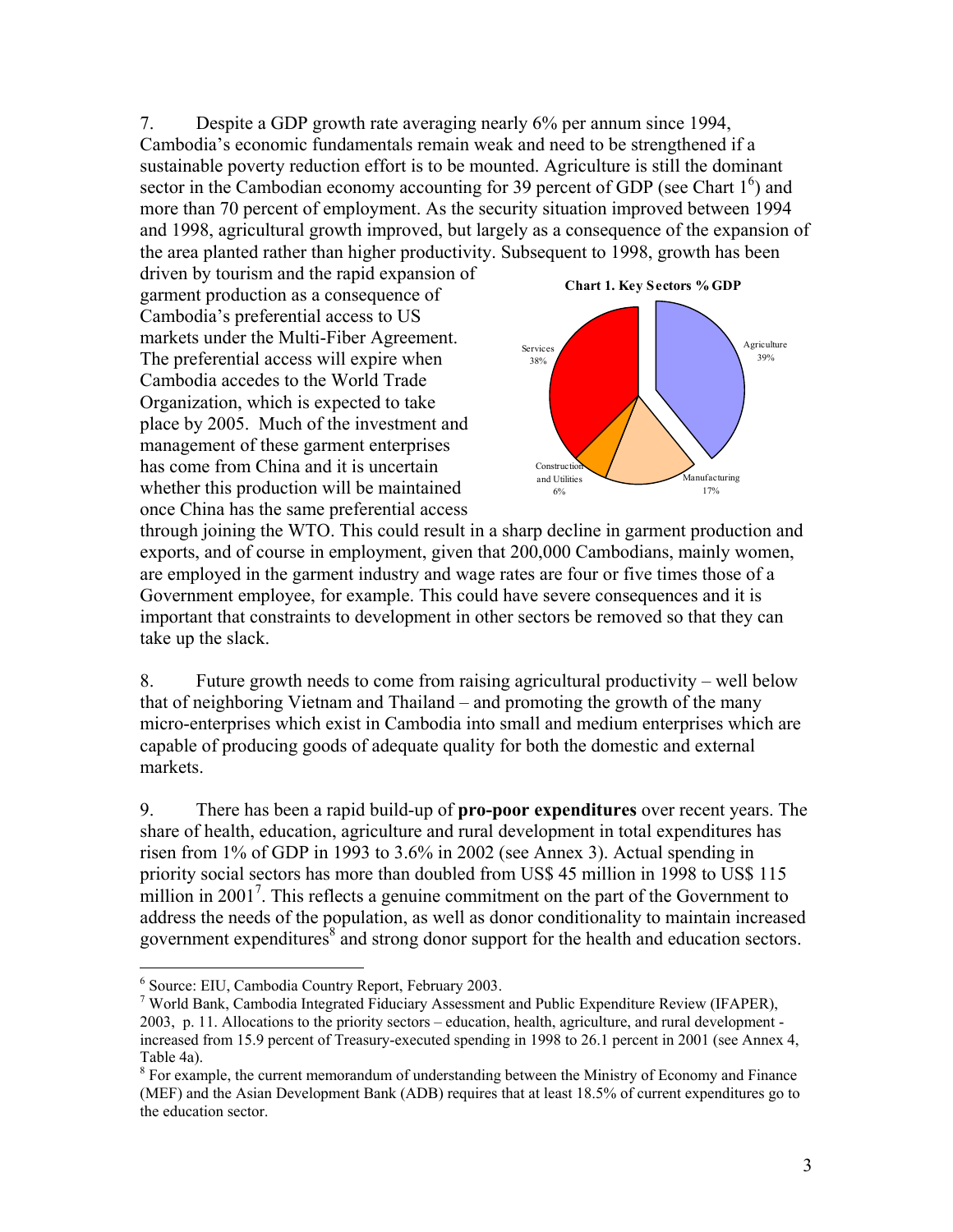Despite this build-up, Cambodia still lags behind regional averages for domestically mobilized expenditures in health and education. Table 1 below, illustrates that Government expenditures as a percentage of GDP in education are less than half the regional average.

| <b>Comparators</b>        | Health | <b>Education</b> |
|---------------------------|--------|------------------|
| Cambodia, incl. External  | 2.9    | 3                |
| Cambodia, Government only |        | 17               |
| East Asia & Pacific       | 1.8    |                  |
| South Asia                | 12     | 3                |
| Low Income                | 12     | 3.8              |
| Vietnam                   |        | 2.8              |
| Lao PDR                   | 23     | 24               |

**Table 1. Public Expenditure % GDP, Cambodia and Comparators** 

*Source: IFAPER 2003 Table A2* 

#### Key Development Issues and Constraints

10. The most serious constraint to growth and poverty reduction in Cambodia is its limited capacity. Capacity can be considered at three different levels, the individual, the institution and economy-wide. In all three areas Cambodia faces an uphill struggle to put in place the capacity needed for effective formulation and implementation of an effective poverty reduction strategy.

11. At the level of **the individual** in almost all areas of Government there is a very thin group with the required expertise for development management. There is a major challenge of skills upgrading. The other side of the coin is incentives and here there is an even more serious problem. Government salaries are \$30 to \$40 a month on average as against an estimated living wage for a family in Phnom Penh of \$200 a month. As a consequence, Government officials supplement their salary either through rent-seeking or through moonlighting in other jobs, or by taking a position in a donor-supported unit within Government where salary 'top-ups' are provided by the donor. Senior officials complain that without top-ups nothing gets done. Many staff do not even bother to show up for work at these salaries - transport costs of getting to and from work can consume most of the regular salary. The motivation to take training to improve performance at these salary levels is also understandably lacking.

12**.** At **the institutional level**, there has been somewhat more progress and some very promising developments in recent years in establishing institutions at the local level which could have a very important impact on poverty reduction in the coming years. The SEILA program is a grass roots community development program with decisionmaking at the village and commune levels. The Government has recently established elected Commune councils, and there is a small budget allocated directly to these councils. At the national level the picture is less encouraging with an excessive number of ministries (for example, four separate ministries dealing with the rural sector) and each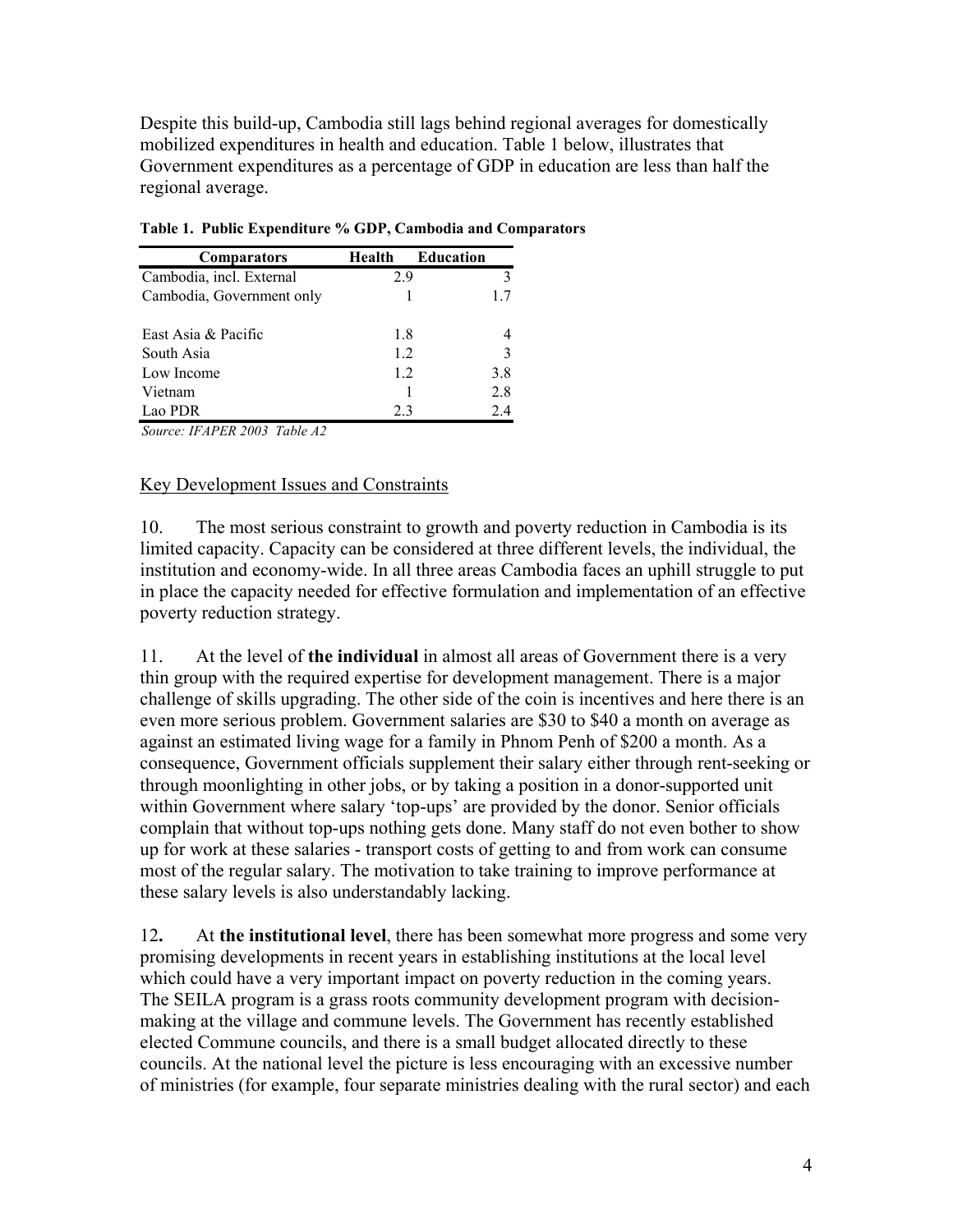of these fragmented by separate units which often report to whichever donor is funding them rather than the management of the Ministry.

13. At the **economy-wide level,** Cambodia also faces a serious challenge to evolving the capacity it needs for growth and poverty reduction. Despite its overall poverty there are significant sources of rents in Cambodia – concessions of agricultural land and forests, the tourism and garment industries, and substantial foreign aid inflows of the order of \$500 million a year. The NGO community has recorded numerous examples of state capture in Cambodia which is often explained as a way of maintaining political stability by retaining the loyalty of senior military officials in particular. Political appointments which give access to rents are part of a patronage system which makes it difficult to ensure that qualified individuals occupy key positions in Government.

14. Cambodia has other constraints to efficient production and growth. The **infrastructure** in the country still requires a large amount of investment. The poor road system inhibits the export of agricultural products from villages and the import of inputs such as fertilizer; and limits the capacity of poor people in villages to use the health care and education systems. Another major infrastructure gap relates to the use of water resources, both clean water and sanitation for household consumption. Less than onethird of the population has access to clean drinking water and irrigation for agricultural growth. Only 10% of all households have access to electricity.

## The Planning Process in Cambodia

15. In 1996 Cambodia issued its first development plan. The Socio Economic Development Program (SEDP I) covered the five years from 1996 to 2000. The Ministry of Planning (MOP) had responsibility for preparing this Plan with oversight from the Council of Ministers. In practice, the Ministry had very limited capacity at that time and substantial support was provided by the Asian Development Bank (ADB) and UNDP. Much of the writing was done by the ADB expatriate consultants. The plan was adopted as Cambodia's formal planning document by the National Assembly.

16. The major focus of SEDPI was on growth and infrastructure, and not explicitly on poverty reduction. It did, however, provide a broad framework for the inclusion of the social sectors and pointed out the severe deficiencies in health and education coverage. Subsequent to the adoption of SEDPI the donor community focused its efforts on building up the strategic capacity in the two core social service delivery ministries of health and education. Substantial technical assistance was provided by a number of donors and special donor/government working groups were set up, which led to the development of national strategies in those two ministries in 2000/2001. The representatives of the donor community the OED mission met with, as well as World Bank sector specialists, regard these as sound strategies with a high degree of ownership of the ministries concerned. They consider the planning capacity in these ministries to be among the best in the Government overall.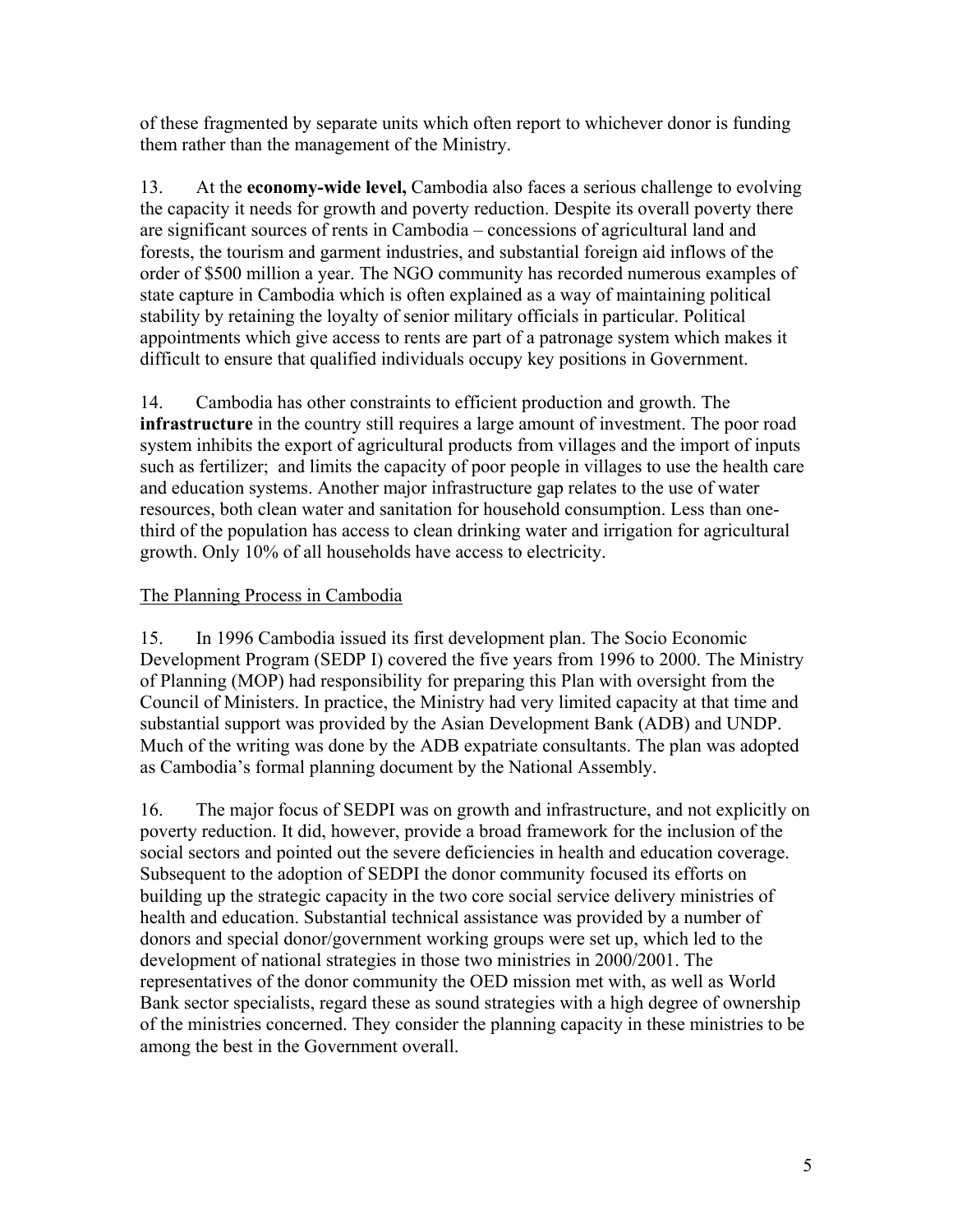17. Implementation of SEDPI involved the development of the Public Investment Program (PIP) which was submitted to the Consultative Group on Cambodia. This constituted a long and unprioritized wish-list of activities which included all the activities which donors were supporting or planning to support and a long list of unfunded activities which were beyond likely financial availabilities.

18. Without clear priorities from the Government, Cambodia's donors selected projects according to their own comparative advantage and while these were in general sound development projects, there were limited synergies from them. The need for coordination was recognized at an early stage, but except in health and education where the story of donor coordination is a very positive one, the approach seems to have been more one of avoiding duplications, than trying to organize collaborative approaches to Cambodian development

19. Given the capacity problems in Cambodia, donors found it necessary to establish Project Implementation Units (PIUs) for implementing most large investment projects and even for individual technical assistance support activities in support of SEDPI. Despite the establishment of a joint Technical Assistance Program (TCAP) by the IMF, ADB, UNDP and some bilateral donors, the emphasis was on separate donor funded TA activities. The extent of coordination was mainly a matter of keeping each other informed.

# **II. THE PRSP**

## Preparing the PRSP

20. In late 1999 preparations started for SEDPII and consultants financed by ADB were brought in to assist the MOP with the preparation. This was the situation when the Bank and Fund opened discussions with the Government on the preparation of the PRSP. The timing of these discussions was not driven by the immediate relevance of a PRSP and the country's readiness and willingness to undertake the process, but was driven by BWI mandates. In 1999, the Bank and Fund Boards decided that over time PRSPs would be required for access to concessional lending, i.e. IDA resources and PRGFs, respectively. In a number of countries, PRSPs were also required to establish eligibility for debt relief under the HIPC initiative. Cambodia is not eligible for HIPC debt relief and did not, therefore, face an immediate need to produce an Interim or final PRSP document. Vietnam was the only country in the East Asia and Pacific region having made serious progress in developing a PRSP, making regional pressure a non-factor in the decision to aggressively push for a PRSP. Interviews with stakeholders, including Bank and Fund staff , suggest that pressure from the BWIs was a key factor in launching the PRS Process in Cambodia. The most concrete manifestation of this pressure resulted from the IMF's decision to convert their ESAF arrangement with the government into a new PRGF arrangement. Under IMF operational guidelines, this change to a PRGF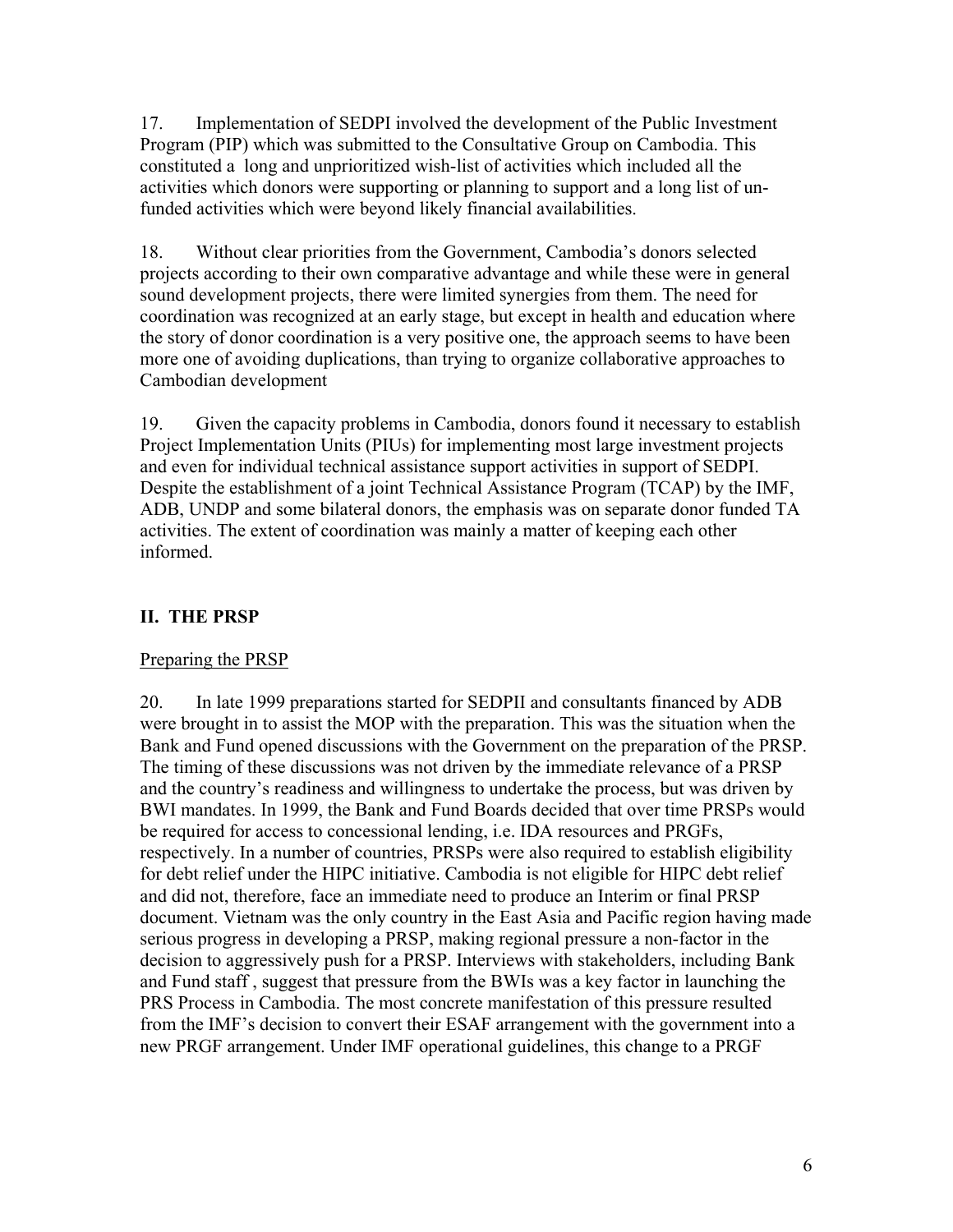arrangement required links to a PRS Process.<sup>9</sup> Bank staff in Washington were also noted to be eager to launch the PRS Process, although there is no formal link to Bank concessional lending.

21. As the awareness spread in the Government and the donor community of what was being proposed, a considerable debate developed. ADB was concerned that a rival strategy was being formulated to the one they had helped put in place. They pointed out the additional costs to the Government and the confusion of having two parallel strategic planning processes. There was discussion in the Bank as to whether SEDPII could be used for the PRSP purposes, but it was concluded that this would be impossible within the required time-frame. First, most of the writing had been undertaken by consultants provided by ADB. Second, as government officials commented in meetings with OED, SEDP is not a poverty strategy, but rather a policy framework for development. Thus the SEDP did not provide the special focus on poverty reduction which the Bank and Fund were looking for. Third, Bank staff argued that it would not provide a costed program, with links to the annual budget, which was needed for the PRSP. Fourth, it was not planned to carry out SEDPII in a sufficiently participatory manner. SEDPII was at a relatively advanced stage of preparation and its completion would have had to be substantially delayed if it was to be 'retrofitted' with the PRSP requirements. Given the legal commitments to a set time-table for the SEDP process, the Cambodians were unwilling to consider such a delay. In the circumstances, the Cambodians were advised that if the country wished to have continued access to Bank and Fund resources, the PRSP would need to go forward as a free-standing exercise.

22. The Bank and Fund viewed the involvement of the Ministry of Economy and Finance (MEF) as a key to a successful PRS Process. They regarded the MEF as having considerably greater capacity than the Ministry of Planning. MEF normally handled the preparatory work and negotiations for Bank lending and for IMF support such as the PRGF. The Government decided to use this already existing institutional arrangement for I-PRSP preparation. A consultant for the ADB in the Planning Commission had done some preparatory writing, which was useful in putting the document together, but the final report was prepared mainly by a senior official in MEF with advice from Bank staff. There was very little involvement of the line ministries at this point in the exercise.

23. At this stage the Prime Minister intervened and agreed to go along with the two strategic planning exercises. Given the advanced stage of the SEDPII, this planning document would be conceived as setting the broad framework, while the PRSP would follow later and become the action program for implementing SEDPII. The approach was termed "one strategy, one process and two documents". The MEF could complete the I-PRSP work they had begun, but the preparation of the full PRSP would be the responsibility of MOP. Finally both processes and documents would be merged at the time of SEDPIII covering the period 2006-2010. Oversight of the PRSP was assigned to

 $\overline{a}$  $9$  Assessment of the interim PRSP was a condition of the second review of the on-going PRGF program. The formal policy position linking PRSPs to PRGF requests and reviews is set out in the IMF staff paper *The Poverty Reduction and Growth Facility – Operational Issues* (SM/99/293; 12/13/1999) and was endorsed by the Board in the Summing Up from that discussion ( BUFF/99/154; 12/27/99).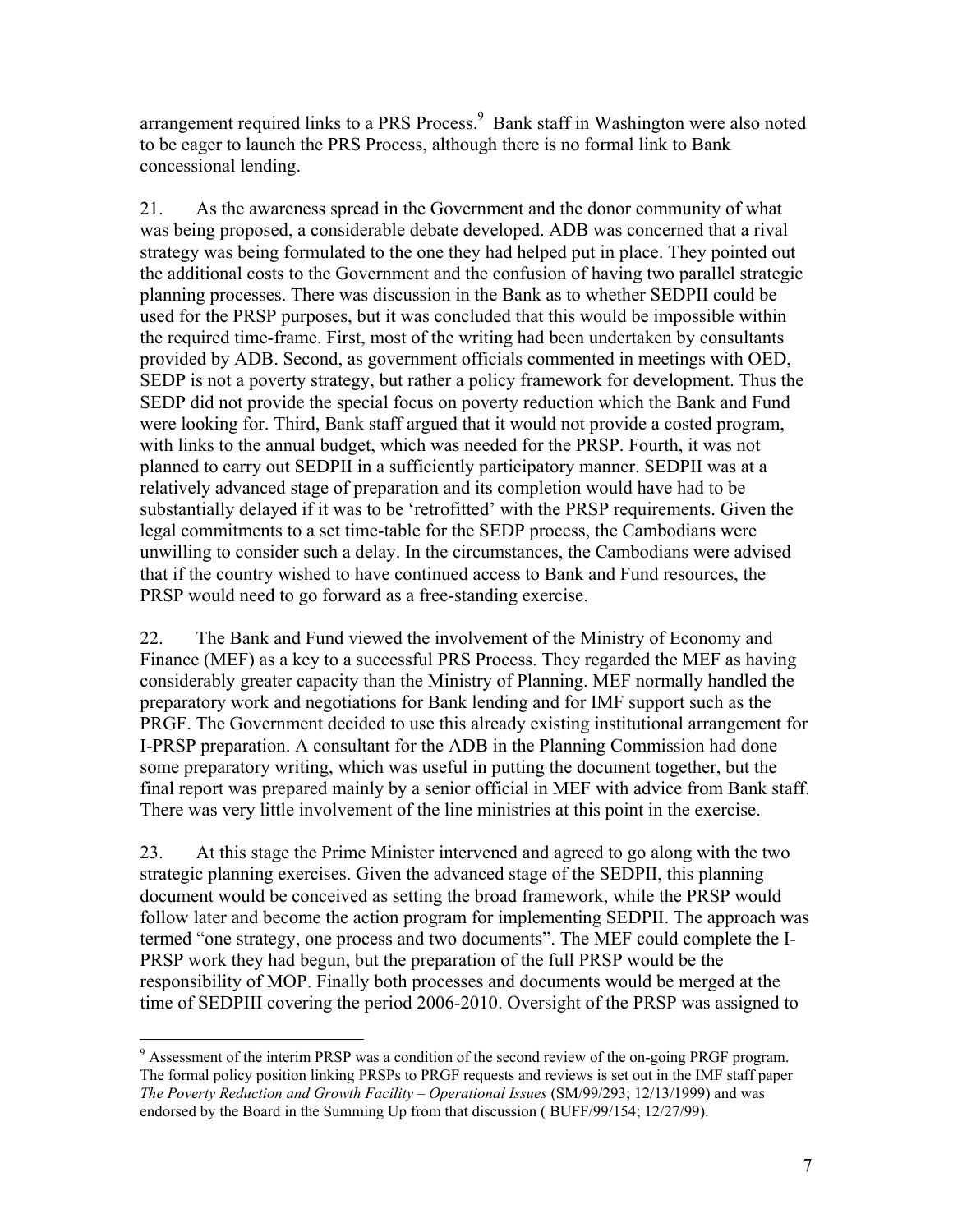the Council of Social Development (CSD) an inter-ministerial body chaired by the Minister of Planning. In August 2001, the General Secretariat to the CSD (GSCSD), headed by the Under-Secretary of the Planning Ministry became responsible for the dayto-day management of the PRS Process. Table 2 provides a timeline of key events in the PRSP and SEDP processes.

24. The decision to complete two parallel planning processes was unrealistic given limited government capacity and led to delays in the original timeline for PRSP completion. After finalization of the I-PRSP in December 2000, the Bank proposed that the Government complete a full PRSP by October 2001. This ambitious timetable was proposed even though it had taken countries an average of 17 months to produce a full PRSP<sup>10</sup> and in spite of the MOP's ongoing commitment to prepare SEDPII. Given the lack of capacity in MOP to work simultaneously on two processes, it was agreed to disregard the original deadline and take "whatever time was necessary" to do a good job on the process and document. SEDPII was approved by the Council of Ministers in December 2001. It was delayed both to allow for improvements in quality and to enable a more consultative preparation process than had been the case with its predecessor.

25. Consultations for the full PRSP only began in April 2002 and were structured around a series of national workshops. The process was carried out under the heading "National Poverty Reduction Strategy 2003-2005", or NPRS, and a small support unit was set up in MOP, financed by an IDF grant from the World Bank. Three national workshops were held between April and August 2002 leading up to the first draft of the strategy. The first two workshops were convened with NGOs and the line ministries in order to fully explain the process and to obtain feedback. In July a poverty forum was held to discuss plans for monitoring and analysis of the PRSP.

1

<sup>&</sup>lt;sup>10</sup> Average of 17 months between the presentations to the Bank's Board of I-PRSP and PRSPs. To-date the average time between I and PRSP has increased to 20 months (see World Bank and IMF, PRSPs: Progress In Implementation, September, 2003).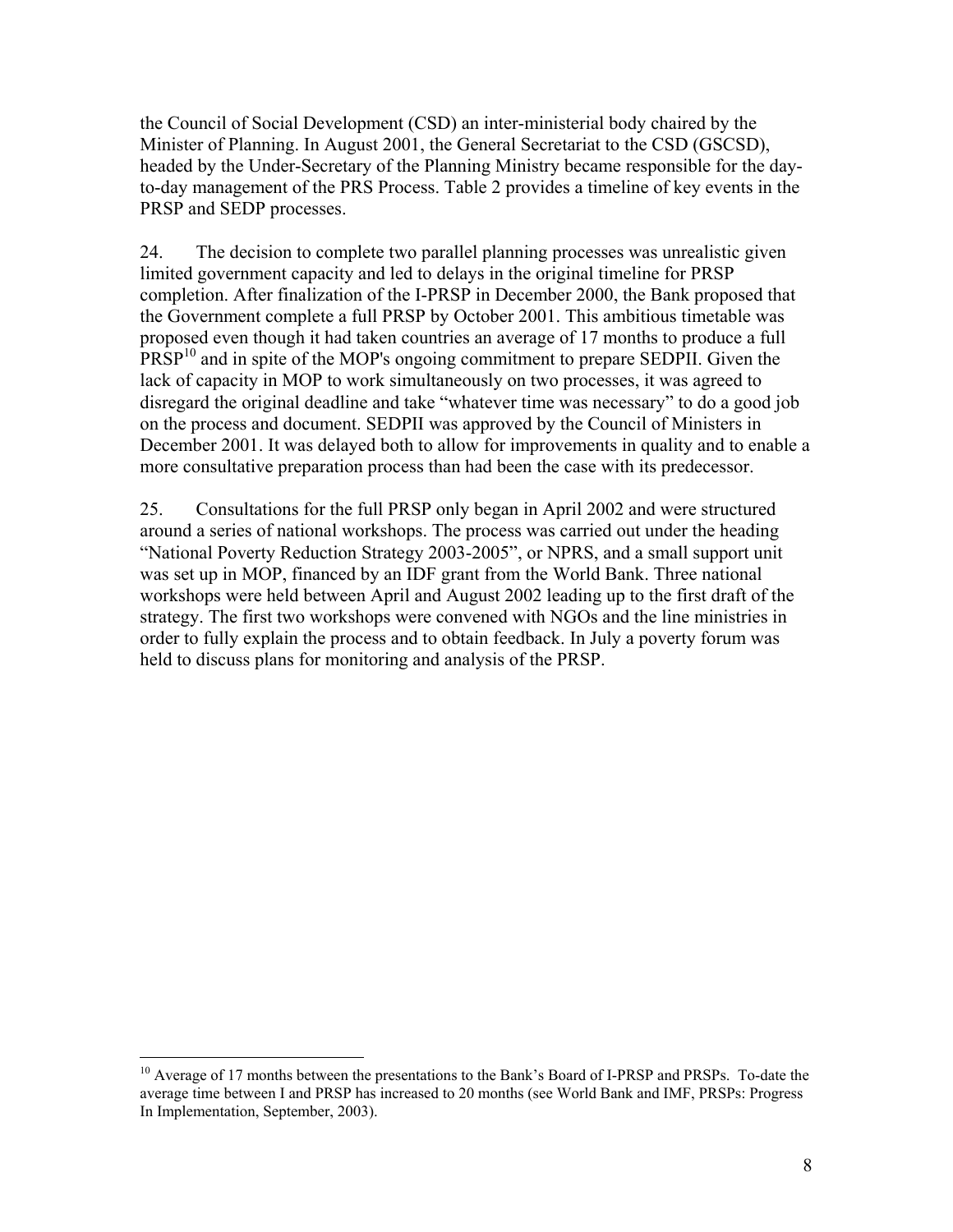|           |      | <b>PRSP</b>                                                                          | <b>SEDP</b>                                                         | <b>WB</b>                                                                             | IMF                                                                                        |
|-----------|------|--------------------------------------------------------------------------------------|---------------------------------------------------------------------|---------------------------------------------------------------------------------------|--------------------------------------------------------------------------------------------|
|           | 1996 |                                                                                      | SEDP I launched                                                     |                                                                                       |                                                                                            |
| October   | 1999 |                                                                                      |                                                                     |                                                                                       | IMF approves three year<br>ESAF for \$81.6 million                                         |
| February  | 2000 |                                                                                      |                                                                     | CAS approved with \$30<br>million SAC                                                 |                                                                                            |
| March     |      |                                                                                      |                                                                     | Joint Bank-Fund letter proposes I/PRSP schedule                                       |                                                                                            |
| April     |      |                                                                                      |                                                                     |                                                                                       | Article IV and PRGF<br><b>Review Mission</b>                                               |
|           |      |                                                                                      |                                                                     | Joint Bank-Fund PRSP mission to help prepare<br>Government for PRSP launch            |                                                                                            |
| May       |      | Plan to introduce PRSP<br>announced at informal<br>meeting prior to Paris CG         | National Workshop held to<br>launch preparation of<br><b>SEDPII</b> |                                                                                       |                                                                                            |
|           |      | Paris CG meeting - donors pledge US\$548 million over a 12 month period              |                                                                     |                                                                                       |                                                                                            |
| September |      |                                                                                      |                                                                     |                                                                                       | IMF approves \$10.8<br>million disbursement<br>under PRGF facility                         |
| October   |      | National NGO Workshop<br>on I-PRSP                                                   |                                                                     |                                                                                       |                                                                                            |
|           |      | I-PRSP approved by<br>Council of Ministers                                           |                                                                     |                                                                                       |                                                                                            |
| January   | 2001 |                                                                                      |                                                                     | Bank and IMF Boards endorse I-PRSP                                                    | <b>IMF</b> completes Second<br>Review of PRGF and<br>approves \$11 million<br>disbursement |
| March     |      |                                                                                      | First draft of SEDPII<br>prepared                                   |                                                                                       |                                                                                            |
| April     |      |                                                                                      |                                                                     | WB/IMF Workshop on Preparation of PRSP<br>Bank relaxes original<br>timetable for PRSP |                                                                                            |
| June      |      | Tokyo CG meetings urges government to ensure consistency between the PRSP and SEDPII |                                                                     |                                                                                       |                                                                                            |
| July      |      |                                                                                      | Second draft of SEDPII<br>distributed                               |                                                                                       |                                                                                            |
| December  |      |                                                                                      | SEDPII approved by<br>Council of Ministers                          |                                                                                       |                                                                                            |
| April     |      | 2002 Consultations for full<br>PRSP begin                                            |                                                                     |                                                                                       |                                                                                            |
| August    |      | First draft released at Third<br>National PRSP Workshop                              |                                                                     |                                                                                       |                                                                                            |
| November  |      | Second draft discussed at<br>the Final National PRSP<br>Workshop                     |                                                                     |                                                                                       |                                                                                            |
| January   |      | 2003 PRSP submitted to Bank<br>and Fund Boards                                       |                                                                     |                                                                                       |                                                                                            |
| February  |      |                                                                                      |                                                                     | Bank and IMF Boards endorse PRSP                                                      |                                                                                            |

# **Table 2. Timeline of key steps in the SEDP/PRSP Processes and WB/IMF Operations**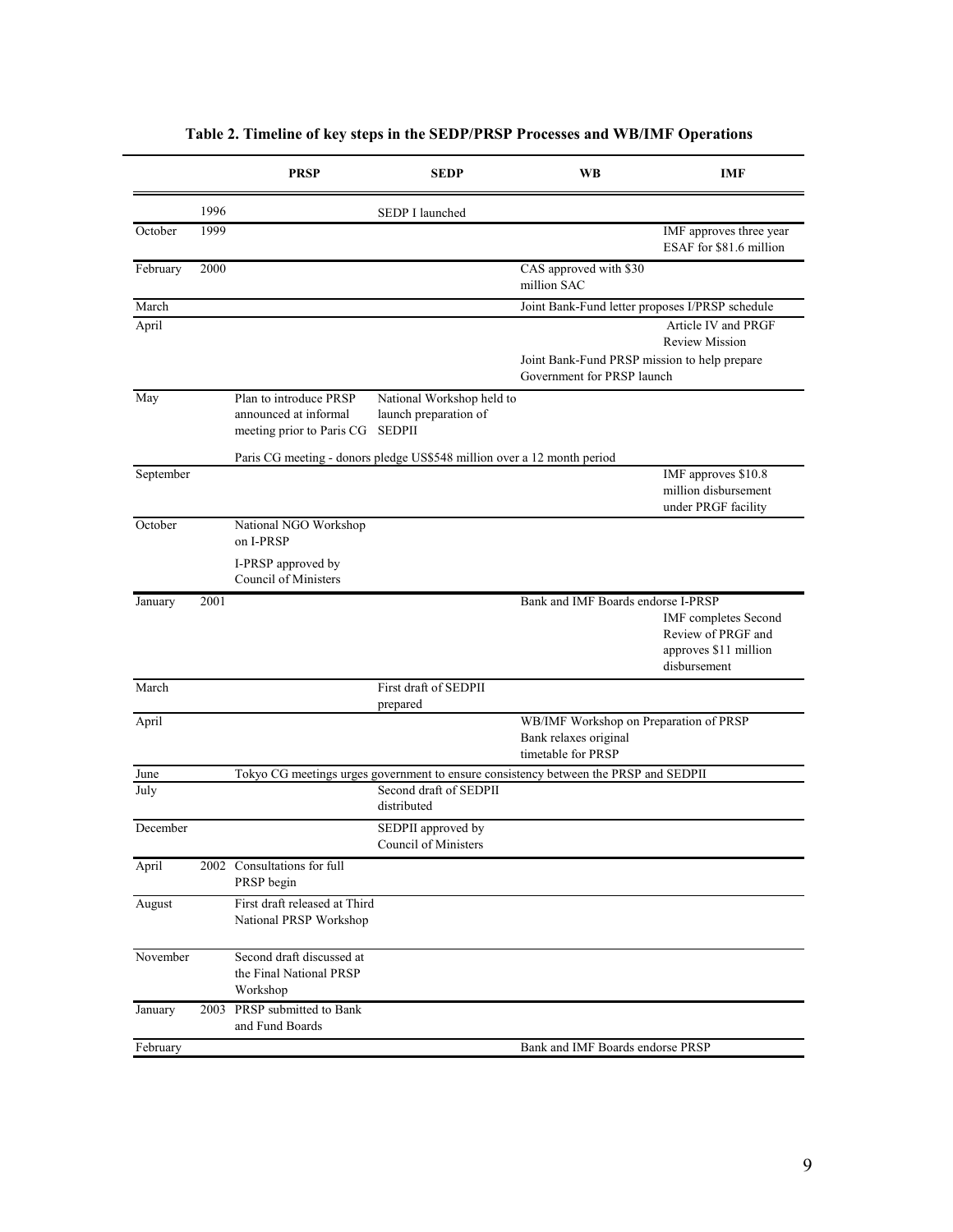26. The first draft of the PRSP was of poor quality and reflected the varying degrees of involvement of the line ministries and the MEF. The draft was released in English at the third National Workshop in August 2002 and led to concern on the part of Bank staff. Not only were the individual sections prepared by the line ministries weak, but the MEF had clearly had very little input and both the macro sections and particularly the costing of the strategy needed major work. The Bank country team provided 15 pages of comments and these were given to the MOP along with the comments of the NGOs and donors. The Bank and other donors' main concern was to ensure that the document

would meet the standards of other recently completed PRSPs and be endorsed by the BWI Boards. The Bank was also concerned to maintain Government ownership of the document. In October 2002, a senior adviser from the central PRSP group in the Bank was sent to Cambodia to provide guidance from experience in other PRSPs and to catalyze a higher level of involvement of MEF in the formulation process. The latter helped to increase the legitimacy of the process for a number of donors. MEF worked closely with the Bank adviser to adjust the general chapters of the report to

#### **Box. 1 The NPRS: Broad Priorities and Action Areas**

The focus of the PRSP is on fiscal discipline, combined with revenue strengthening and structural reforms to improve the business environment. The PRSP has three broad priorities:

- growth through exports, tourism and agriculture development
- governance and public expenditure management
- infrastructure and human development

The PRSP outlines eight priority poverty reduction action areas:

- 1. maintaining macroeconomic stability
- 2. improving rural livelihoods
- 3. expanding job opportunities
- 4. improving capabilities
- 5. strengthening institutions and improving governance
- 6. reducing vulnerability and strengthening social inclusion
- 7. promoting gender equity
- 8. priority focus on population

Source: Kingdom of Cambodia (2002), NPRS 2003-05.

reflect the PRSP guidelines in the Sourcebook issued by the Bank, while the group in MOP worked on reflecting the comments on the sectoral chapters. By end October a second draft had been prepared which Bank staff felt would be found acceptable by Bank reviewers and the Executive Directors. This second draft was discussed on 12<sup>th</sup> November 2002 at the Final National Workshop in Phnom Penh. Box 1 describes the broad focus of the final PRSP.

27. The Joint Staff Assessment of the Bank and Fund notes the high risks in the Cambodia context and the capacity issues facing the country. It provides a balanced assessment of the strengths and weaknesses of the PRSP document and concludes that it is a "credible poverty strategy that provides a sound basis for Fund and IDA concessional assistance." In February 2003 the Boards of the Bank and Fund reached the same conclusion.

#### Relevance

28. There is little doubt as to the relevance of the PRSP **principles** to Cambodia. The focus on poverty reduction is indispensable in a country with major problems of both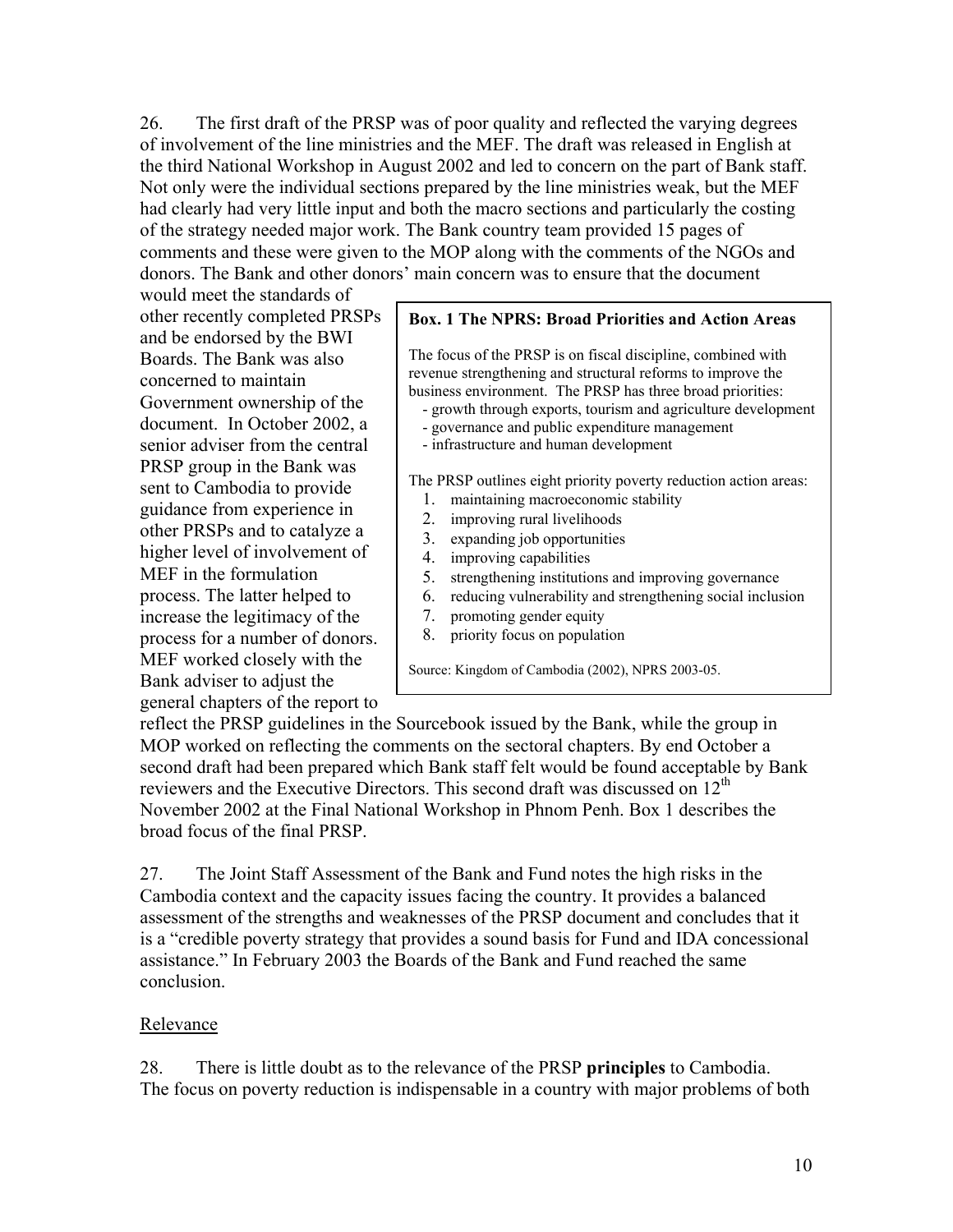income and non-income poverty. The PRSP focus on Government ownership and participation also strikes an important chord in the need for institutional development of both the administration and civil society, and the need to move from a donor driven program to one which is both designed and perceived to be home-grown. Improved donor coordination which goes beyond keeping out of each others way could contribute significant benefits to the overall success of the aid effort.

29. What is less obvious, however, is the relevance of the preparation of a PRSP **document** for Cambodia in 2001and 2002. The PRSP was awkwardly timed in the Cambodian context. Work on the SEDPII had already started and by law had to be presented to Parliament within a specified time-frame. Once it appeared that the timeframes would overlap, the PRSP became in effect a rival strategy process competing for the time and attention of the limited group of senior policy-makers in Cambodia. Instead of working to ensure that the PRSP principles were applied effectively over time, the main priority in Cambodia was preparation of a PRSP document. An alternative approach would have allowed a significant start in all the key areas of the PRSP framework and putting in place the building blocks for a properly owned PRSP document as part of the SEDPIII cycle.<sup>11</sup> However, the perception of Bank staff was that given the demands of the PRGF this was not an option.

## Application of PRSP principles

# *a. Ownership*

30. The acid test of PRSP ownership is whether the PRSP would continue in the absence of requirements for Bank and Fund support. It is very difficult to see that this would be the case in Cambodia, though some features of the PRS Process would likely be factored into the preparation of future SEDPs.

31. There is strong ownership of the process among a small group in the MOP and in the supporting IDF-financed unit. Ownership of the process is, however, limited within the MOP as a whole and the linkage between the PRSP and other planning processes in government is poor. The SEDP process is managed by a different Under-Secretary in the MOP with a different support group. *There is little or no formal communication between these groups*. Another group is responsible for the monitoring aspects of the PRSP – the Poverty Monitoring and Analysis Technical Unit (PMATU). This group for which UNDP is the executing agency, sits next to the PRSP group in the MOP, but has other responsibilities as well and seems out of its depth relative to the scale of the task they have been asked to undertake. What coordination there is, is informal rather than structured through common tasks or working groups.

32. Government ownership of the process in Cambodia was undermined by inadequate involvement of the MEF during the formulation of the PRSP. One of the key

 $\overline{a}$ <sup>11</sup> In the words of the a key NGO representative, "there is little value added from the SEDP and NPRS processes, just a lot of rewriting what was already there. Prioritization hasn't happened yet, because they were too busy writing a document."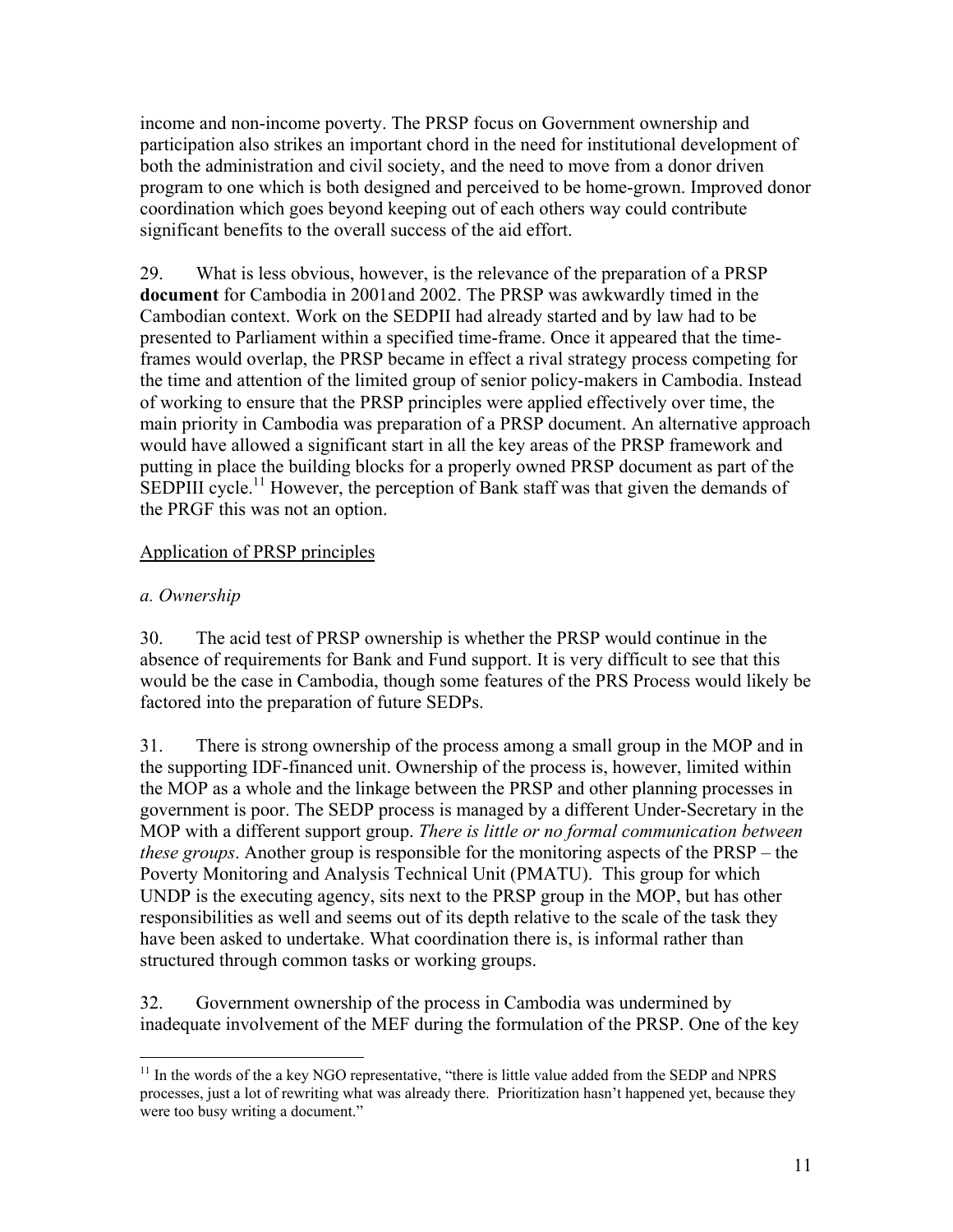objectives of the PRS Process is to generate a prioritized strategy for poverty reduction that can be operationalized through an effective link to allocation mechanisms. This objective requires the MEF to play a strong and continuing role in the process. The MEF was engaged in the I-PRSP, but once responsibility shifted to the MOP, did not play an active role until late in the formulation of the PRSP. Although there is a formal involvement of MEF through the Supreme National Economic Council (SNEC), this was not adequate during formulation. The role of MEF will need to be heightened to ensure the direct and on-going engagement of senior MEF policy makers during implementation. This gap has been recognized by Government and noted by the Prime Minister at the launch of the NPRS and at the Interim CG in February 2003. The MEF role should encompass providing the strategy formulation and budget linkage elements of the NPRS going into the merged SEDP-III/NPRS-II, including in the context of the annual progress reports.

33. The involvement of line ministries in the PRS Process varied greatly and was highly dependent on the existent capacity within the ministries. According to government consultants working on NPRS drafting, very few people in the line ministries were involved in discussion of the PRSP. Generally, a few key officials were engaged and these struggled to balance the PRSP with pre-existing responsibilities. Four line ministries played a critical role in the PRSP: 1) agriculture; 2) rural development; 3) education and 4) health. As mentioned above, education and health both had well crafted strategies which are substantially owned. They tended to view the PRSP as an additional imposition which added no value to the work they had already done. As the process continued, however, there was an effort to provide additional poverty linkages to the existing strategies and this was helpful. There was, however, no coherent strategy guiding policies and programs in the critical areas of agriculture and rural development. The Ministries of Land Management and Water Resources also play a critical role in the rural poverty complex in Cambodia. Although these two ministries provided inputs into the PRSP, this was not coordinated into an overall rural framework. Going forward it is difficult to see how the PRSP can provide a coherent strategy without an approach that integrates the different elements needed for raising incomes in the rural areas, where most of Cambodia's poverty is located.

34. Ask the question "Who actually prepared Cambodia's PRSP?" and you will get very different answers. Some parts of the documents were prepared by a combination of the Bank-financed consultants in MOP and the line ministries. Other parts came directly out of existing strategy documents. The MEF wrote the MTEF and resource allocation sections and reviewed the costing and action plan matrix. Even if specific sentences are not directly traceable to the Bank, the formatting and the decisions on what analysis and descriptive material to include, were in large part the product of advice from Bank staff. In the end the PRSP is a soup to which many hands have contributed. The failure to have a single chef is not necessarily a major negative. The PRSP is after all intended to be owned by a broad constituency. But a price was paid as a result of the work being taken out of the hands of the MOP between the first and second drafts, rather than MOP being allowed to build confidence and leadership in the process in the longer-term.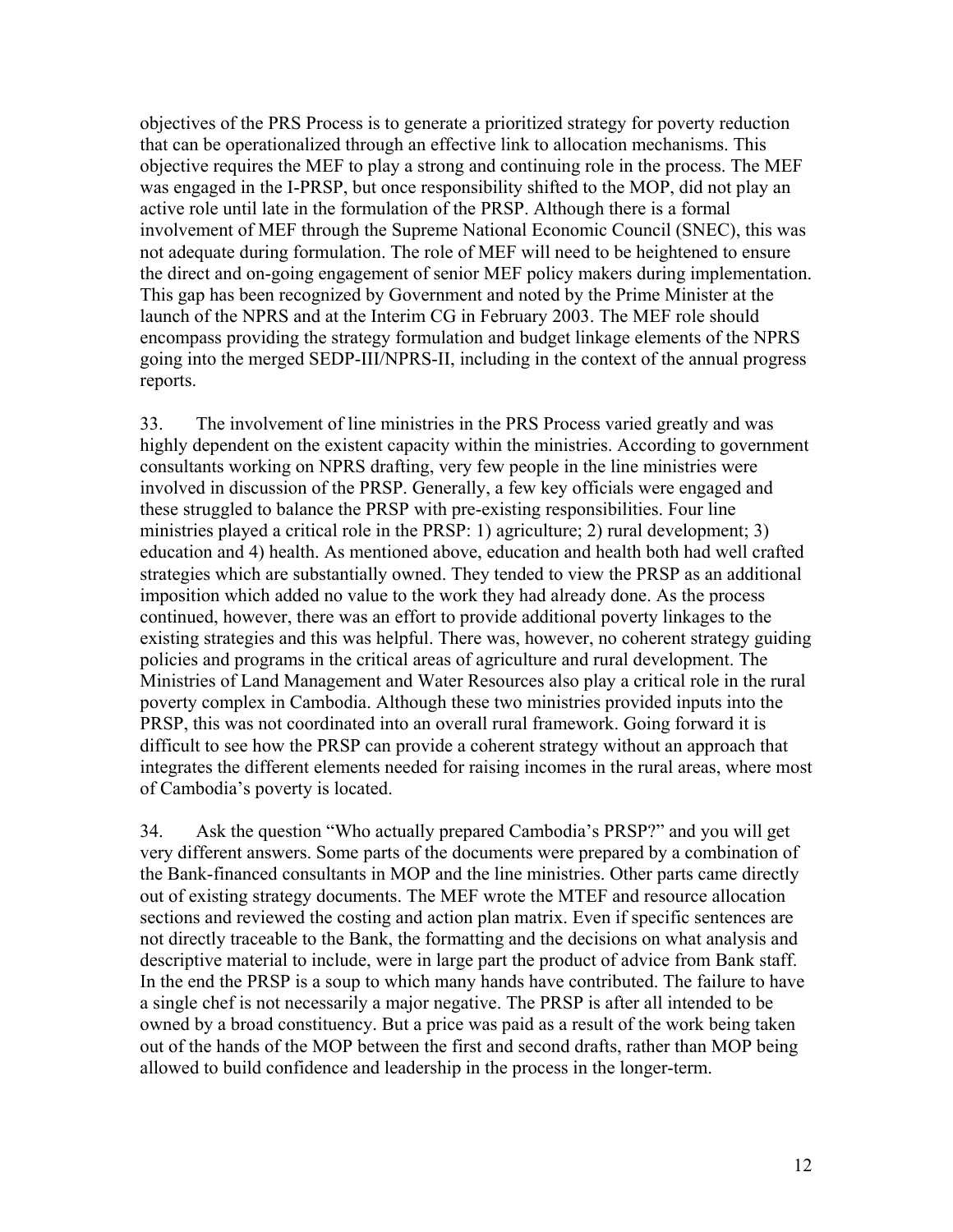## *b. Participation*

35. The level of consultation in the Cambodian PRS Process evolved considerably between the I-PRSP and finalization of the PRSP. Participation is highlighted as a key strength of the PRS Process by both the JSA(2003) and an ODI review which rated it "exemplary for Cambodian standards".<sup>12</sup> The baseline for participation in national strategy formulation prior to the PRSP was, however, very low, consisting of sporadic NGO involvement in various ministry/sector planning processes. There was substantial consultation with the NGO movement in areas such as forestry and environment, but this did not reach out more broadly to civil society in Cambodia, nor did it integrate specific sectoral issues into the general development framework.

36. Participation in the PRS Process began with limited involvement of donors and NGOs in the preparation of the I-PRSP. Drafts of the I-PRSP were distributed to donors and embassies, and a workshop was held among NGOs to discuss the document. The short deadline for completion of the I-PRSP meant that NGO comments were not taken into account before the document was approved by the Council of Ministers. While broad participation is not a pre-requisite in the formulation of an I-PRSP, the process in Cambodia was criticized for not having provided enough of an opportunity for public comments, given the short timeframe and lack of a Khmer translation.<sup>13</sup> Finally, the I-PRSP was criticized for providing only a basic timetable for participation in the full PRS Process.

37. In June 2001, a Civil Society Assessment for Cambodia was published independently of the PRS Process, which flagged the low level of consultation with civil society in the I-PRS Process as an area of concern. The GSCSD, with assistance from the Bank, developed a Participation Action Plan and in January 2002 an IDF grant was used to hire a full-time local consultant to coordinate the participation process. Consultations for the PRSP were structured around a series of national workshops held in Phnom Penh at key stages in the process. These were supplemented by various regional and thematic events, including the National Poverty Forum held by the Poverty Monitoring and Analysis Technical Unit of the MOP (PMATU) to discuss plans for monitoring progress, a national NGO workshop, provincial consultations, and regional workshops in Siem Reap, Prey Veng, and Kep provinces.

38. Consultations at **the national level** were systematic and comprehensive, but constrained by the tight deadlines set by GSCSD based on their understanding of when the Bank and Fund required the finalization of the document. The GSCSD played an important role in coordinating consultations between the line ministries, NGO community and donors. Discussions were organized into thematic areas with donor representatives appointed by the GSCSD to chair and facilitate each thematic group. The quality of group discussions varied greatly, and in some cases the use of donor facilitators reflected the limited capacity and low level of line ministry involvement and was a source

<sup>1</sup> 

<sup>&</sup>lt;sup>12</sup> ODI (2001), *Results Orientated Public Expenditure Management in Cambodia. Volume I.*<br><sup>13</sup> Malaluan and Guttal (2002), *Structural Adjustment in the Name of the Poor – the PRSP experience in the Lao PDR, Cambodia, and Vietnam*.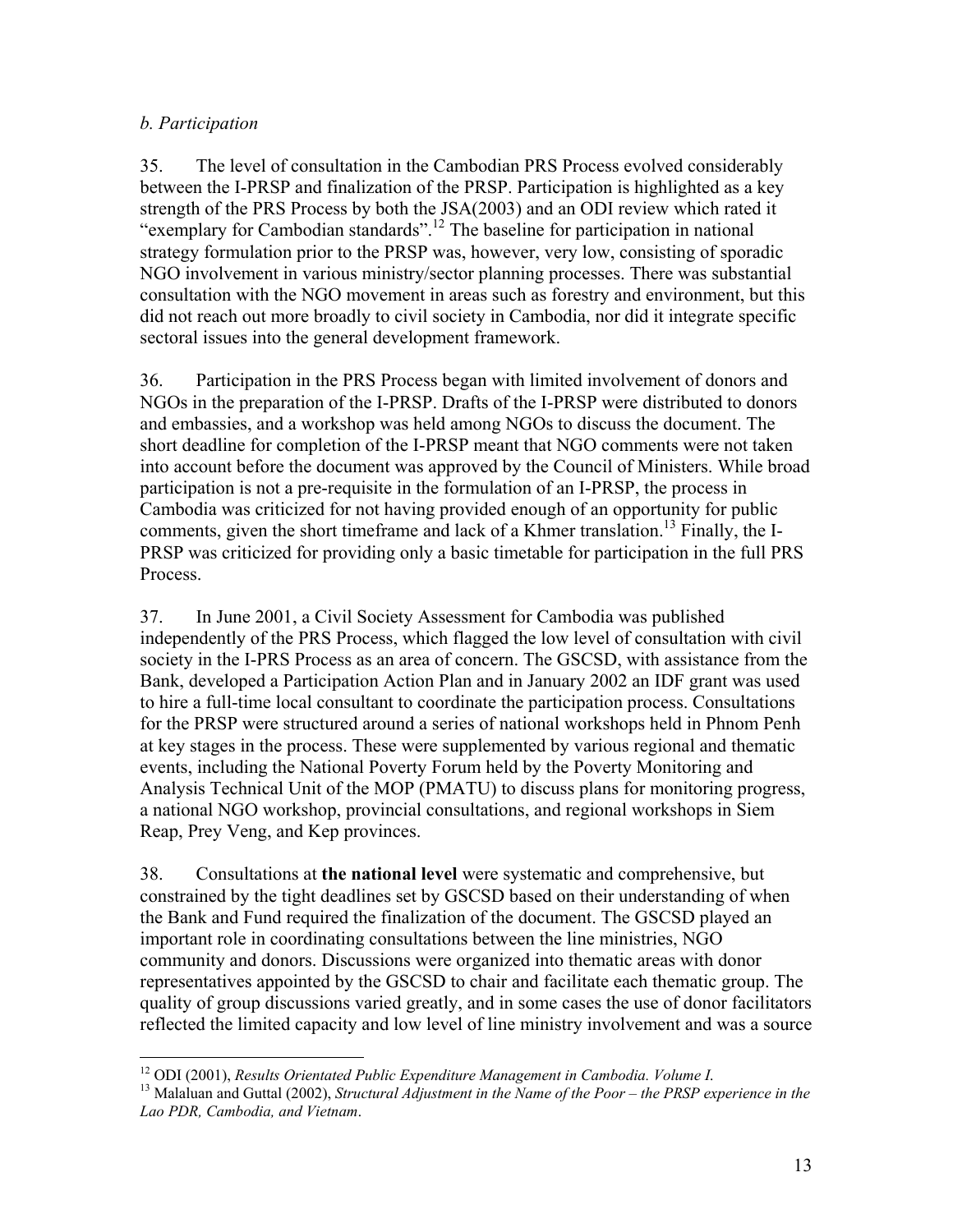of friction among participants. Participation was hampered by the short timeframe provided for comments and the late distribution of materials. In spite of these constraints, both NGOs (led by an umbrella group the *NGO Forum*) and several key donors, including DFID and ADB, worked to provide consolidated comments on PRSP drafts to individual line ministries. The ministries were, however, given only two weeks to respond to comments or incorporate feedback, thus limiting the potential impact of participation. In some cases, such as the health sector plan, time pressures meant that comments were disregarded. Some external assessments question the extent to which NGO feedback was incorporated into the PRSP. The OED mission also heard donor criticisms over the extent of consultations for the macroeconomic framework. The perceived low level of consultations over the macroeconomic framework was also emphasized in the results of the survey of PRSP stakeholders conducted by OED.<sup>14</sup>

39. Consultations at **the regional and local levels** were more limited in scope than at the national level. As far as direct consultation with the poor was concerned, the Participatory Poverty Assessment (2001) conducted by the ADB already provided a large amount of qualitative data on poverty. For the PRSP the poor were specifically targeted in a number of cases, including a joint Ministry of Health/Donor consultation on health issues, held in Kampong Thom province. Regional workshops were held towards the end of the PRSP drafting process in 3 out of Cambodia's 24 provinces. In Prey Veng province the MOP made an effort to introduce the PRS Process to a wide range of stakeholders including key provincial departments, trade associations, and commune and village representatives, with an emphasis on the poorest areas of the province. A half-day workshop was then held to solicit feedback from these key groups, but as was the case at the national level, the time constraint undermined meaningful consultations. Participants were given only a week to prepare and only 2 out of 65 communes prepared issues for discussion. Summaries of the discussion in each regional workshop were not publicized, making an assessment of their impact on the PRS Process difficult. The regional consultations were an improvement on past planning processes, however, they amounted to communication of, rather than consultation over, the PRSP. Failure to provide relevant documents in Khmer also limited the opportunity for Cambodians to contribute to the process.

1

 $14$  In the OED survey the majority of respondents with an opinion disagreed with the statement that: "The formulation of the macroeconomic framework of the PRSP has been sufficiently participatory." The mean response to the question was the lowest in the survey.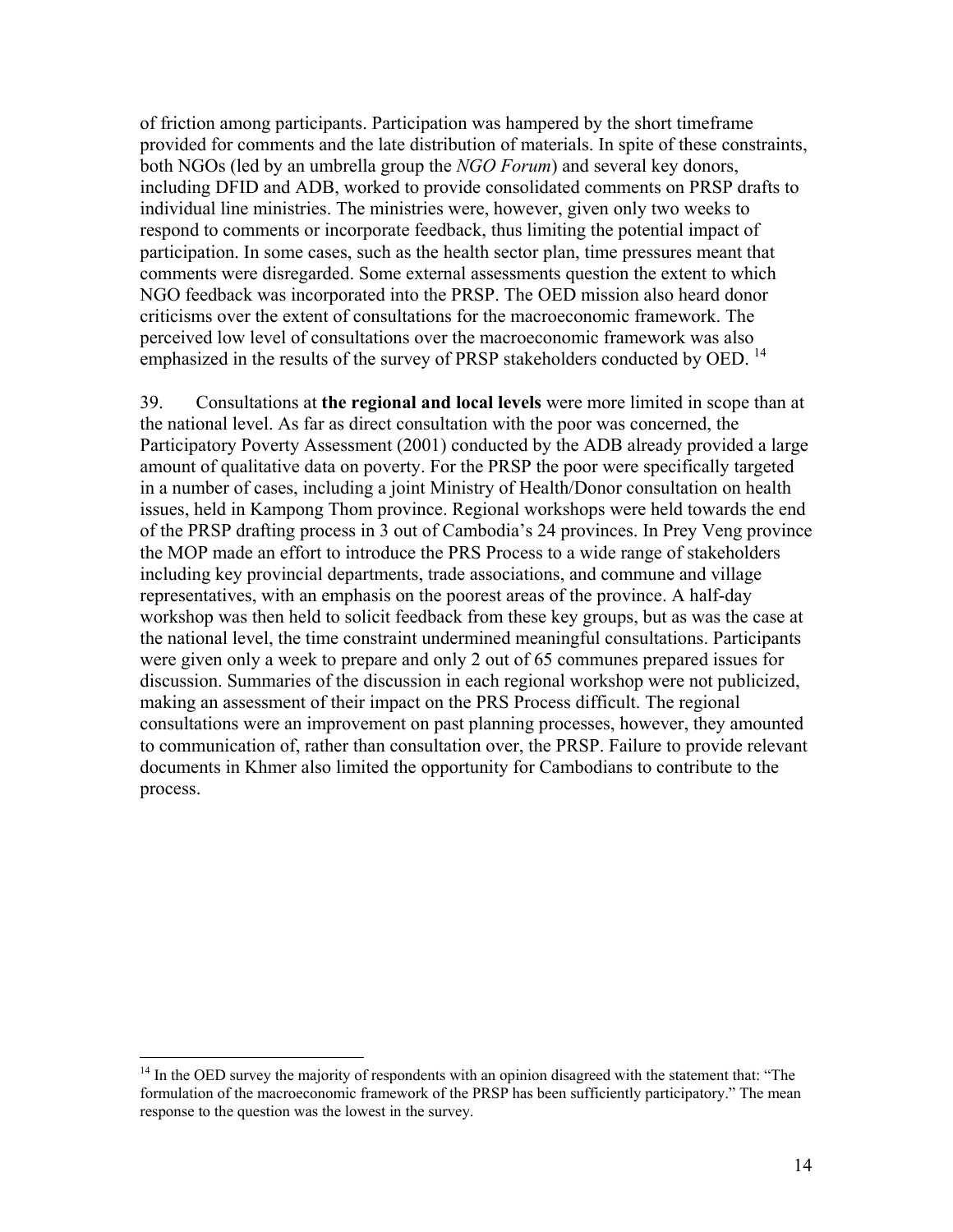40. Consultations with **Parliament and the private sector** were particularly weak. Only one (CIDA-sponsored) workshop was held to inform Parliamentarians about the PRS Process and Parliamentarians invited to participate in national workshops did not attend. The proximity of the PRSP to the SEDPII process in which Parliament had a formal role may have been a factor in this lack of interest. Participation of the private sector was equally limited. The private sector issues raised in the PRSP were heavily influenced by comments received from the Bank and IFC rather than based on serious consultations with the Cambodian private sector. According to local IFC staff, the lack of a targeted agenda for private sector involvement and the failure to create a specific private sector working group on the PRSP made it difficult to involve this group.

41. General **awareness** of the PRSP in Cambodia was low and somewhat confused as a result of the parallel preparation of SEDPII. The **media** did not provide independent coverage of the PRS Process and the GSCSD did not define a clear role for the media in disseminating key steps in the formulation of the PRSP.<sup>15</sup> An effort is now under way to try to remedy these shortcomings. A capacity building program financed by the Poverty Reduction Strategy Trust Fund has been launched to assist with dissemination of the final PRSP in all 24 provinces. The objectives of the program include broadening public debate of poverty issues in Cambodia, and deepening the understanding of the PRSP in line ministries. Training is planned for a group of "PRSP Champions" comprising the core staff of the GSCSD and staff from the key line ministries. This will be followed by a dissemination campaign targeting Provincial Ministry staff, NGOs, the private sector, and the general public. The extent of participation in the implementation and monitoring of the PRSP will depend to a large degree on such efforts to inform stakeholders and build their capacity to participate in the process.

#### *c. Comprehensive*

 $\overline{a}$ 

42. The PRSP is expected to provide a comprehensive, long-term view of the challenge of poverty reduction embodied in a coherent strategy. This is a very ambitious undertaking for most low income countries and requires that good quality analysis and strategic thinking is in place before the PRSP document is prepared. There is an impressively large body of **poverty analysis** in Cambodia, along with demographic and health surveys. Unfortunately, these surveys are difficult to compare and there is still considerable uncertainty about the poverty baseline. The first survey in 1993 excluded 40% of the country. The 1997 survey was more complete, but was a single round survey and there are some questions about reliability. There were special modules on health and education and the data in these modules is different from those in the general survey. In 1999, UNDP supported a two round survey and the first round produced a figure for poverty incidence of 51% while the second round produced a figure of 36%. The Participatory Poverty Assessment carried out with ADB support is a rich source of anecdotal data against which to compare the various surveys. There is a high priority in donors working together in this area and ensuring that they are operating from the same baseline and using the same analytic approaches.

<sup>&</sup>lt;sup>15</sup> The media in Cambodia often request payments to carry 'positive' stories and the lack of funding for this was one factor in the limited coverage of the PRSP.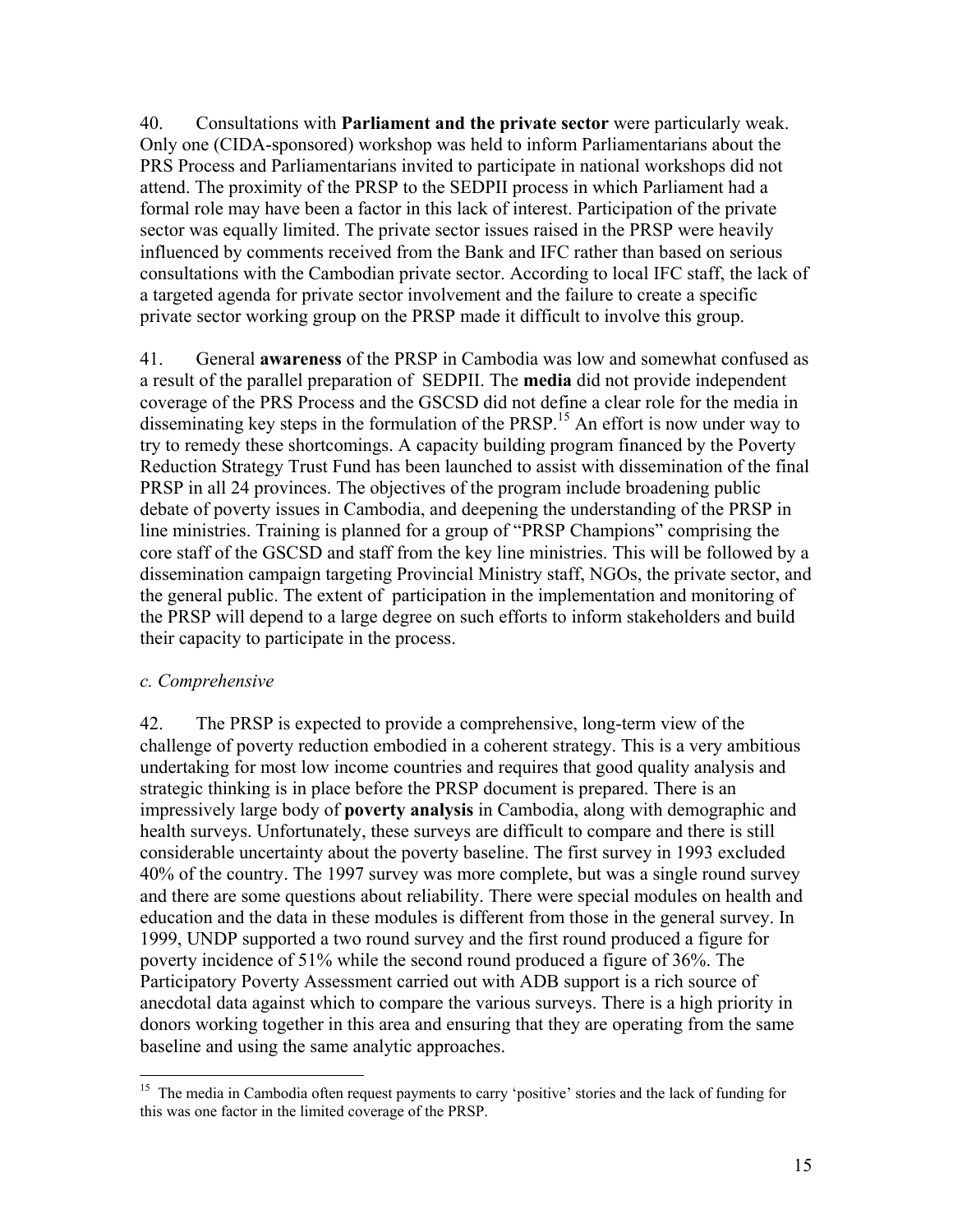43. A major quality issue in the case of the Cambodia PRSP is that of **prioritization.** Many stakeholders interviewed were disappointed that the PRSP document did not deliver as an operational plan - as advertised - to be a complement to the general framework of SEDPII. The line ministries were asked to submit programs for inclusion in the Action Plan Matrix (APM) of the NPRS. Twenty-two line ministries and agencies provided submissions, which comprised long lists of poorly costed poverty projects, on the assumption that there would be additional funding available for these projects. Over 80% of the APM was unfunded and nearly half uncosted. Subsequent to the PRSP finalization, the MOP added up the total cost of these programs and found that they came to more than \$5 billion as against a three year availability of donor funds (in line with capacity absorption constraints) of \$1.5 billion, half of which was already committed to ongoing projects.

44. The lack of prioritization is currently being tackled by the MOP. OED attended an NPRS workshop in late April focused on revising the APM through working with line ministries to resubmit sector program proposals. All on-going and funded projects are to be carried over to the revised APM. Using a poverty-relevance scoring system based on 11 specified criteria, each ministry has been asked to rank its remaining unfounded projects according to this scoring system, and the MOP will then attempt to prioritize across sectors. More broadly, MOP is also working to reorient the larger public investment program process used during the CG meeting to coincide with the APM process.

45. With regard to **sectoral strategies**, the PRS Process had very limited or no effect on enhancing individual strategies. The document is strongest where the previous analytic work and donor technical assistance has been most effective i.e. in health and education. Government authorities in these two ministries claim the strategies and allocations would have been the same without the NPRS. For sectors that are weak, such as agriculture, the NPRS was reported not have led to significant progress which is an important missed opportunity given the sector's relevance to poverty reduction. Feedback from stakeholders interviewed suggests that the PRSP does serve a purpose by bringing these strategies into the framework of the overall national program. This is an important benefit.

46. *The PRS Process and document are weakest where there is a need for crosssectoral analysis and strategy coordination.* The weakness in addressing the core growth issue of **raising agricultural productivity**, which required inputs from four different ministries, highlights this problem and also suggests the need for donors to assist the Cambodian authorities in developing capacity at both the strategic and implementation levels in this area. This weakness is also reflected in the handling of the other key growth issue – **small and medium enterprise development.** The private sector played a very small role in the preparation of the PRSP and while private sector concerns are reflected in broad brush treatment of areas such as governance and anti-corruption, there is a serious lack of integration of PSD into the overall analytic approach. This may have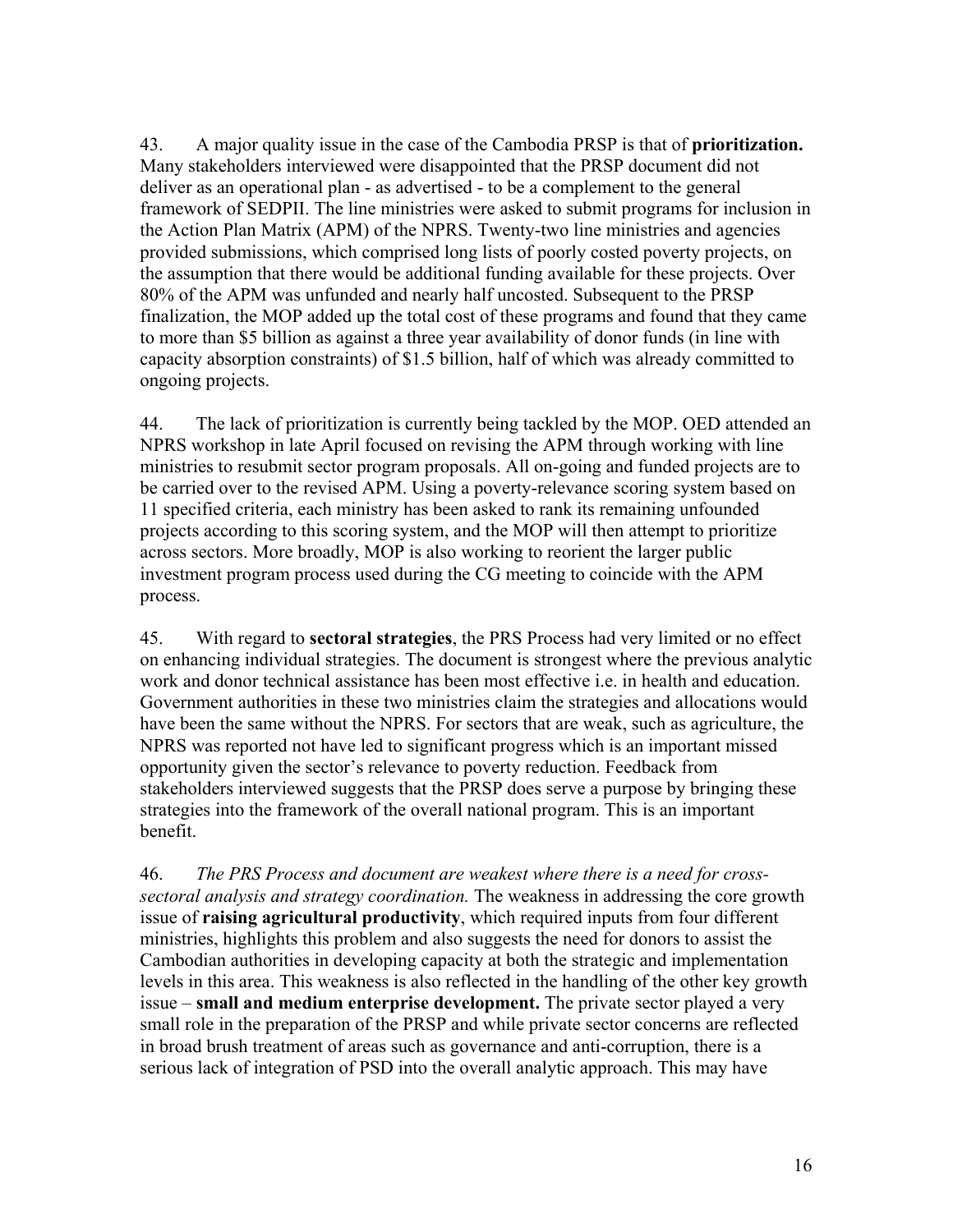partly been a reflection of the lack of involvement of MEF, which is the coordinating point in the Government for PSD, until the final stage of drafting.

## *d. Capacity Enhancement*

47. Given the primacy of the capacity enhancement issue in Cambodia it has been in the forefront of donor efforts*. Annual funding for technical assistance by donors in Cambodia exceeds the Government's budget for civil service salaries.* To a very large degree this technical assistance can be seen as a short term substitute for lack of capacity rather than an attempt to upgrade it over time. More importantly, the capacity gaps for implementing the NPRS have not been identified as priorities for donor capacity building support.

# Individual level

48. Donors have used salary top-ups to address the issue of skill and incentives among staff in the line ministries. An important category of donor TA funding comes through the establishment of units within ministries which carry out a program supported by a particular donor and usually link one or two expatriates to a team of ministry staff or local consultants who earn salaries which are substantially higher than the regular civil servants salaries. There has been some attempt to standardize these salary top-ups. The Government has set a level of \$150 for a regular staff and \$250 for a manager. The UN system provides \$120 and \$180 respectively, figures which were established in the early 1990s.<sup>16</sup> Some other donors follow separate approaches. In addition, donors often pay special allowances for training, seminars and workshops, and generous per diems for upcountry trips, or travel out of Cambodia. Some individuals benefit from multiple top-ups. A system seems to have evolved where little is done without the assurance that these additional payments will be provided. The problem is of course that these all too rarely go for the 'core' work of the concerned Ministry.

49. The recognition that these top-ups are an arbitrary approach to the problem of a more rational civil service strategy has resulted in a proposal to define so-called "priority mission groups". These are sets of key activities for which it is hoped that donors will pool support for salary top-ups to ensure that they are filled by qualified and motivated staff. Terms of reference will be prepared for each of these positions and performance expectations set. While this approach has merit in providing a level playing field between core positions in the ministries and the staff in donor-supported PIUs, it does not address a key issue. It does not provide for the kind of skills upgrading which is needed for the middle levels of the civil service and for the key service providers in the social sectors such as teachers and health workers. It is also very difficult to implement such a scheme on a transparent basis and ensure that salary supplements go to those who merit them and not just the well connected.

50. In the long run there is no substitute for an across-the-board increase in Government salaries. At current levels of government resources, however, (12 % of GNP

<sup>&</sup>lt;u>.</u> <sup>16</sup> By comparison a lecturer at a private university in Phnom Penh can earn \$1,000 to \$2,000.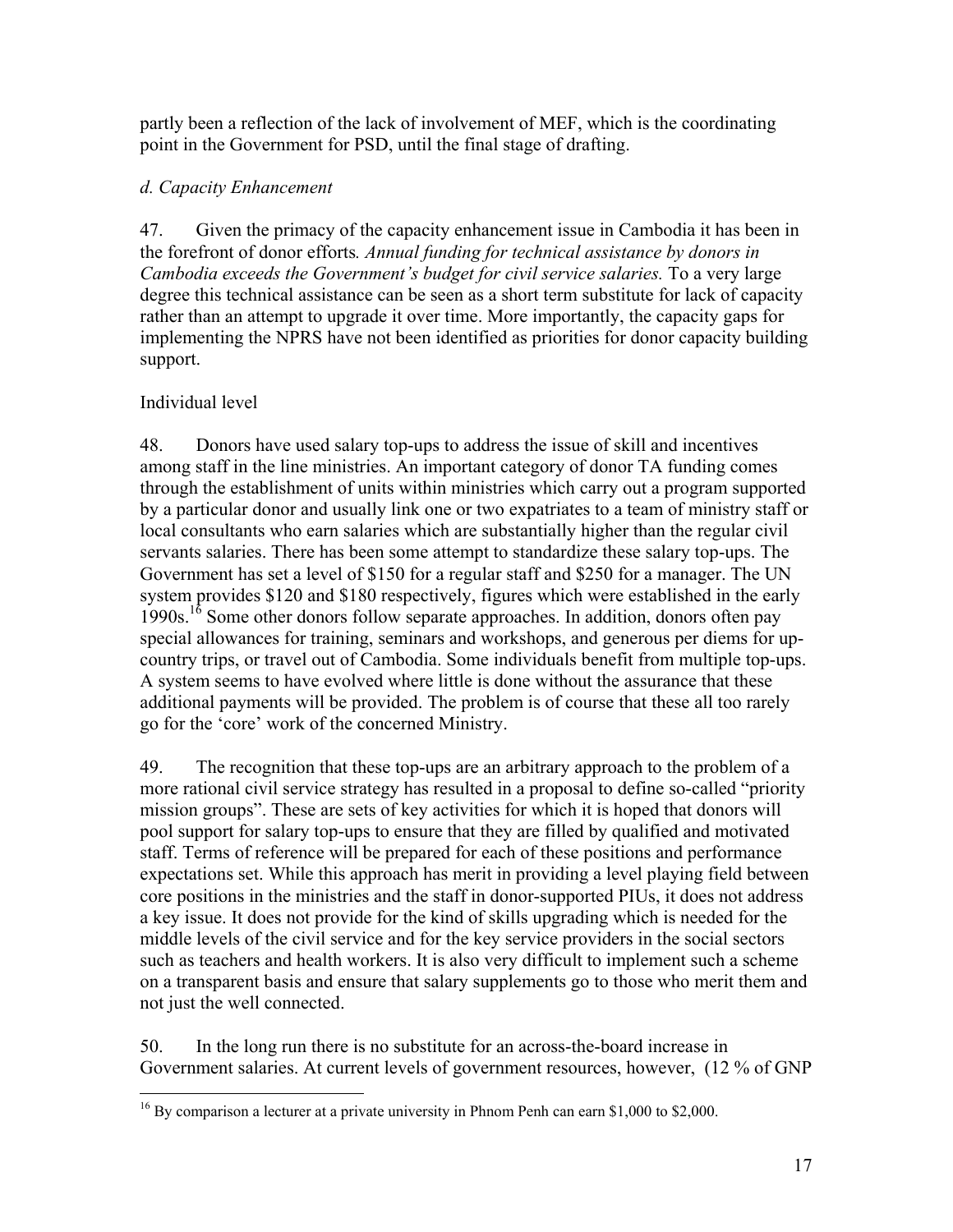in tax revenues) the number of civil servants means that there is little prospect of salary increases resolving the problem. A doubling of all government salaries would still result in less than half a living wage. While there have been some calls for increasing the budget deficit to pay for this, Cambodia's deficit is already 8% of GDP. The Government has gotten rid of 6-8,000 'ghost' employees, but this still leaves the problem some way from solution. It is important though that these 'traditional' approaches should continue to be followed, even if they fall short of dealing with the problem in the short run. The commitment to viable salaries for all civil servants over time needs to be maintained.

## Institutional level

51. Capacity at the institutional level requires donors to move away from the insistence on PIUs and dedicated technical assistance units and to work together to provide broader support at the ministry and agency level. It is evident that the PIUs are not adding to capacity at the Ministerial level. The PIU members rarely go back to core ministerial activities at the end of the day. More likely they move on to another PIU or are hired directly by a donor or an NGO. The same is often true for staff who are trained abroad. The health and education ministries provide a model where donors have helped put in place planning and implementation capacity. It is now necessary to apply this approach to other key areas, most notably agriculture.

## Economy-wide

52. There has been a great deal of emphasis on governance and especially on dealing with corruption at the societal level in Cambodia. The PRSP contains a very full and frank discussion of the problem, and there are no fewer than three separate working groups out of five established by the donor community which focus on aspects of governance. Yet donor coordination here is also less than is needed. Donors are often developing separate programs - such as recent World Bank work on legal and judicial reform - which are not closely coordinated with the efforts of other donors. This is another area where an overarching strategy is called for in order to select the appropriate points of intervention. High priority should be given to reducing the impact of corruption on the development of small and medium private enterprises.

# *e. Partnership – Donor Coordination*

53. Cambodia is a *highly aid dependent* country, with the level of external flows topping domestically mobilized resources. After the end of civil strife in 1993, Cambodia attracted widespread assistance from external partners to assist in post-conflict reconstruction. Over the period 1996-2001, reported external flows amounted to \$2.1 billion compared to \$1.8 billion worth of domestically mobilized resources. External assistance for social services amounted to 43% of total sector expenditures at the end of the period (see Annex 4). In 2001, official development assistance totaled \$434 million, disbursed by 12 multilaterals and 22 bilaterals<sup>17</sup>. This is *a very high number of donors* for a country the size of Cambodia. For comparison, the number of donors supporting

<sup>&</sup>lt;u>.</u> <sup>17</sup> External financing accounted for 49 percent of total expenditures in 2001. IFAPER, 2003. op. cit. p. 9.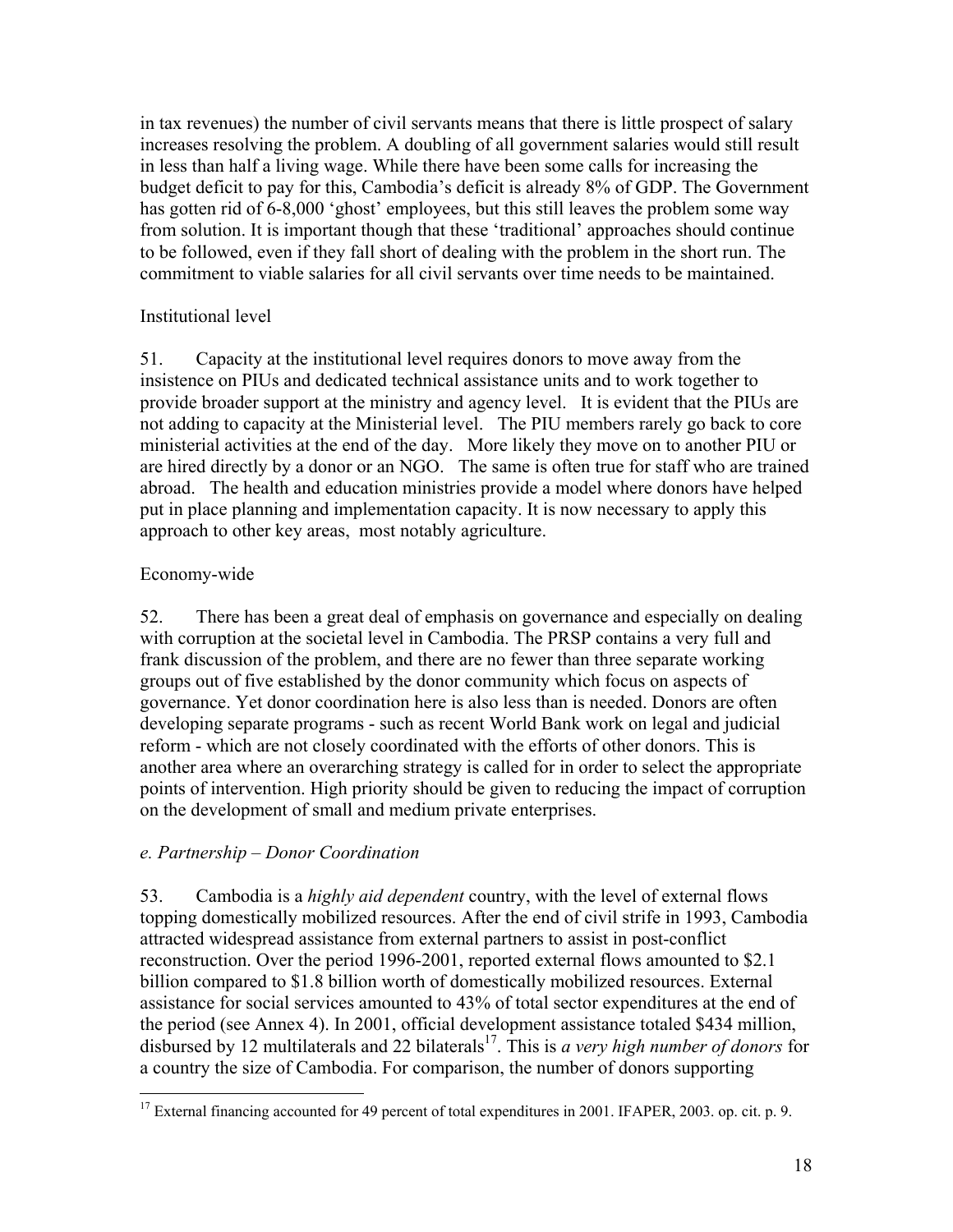implementation of projects and programs is greater than the level in neighboring Vietnam, an economy nearly 10 times as large and with more than five times the estimated number of poor people. The potential gains from effective donor coordination and harmonization are very high, especially in light of the capacity constraints faced by the public sector in Cambodia.

54. The lack of effective donor coordination has undermined the potential for a concerted approach to poverty reduction in Cambodia. Coordination among donors evolved during the reconstruction efforts of the 1990s. The Consultative Group (CG) format was introduced in 1996, with the World Bank taking the lead on policy dialogue with the Government and the UNDP leading program coordination. Since 1999, the Government meets with donors for mid-term reviews between full CG meetings. The Chair of the mid-term reviews is rotated between UNDP and ADB, with the World Bank co-chairing the CG with the Government. Also, a number of joint donor working groups have grown out of the CG process. There are six of these groups covering demobilization, fiscal reform, social sectors, governance, public administration reform, and natural resource management. There is also a new working group on partnership, chaired by Government. Nonetheless, delivery of high levels of external flows by many donors within a capacity constrained public sector has led to the donors driving the public investment agenda rather than a partnership between donors and Government. As illustrated by the previous discussion of a lack of coordination by major donors in supporting Cambodia's planning processes, a more concerted approach on the part of the World Bank, ADB, and UNDP is critical for effective partnership. Thus far they seem to have been concerned with maintaining institutional labels and a rather narrow focus on the integrity and quality of their own activities. $18$ 

55. Individual donor PIUs are a barrier to effective, government-led, aid coordination. The majority of external flows bypass existing government institutions and budget arrangements, with reliance on PIUs and on differentiated and complex donor procedures significantly complicating donor coordination. There are15 PIUs in the Ministry of Public Works alone, each covering individual donor projects, with multiple PIUs for the larger donors. In some cases, even where donors are cofinancing a project they have separate PIUs. External assistance is often disbursed without the direct involvement of ministry staff. In addition, as indicated, civil servants are provided sizeable salary supplements by the donors as incentives to leave their ministry posts and work in these special units. PIUs and the practice of arbitrary salary top-ups by donors remain an obstacle to effective institutional development by government.

56. The PRS Process has increased the potential for improved donor coordination in Cambodia. The PRSP promoted a framework for discussion of the government's priorities that did not exist in previous national planning processes. Since the launch of the PRSP, attention is shifting to the role of donors in supporting and aligning to the

 $\overline{a}$ 

<sup>&</sup>lt;sup>18</sup> One example of the lack of coordination that surfaced during the OED mission was the release of a UNDP paper on *Macroeconomics of Poverty in Cambodia* which was critical of the macroframework contained in the NPRS. Feedback from several external partners pointed out that while putting alternative views on the table were healthy and welcome, the timing was poor given the NPRS had just been launched.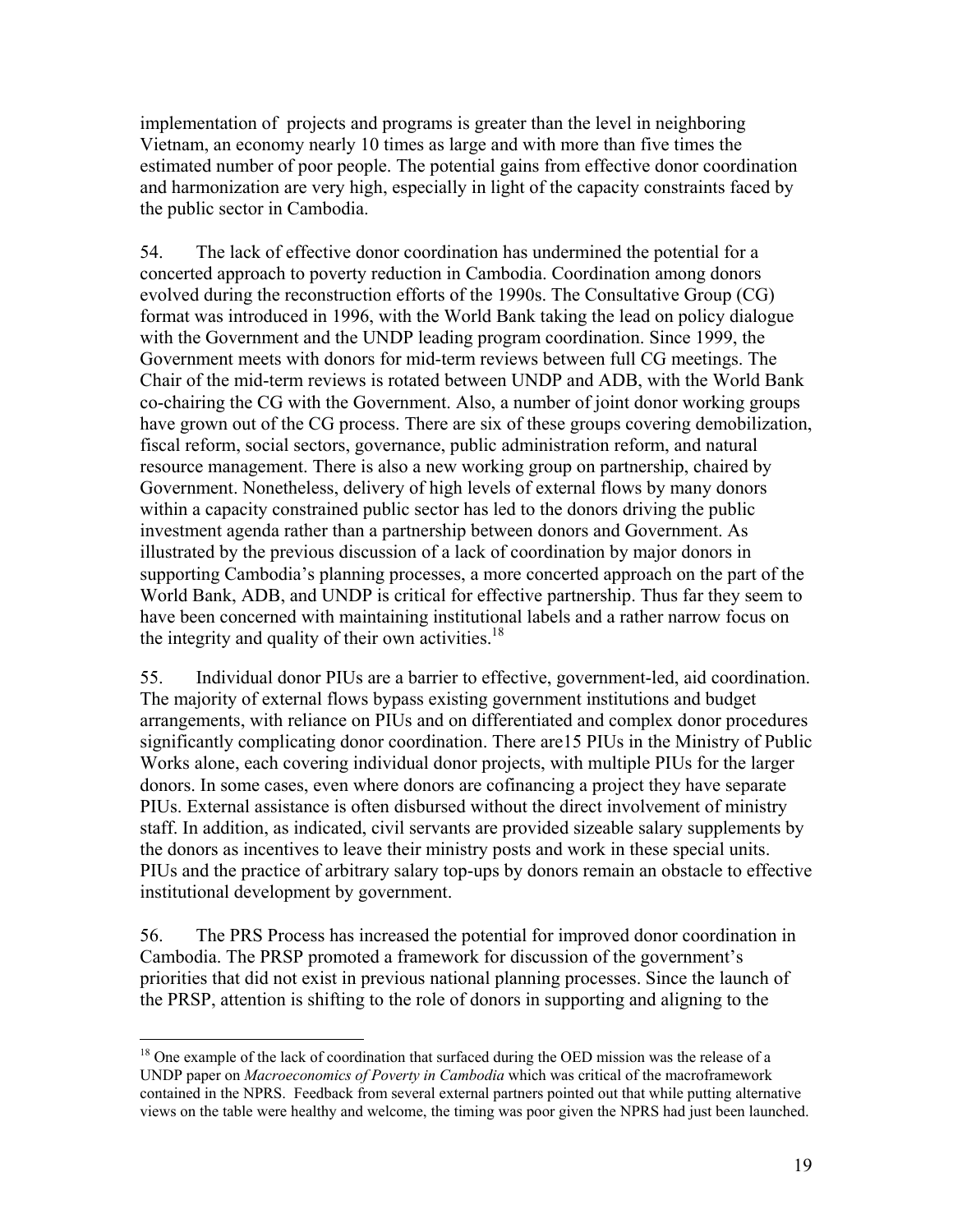government's strategy, as well as synergies among partners. This improvement in the nature of the dialogue between government and donors, and among donors themselves, has also led to a reassessment of the working group system. Many donors interviewed voiced a need to change the focus of these groups from areas of prominence in donor conditionality and interests, toward broader development priorities and cross-sectoral policy dialogue.

57. Beyond improved dialogue, there is little evidence as yet that coordination of aid delivery or harmonization has improved. It is too early to discern the extent that donors are aligning to PRSP priorities, partly because of the short time period since its launch and also because of the lack of prioritization and link to the budget in the PRSP. Respondents to the OED survey were on the whole unsure about whether donor alignment and donor coordination had changed with the PRSP and more respondents were negative than positive in their assessment of the quality of donor coordination at present.<sup>19</sup> A project-focused aid delivery mentality continues to dominate. Movement to budget support, which is a prominent feature of the PRS Process in other countries including neighboring Vietnam as a source of increased government management of aid delivery, is not generally supported by the Cambodian government or the majority of donors at this time. Several donors feel the government sees budget support as more readily tied to performance conditions than project lending and that "the tap can be easily shut off".

58. Partnership remains a key concern under the PRSP. The nature of the dialogue between government and donors has improved. Following the launch of the PRSP, attention is turning toward how and to what extent donors will support it. A major objective of the PRSP initiative is to turn aid management into a government-driven process. Cambodia's post-conflict assistance to date has been strongly donor-driven and shifting to government control over the allocation and management of aid will be a long term process. As new country assistance strategies will be developed by several key partners in the coming months, including DFID, WB, and ADB, the burden will be on the donors to demonstrate their commitment to alignment and to reducing the transaction costs associated with the current aid delivery system.

# *f. The Results Focus – Monitoring and Evaluation*

 $\overline{a}$ 

59. The monitoring and evaluation requirements of the PRSP can be looked at in terms of four separate elements. First, there is the establishment of indicators which are monitorable and relate to the core objectives. Second, there is the collection of data which allow progress against those indicators to be assessed. Third, there is the actual assessment or evaluation of progress against the indicators. And fourth, there is the consideration by policy-makers of this progress and decisions made on the basis of that consideration. The specific poverty reduction targets identified in the PRSP are listed in Table 3. below.

 $19\,26\%$  were negative and 19.2% positive. The majority were neutral 41.1%.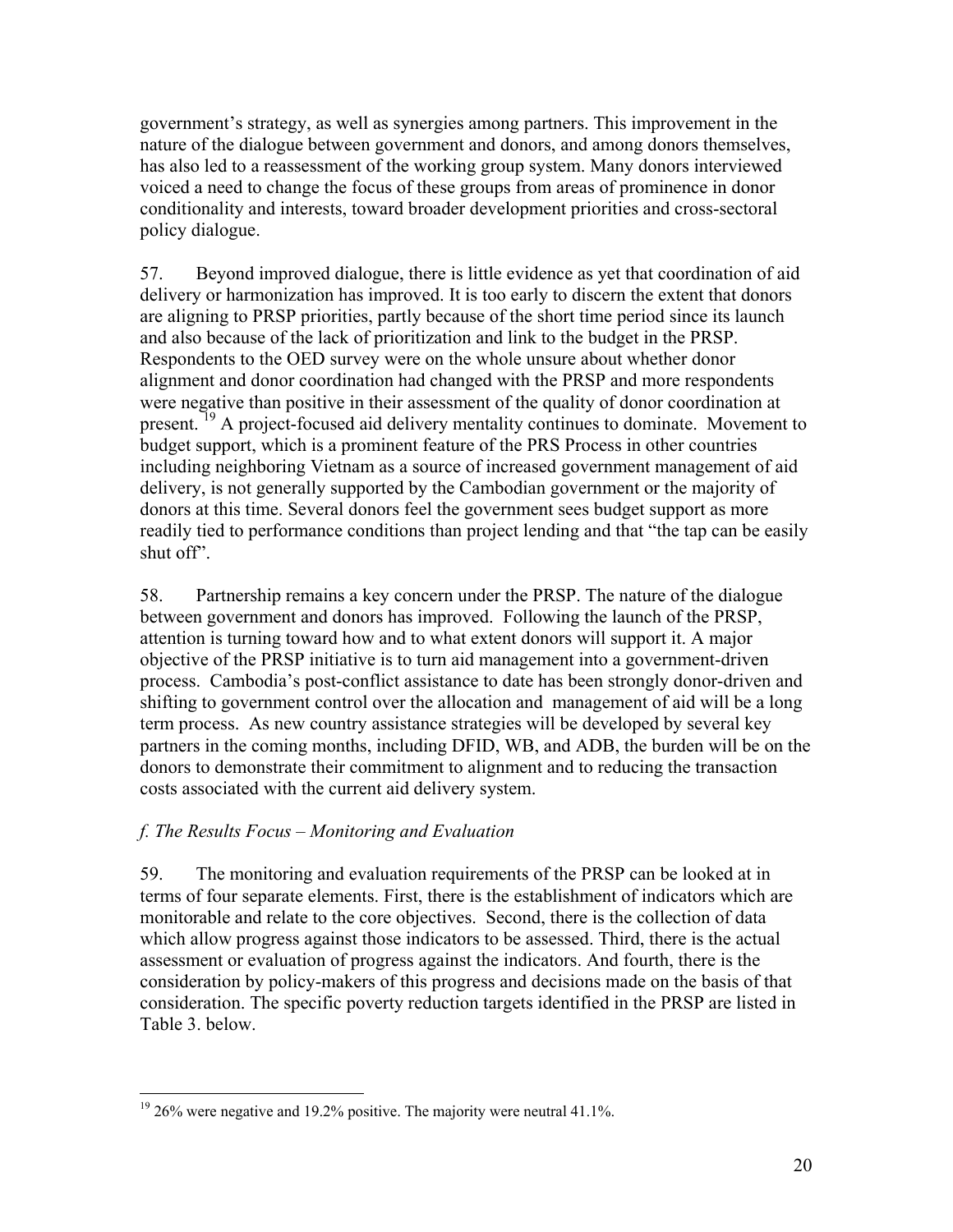| Objective and Indicator                                      | Baseline (year)             | Target for 2005             |
|--------------------------------------------------------------|-----------------------------|-----------------------------|
| Poverty headcount index                                      | 36 (1999)                   | 31                          |
| Real GDP average annual                                      | 5.4 (2000)                  | 6-7 (2001-2005)             |
| growth rate                                                  |                             |                             |
| Infant mortality rate                                        | 95 per 1,000 live births    | 90 per 1,000 live births    |
|                                                              | (2000)                      |                             |
| Matemal mortality ratio                                      | 437 per 100,000 live births | 372 per 100,000 live births |
|                                                              | (2000)                      |                             |
| Children under 5 with                                        | 44 (2000)                   | 38                          |
| moderate/severe stunting                                     |                             |                             |
| 12 year-olds successfully                                    | 33 (1998)                   | 90.                         |
| completing Grade 6*                                          |                             |                             |
| Share of the population with access to safe drinking water   |                             |                             |
| Rural                                                        | 29 (1999)                   | 40                          |
| Urban                                                        | 69.5 (1999)                 | 87                          |
| Share of the population with access to sanitation facilities |                             |                             |
| Rural                                                        | 8.6 (1999)                  | 20                          |
| Urban                                                        | 49 (1999)                   | 90                          |

#### **Table 3. PRSP Targets for Poverty Reduction (in %)**

Source: NPRS, 2003, Table 1.1 p. 7

60. Responsibility for the establishment of **sector-level indicators** in Cambodia is given to line ministries and in the case of the health and education ministries this has been done well and systems are in place in both ministries. There is some weakness in the link between the indicators and the various poverty categories (e.g. rural and urban, agecategories, etc.), but both ministries are moving to strengthen their work in these areas. In other ministries this effort is still at the nascent stage and arguably the capacity to follow through on this is not yet in place.

61. The responsibility for the establishment of **national level poverty monitoring indicators** was assigned to the PMATU. UNDP which is the executing agency contracted a Canadian firm which produced a set of Poverty Vulnerability Indicators running into many pages of detailed requirements. These were to be included in the draft of the PRSP, but were dropped when the authorities realized they were beyond ministry capacity to collect and analyze the necessary data. In the words of one observer "they simply did not take into account the realities of the Cambodian situation". There is a need to develop a relatively simple and prioritized set of indicators to provide Cambodia's policy-makers with the information they will need in order to assess progress.

62. The **data collection** through surveys and other work is the responsibility of the National Institute of Statistics (NIS) which reports to a different section of the MOP and is not linked to the PMATU. Communication between NIS and the PMATU is reportedly very weak. The NIS appears to have the capacity to collect the data required, but there is a need to strengthen its capacity to design surveys and to analyze them. It is also unclear how the data collected by NIS relates to the data collected by line ministries. The mission was told that the latter are often very proprietary about their information and reluctant to make it more widely available.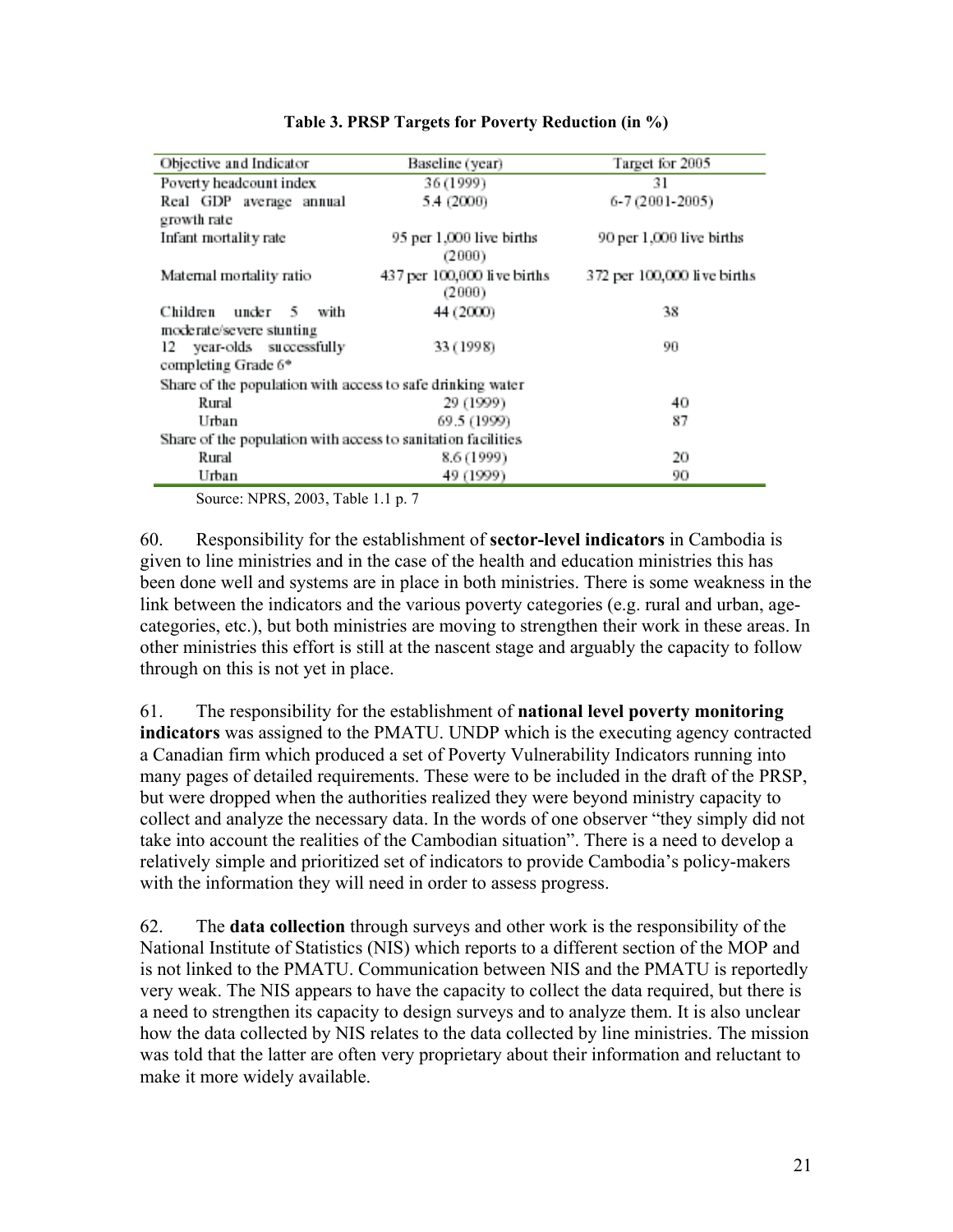63. It is too early to judge the likely interest of Cambodia's **policy makers** in knowing and using the data on progress of the poverty reduction program. This is a critical feature of an effective monitoring and evaluation system. It will be given an important boost if the Progress Report on the PRSP is successfully institutionalized and if it can be built into the Consultative Group reporting cycle and become the basis for a more hands-on Government role in coordinating the donor community and influencing their on the support they will provide.

64. In general, given that there has been considerable focus and support on the part of donors for monitoring and evaluation, progress in this area remains slower than might have been hoped. It is difficult to have confidence that an effective system will be put in place within the next year or two. The most negative responses in the survey of PRSP stakeholders conducted by OED was on targets and results orientation. Respondents felt that the PRSP targets were unrealistic and over half did not consider there to be an effective structure in place to monitor results. Donors and the MOP need to make a frank assessment of needs to institute an effective system for monitoring of results in Cambodia. The support currently being provided may need to be re-thought.

## Net Benefits of the PRS Process Thus Far

65. The calculation of net benefits is a function of the changes in benefits and costs which resulted from the PRS Process. Thus the *good strategy and planning processes in the Education and Health ministries* rest on work which was done well before the PRSP and are not attributable to it. Similarly *the build-up in expenditures on pro-poor sectors* began in the mid-nineties.

# *Benefits of the PRSP*

66. The participatory process for the PRSP allowed for a greater degree of donor and **NGO participation** and debate around the core poverty reduction strategy rather than focusing as often in the past on particular sectors or issues. It did not however, broaden beyond NGOs to include other parts of civil society, nor did it reach sufficiently beyond Phnom Penh to the provinces and communes. The lack of involvement of parliamentarians and the private sector was another particular deficiency.

67. The benefits in terms of **costing and prioritization** must be viewed as very modest at this time. Work on the MTEF had begun before the PRSP and has not as yet yielded any tangible results. The MEF's involvement in the costing of the PRSP at a late stage in the process was a one-off exercise with limited ownership from line ministries and has not been built into the annual planning cycle as yet. In practice, Cambodia remains very far from performance budgeting and a number of observers have noted that line ministries appear not to see themselves as accountable for even delivering inputs let alone outputs.<sup>20</sup>

 $\overline{a}$  $20$  Although MTEFs are a feature of most PRSPs, there has been discussion whether, in the Cambodian case, it would not be better to concentrate on the linkage between the annual budget and the PRSP rather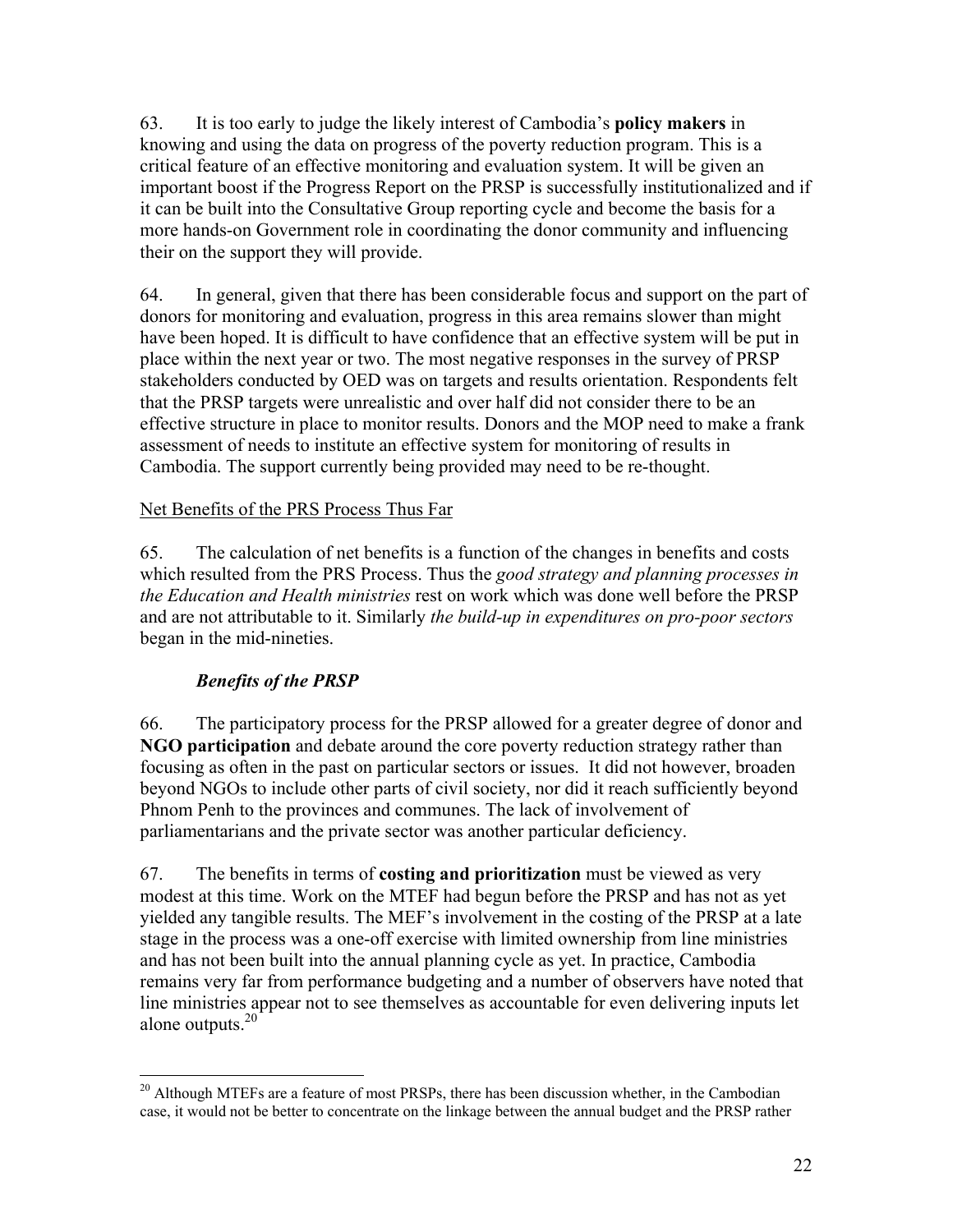68. Perhaps the most significant benefit of the PRSP has been in creating greater **awareness of the links between Government and donor supported programs and poverty reduction**. The PRSP has required the Ministries to think about the links between their investment programs and poverty-related outcomes. While this was not very systematic during PRSP preparation itself, there is a promising sign in the effort of the MOP to get the line Ministries to prioritize their investments on the basis of a set of specified criteria related to likely poverty reduction outcomes. The approach has the potential to move the line Ministries to more realistic investment planning which is focused on maximizing the impact on poverty outcomes.

69. A budding success story in the Cambodian context is the **decentralization support** program - the SEILA program - in which funds are made available directly to local communities for programs which they identify and manage. The mission visited a number of these communities and was impressed by the range of activities – adult literacy, community forestry, improved rice seeds, rural roads, etc. - and the obvious commitment and support of the villagers for these programs. The Government has tripled the funds going directly to the provinces from \$1 to \$3 per capita in the past three years. While this is still only a small beginning, the decentralization strategy could be a very positive part of the poverty reduction efforts in the years ahead. The needs in terms of capacity enhancement and resources should have been central to the PRSP and should be analyzed and tracked in the Progress Reports.

70. Thus far it is difficult to point to any significant net benefits of the PRS Process in such critical areas as **capacity enhancement, donor coordination, or monitoring and evaluation.** There is very little progress in these areas, although these are long term problems and quick fixes are not expected. However, they are important to highlight at this point to ensure adequate attention with the PRS Process over the long term. The direct impact of the PRSP on capacity enhancement has been limited to a small group of officials in the MOP who have become familiar with the approach. With regard to donor coordination, some donors have indicated their intention to align their programs with the PRSP, but it is unclear what alignment means in the context of a PRSP in which priorities have not been clearly identified. There is discussion of harmonization taking place in Cambodia and perhaps increasing awareness of its importance, but no follow up as yet. In the case of monitoring it is too early to judge how effective the mechanisms which have been put in place will prove.

## *Costs of the PRSP*

71. The net costs of the PRSP relate mainly to **the decision to proceed sequentially with the ongoing SEDPII process.** The confusion and expenditure of energy by the Government and donors was substantial. The decision damaged the reputation of the Bank and the donor community in Cambodia and left a strong impression that institutional brand labels were valued more than serious progress on the ground. Even

than devoting substantial effort to an exercise which is likely to require 5 to 10 years for full and effective implementation.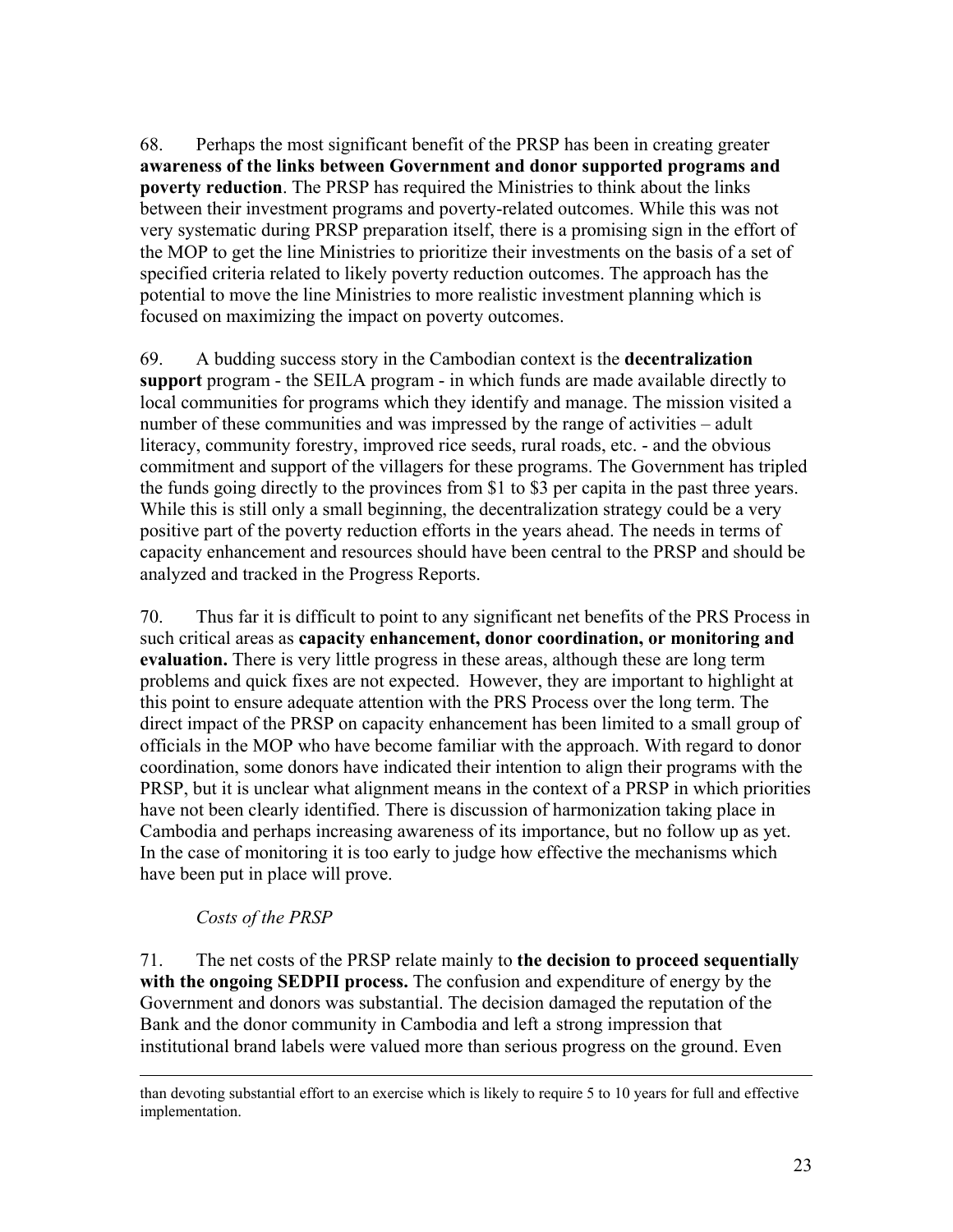with the sensible resolution of the issue, the confusion continues with parallel dissemination processes for SEDPII and PRSP now being joined by a third dissemination and monitoring process related to the MDG goals which is not as yet fully integrated in the ongoing planning processes.

72. Linked to this and perhaps partly as a consequence, there were costs related to the way the PRSP was carried out and **the focus on producing a document rather than improving a process.** Senior staff in the Government and the Bank were diverted from substantive activities to spending a great deal of time in getting out a presentable document for the Bank and Fund Boards. Given the capacity issues in Cambodia, the opportunity cost of the time of key senior officials is high and it is important that a broader base of skills be developed in the area of strategy formulation and planning. As for the document itself, it remains to be seen whether it will remain a relevant planning framework in the long run.

73. The survey findings<sup>21</sup> are consistent with the assessment of the PRSP as a costly process. Respondents were overall positive on the relevance of the PRSP framework for Cambodia, but less positive on whether the benefits and strengths of the PRS Process have so far outweighed costs and weaknesses.

## *The balance*

 $\overline{a}$ 

## 74. It is **difficult to argue that the benefits of the Cambodia PRSP to date**

**outweigh the costs**. However, it is important not to be carried away by the short-term gains or costs of the PRS Process. The PRSP is not a panacea for all development ills, nor is it yet another empty imposition of excessively demanding donors on the time and energy of developing country officials. The PRSP at its best is a set of principles which reflect the development experience of the latter half of the twentieth century. There is a broad consensus around the ideas of government ownership, participation, donor coordination, the medium-term definition of poverty outcomes, and the monitoring of results. If the Cambodian authorities can build on the PRSP to focus on these processes going forward and if the capacity can be put in place to enhance them, then over the longer term this may well prove to be a useful process. The key to this is likely to be the degree to which the donor community in Phnom Penh buys into the idea of the PRSP as the core strategic process for poverty reduction. If the Government sees no returns to the process in terms of the level, composition, and modalities of assistance, then they will have little motivation to take the PRSP seriously.

 $21$  Only 15% of respondents felt that the concept was not a good way to tackle poverty reduction in the country, while 26% felt that the costs outweighed the benefits to date.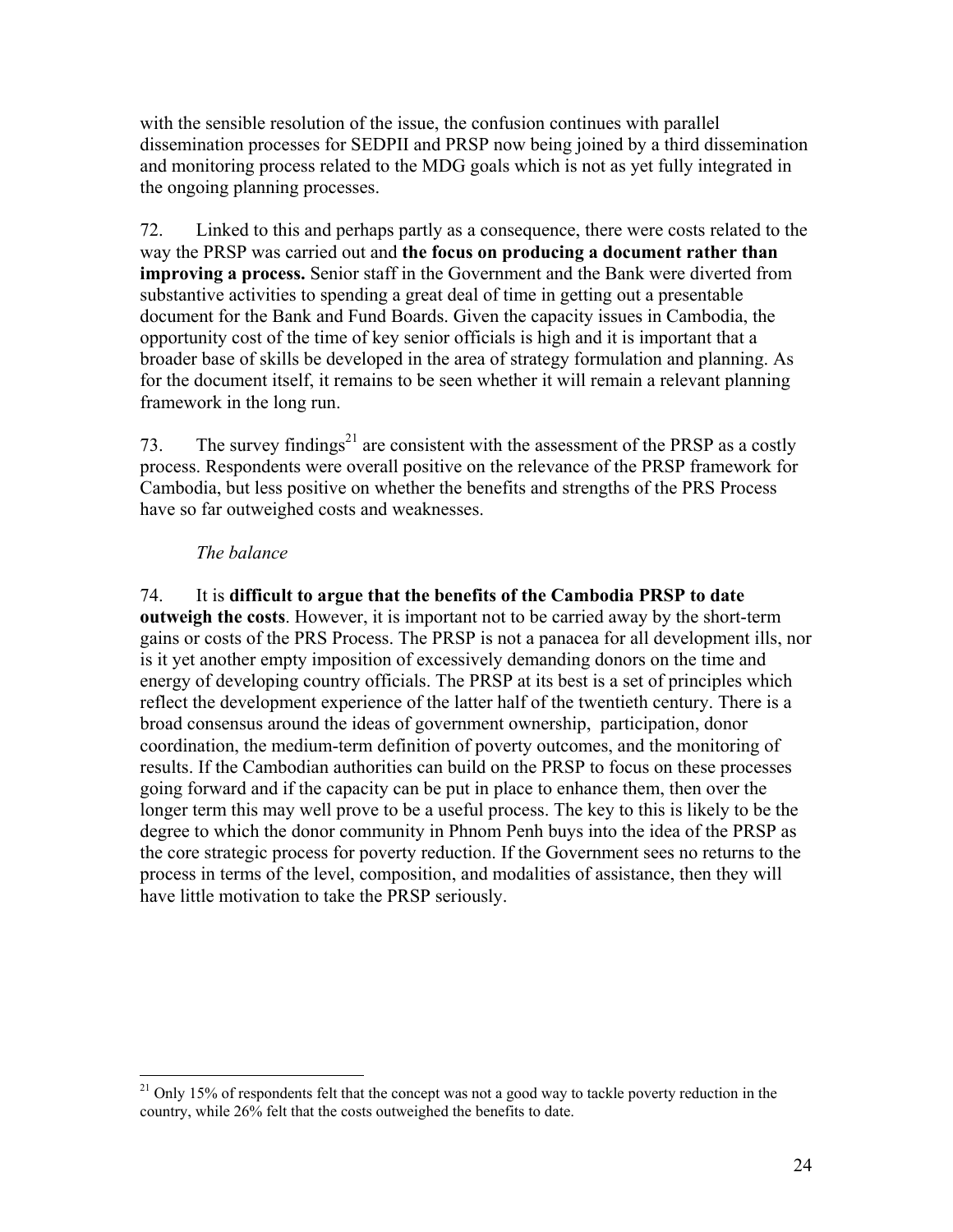# **III. WORLD BANK SUPPORT**

75. The following section assesses the effectiveness of Bank support for the PRS Process, including direct support to the Cambodian authorities in preparing the PRSP and indirect support of the process through the production of PRSP-related analytic work and lending. Finally, the collaboration between the Bank and IMF, and the Bank's role in donor coordination are assessed.

## The Bank's Country Office was not Prepared to Support the Process

76. The Bank's country office was inadequately staffed to provide effective support for preparation of the PRSP at the outset of the process. The Bank office in Phnom Penh opened in 1999 and had limited staff to support the PRSP effort. Staff based in Phnom Penh did not feel they had a clearly assigned role in the PRSP and, even if this had been the case, there would probably not have been adequate time to undertake it given the lack of support in the Country Office. It was not until the arrival of additional staff in 2001 that the Country Office began to make a significant contribution to the PRSP.

77. The Bank provided direct support to the lead PRSP unit in the MOP for PRSP formulation, but management of this assistance was not decentralized. Following preparation of the I-PRSP, an IDF grant was approved to support the establishment of a technical unit in the MOP to assist with coordination of PRSP preparation in general and the consultation process in particular. This was a critical contribution to the PRS Process. Bank staff in the Bangkok office was assigned the responsibility to assist with management of the IDF grant. In practice, this oversight and support would have been more effectively carried out from the Country Office. Bank staff noted that managing the process from a distance decreased responsiveness and made monitoring of progress difficult. $^{22}$ 

78. Beyond inadequate staffing of the country office, there was also tension within the Bank on responsibility for the process. The Cambodia Country Team saw the draft as a product of the PREM task manager and sector members were reluctant to work with line ministries to help support their contributions. It was relatively late in the process, at the urging of Bank management, that the Country Team became engaged in supporting the ministries' efforts.

## Focus on PRSP Document over PRS Process

79. The key issue for Bank staff was to ensure the preparation of a strategy which was within the range of quality of the first round of PRSPs from other countries. As indicated earlier, the decision was made to launch the PRS Process in parallel with preparation of SEDPII. The Bank and Fund felt that the ongoing SEDPII did not provide a credible alternative to the PRS Process and could not be retrofitted within the required timeframe to comply fully with a minimum set of requirements, including broad Government

 $\overline{a}$  $22$  On the Cambodian side, the Government felt that the Bank was managing the IDF grant too closely, requiring clearances and approvals out of Washington or Bangkok for trivial expenditures.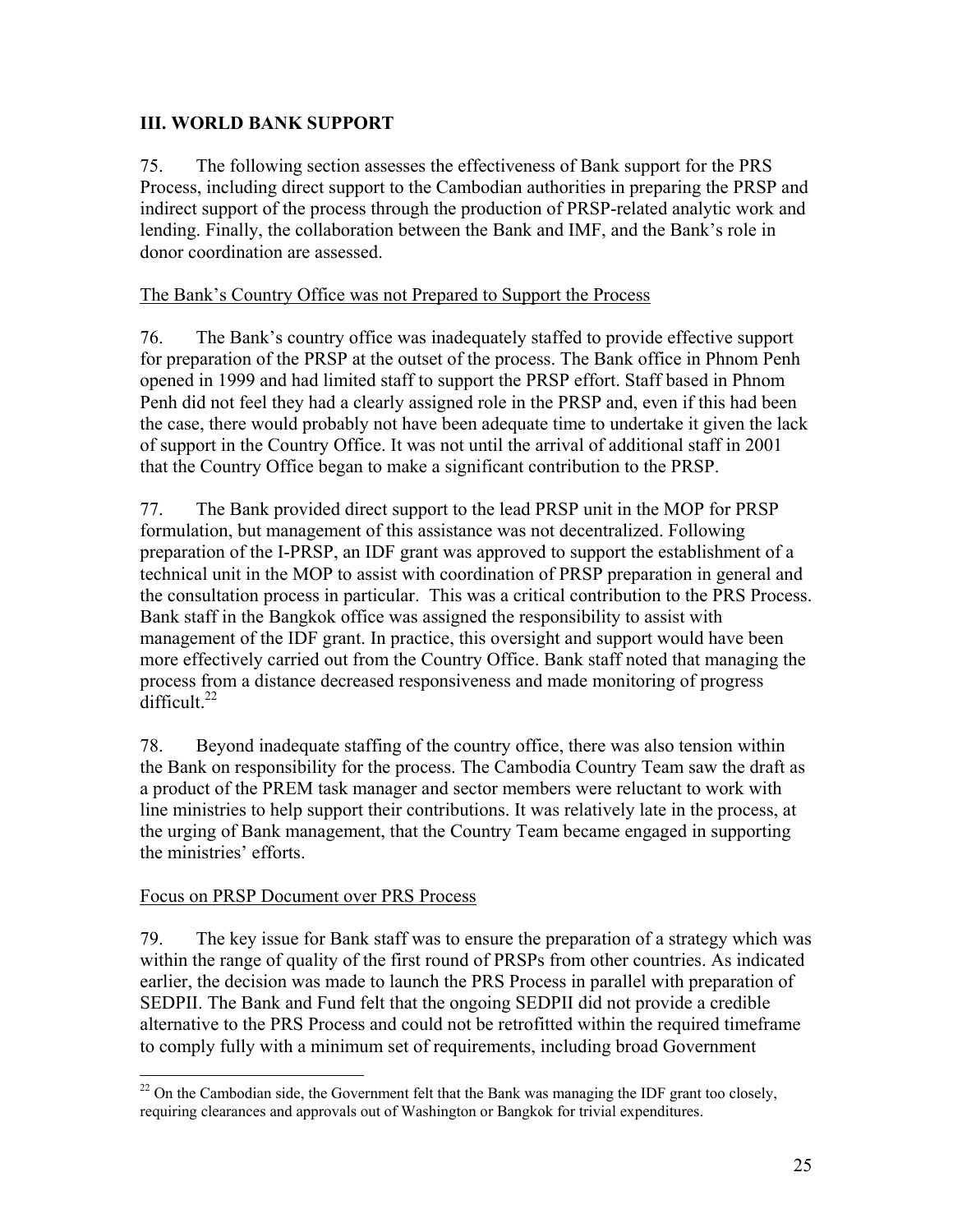ownership and NGO participation. While there can be different interpretations as to what the motivation was<sup>23</sup>, the more important question is whether in practice this was the right decision.

80. There was a preferable alternative which might have reduced the friction between the Bank and ADB over preparation of the two processes and yielded a more positive outcome. This would have been to merge the PRS Process with SEDPII and delay the preparation of the full PRSP until SEDPIII, which could then be re-focused to meet PRSP requirements. Instead of pushing ahead with the PRSP in the short-term, the Bank, Fund, and ADB could have worked with the Government to put in place the analytic work, institutions and processes required for an effective PRSP in the long run. Thus a much greater participatory effort could have been made with SEDPII; training and technical support could have been provided to all Ministries to ensure a full understanding of the PRSP objectives and process; a public information campaign could have been carried out; and work on the MTEF and development of a coherent agricultural strategy could have been accelerated. This more measured approach could have been monitored through the six monthly progress reports to the IMF Board to ensure that a serious preparatory effort was under way.

81. Throughout the PRS Process, however, Bank staff seem to have viewed their accountability as ensuring that the Government would prepare a presentable document. Accountability does not seem to have been seen in terms of assisting Cambodia to put in place the PRSP principles. Too little time and effort went into the capacity building and training required to produce a general understanding in the key ministries of what the process was about, or to explain to civil society what they could potentially expect out of the PRSP. There was no concerted WBI support program as occurred in some other countries, even though Cambodia was perhaps in greater need of this. According to government consultants hired to coordinate NPRS drafting, Bank technical assistance was "too little, too late."

# Quality vs. Ownership of the PRSP

82. A major challenge for the Bank in supporting preparation of the PRSP was balancing **quality and ownership**. The designation of the GSCSD to head the PRS Process in the MOP had distanced the MEF from the process, leading to weak prioritization and costing in the first draft with little attempt to address cross-sectoral dimensions. *From the Bank's perspective this was most damaging of all given the 'selling point' of the PRSP as a costed process by comparison with the broad treatment of programs in SEDPII.* In the words of one Bank staff member "we panicked when we saw the first draft of the PRSP".

<sup>1</sup> <sup>23</sup> Some commentators argue that World Bank insistence on a separate PRSP was based on Bank concern not to lose control of the process. A recent review of the PRSP experience in South-East Asia argues that "The long and drawn-out tensions between the Royal Government of Cambodia, the World Bank and the ADB, showed clearly the attempts by multilateral institutions to capture key policy areas within the government" (see Malaluna & Guttal (2002), op. cit).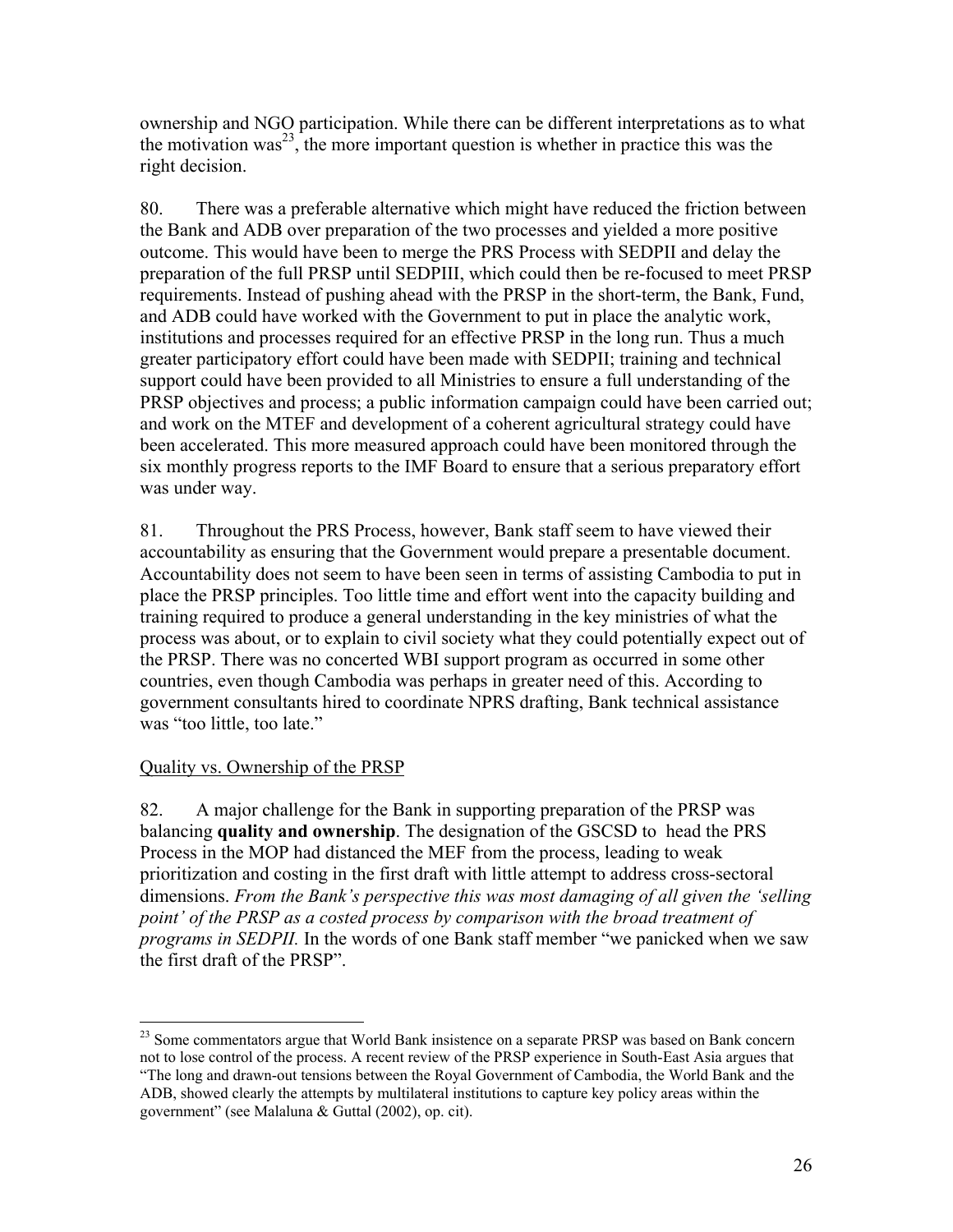83. Bank management instructed the Country Team to take collective responsibility for the PRSP and work to support the efforts of the Ministries to contribute effectively to the process. Bank management emphasized once again that this was not to be a matter of writing the report for the Cambodians. A poor quality PRSP could be defended, but not one which was essentially written by the Bank and had no Government ownership. The operational dilemma was of course how to try to get both quality and ownership*.* 

84. The key to improving the PRSP from the Bank's point of view was seen as getting the MEF back into the process. Bank staff interacted with key MEF staffers and underscored the earlier MEF commitment to the process, and that a PRSP with no costing associated with it was not going to do much for their credibility. The Bank had prepared detailed comments on the PRSP, and Bank staff worked closely with line ministries, the MEF, and MOP to try to address these comments in the redraft. The general sections and the costing were mainly done by MEF, while MOP focused on ensuring that comments were incorporated in the sections of the line ministries. Bank staff were careful not to do any of the writing, though of course it can be argued that this is a technical distinction given her role in suggesting specific changes in the text and the approach.

## Inadequate Focus on Capacity Enhancement

85. The Bank focused on two aspects of the capacity issue – participation and preparation of the PRSP document. It took steps to shore up local capacity in these two areas, by assigning staff in the Bangkok office to assist with participation, and by funding the consultant team to support the GSCSD. There were however important gaps. The focus by Cambodian officials had been on short term investment decisions and not on the sets of actions needed to support longer term growth and poverty reduction. The Bank needed to set in place a process which would have created a better understanding within Government of the objectives of the PRSP and the potential benefits to the country from designing and implementing it effectively. This required working closely with line ministries to increase their understanding of the nature of the task and how to go about it. Bank staff seem to have misunderstood the instruction to be hands off on writing the document as a general restriction on working closely with the Cambodian authorities to help them internalize the PRSP approach. The lengthy comments provided after the fact were not perceived by the Cambodians as contributing to their better understanding of the objectives of the PRSP.

86. A special weakness was with regard to data collection and associated poverty monitoring. At the time of this report there had been little progress and the outlook for an effective contribution from the PMATU is not positive.

87. It has been noted by a number of Cambodian officials that the failure to provide salary top-ups is a large part of the explanation for lack of interest in line ministries in the PRSP. Clearly this is a major dilemma for the Bank which has a consistent policy of not providing such top-ups. If other donors can be persuaded to provide supplements for work done in support of the PRSP then serious consideration should be given to this. Of course this is a second best, but given the system in Cambodia this does no more than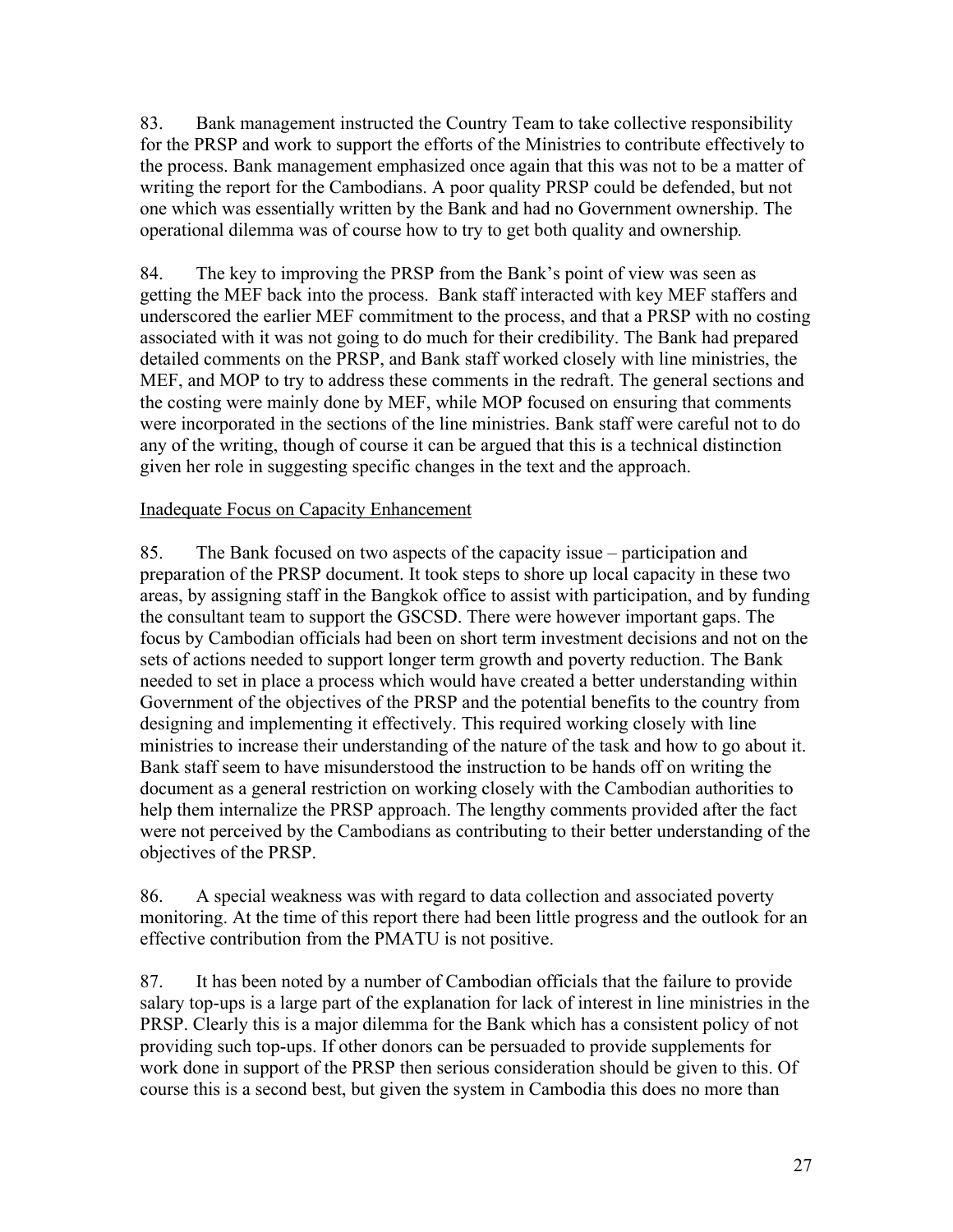level the playing field, so that officials give equal attention to the PRSP. If a program of training support can be put in place, perhaps with assistance from the World Bank Institute, then providing a link between participation in training and payments for PRSPrelated work, should also be considered.

## Lack of Transparency in PRSP Finalization

88. The perception among some in the donor and NGO community in Phnom Penh is that the first draft "went to Washington" and that the Bank and Fund produced a new draft with little Government ownership. There had been clear ownership of the first draft of the PRSP. A number of donors and NGOs pointed out that the new version included significant and substantive changes, for example, the expansion of a previously sparse section on HIV/AIDS to a full chapter and the deletion of two sub-sections on population planning. Clearly the Bank did not do a good enough job of keeping donors and NGOs in the loop during the critical phase between appearance of the first draft and the finalization of the PRSP. A steering group of donors and NGOs would have provided an effective way to monitor progress and to provide joint advise on the best way to proceed.

## Alignment of Bank Lending and Analytic Work

89. Prior to the start of the PRS Process the Bank program, as laid out in the CAS for FY00-03, focused on achieving a more programmatic approach to financing through the application of SWAPs. Individual donor processes and procedures would be slowly phased out as government capacity increased, with a shift to greater budget support. The CAS proposed first piloting SWAPs in infrastructure, health, and education. There was extensive consultation between the Bank and the government over the CAS and wide endorsement of the SWAP approach. The consultations also emphasized the need for a additional focus beyond basic education to redeveloping the capacity and leadership that was lost during the Khmer period.

90. The Bank approved nine projects between FY00 and finalization of the PRSP (Annex 5b). Apart from emergency lending in response to the floods of 2001, the Cambodia lending program was dominated by a SAC (\$30 million, approved in February, 2000) and a Land Management and Administration loan (\$24 million, approved in February, 2002). The SAC followed CAS priorities and focused on improving public resource and expenditure management and governance. The Bank also approved a capacity building project (\$6 million, approved in June, 2002) which aimed to build the capacity of a targeted set of government officials in order to strengthen project management skills for immediate development tasks.

91. The modalities of Bank lending did not, however, follow the proposed strategy. The Bank was reluctant to align itself with the donor-led Sector Wide Investment Management (SWIM) programs in the education and health sectors and the bulk of the lending approved was investment lending. One donor attributed the eventual improvement in Bank coordination with the health sector SWIM to the NPRS process itself. There has been some movement in the area of rural development, with the latest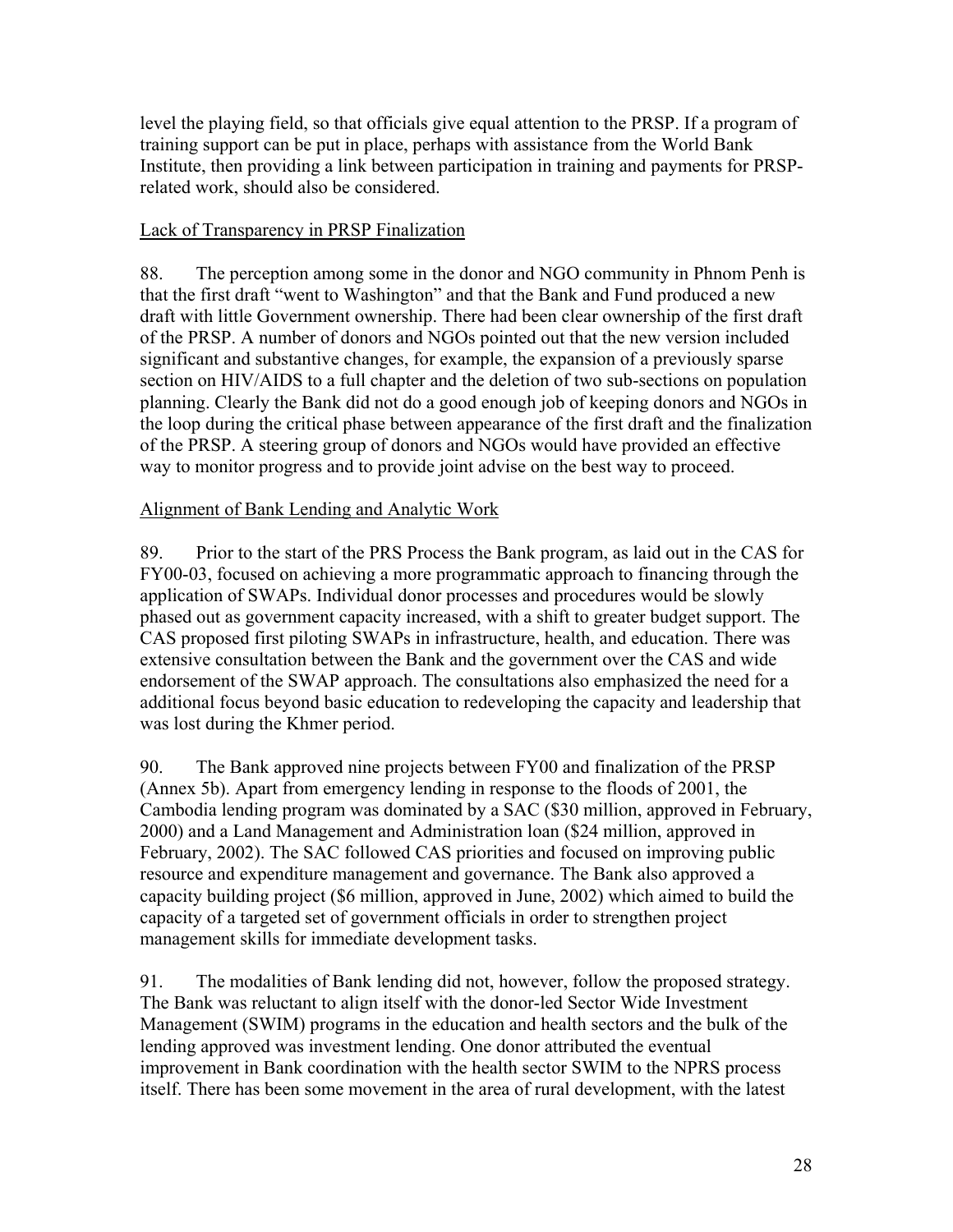Bank support being an example of an attempt to operate at the sector level and to work more closely with partners. *The Bank should have moved much more quickly however, to gear up donor activities in support of agricultural development in Cambodia.* There continue to be major weaknesses in this sector, which is the dominant sector in the Cambodian economy and a priority area for addressing poverty reduction. The lack of a coherent strategy and staffing capacity is compounded by the awkward sharing of responsibilities among four separate ministries. Bank work on the rural development sector strategy was only initiated in 2003 and should have been included in its program two years ago. The rural sector strategy may increase the attention to rural development in the next CAS.

92. The Bank's alignment with the PRS Process is an area of concern. The Bank's analytic work seems to have been a matter of business as usual during the preparation of the PRSP and there was poor sequencing of key PRSP-related products. The new PER and the Rural Sector Memorandum were both undertaken right at the end of the PRSP cycle so that they had little or no impact on the document. Although a PER had been done in 1999, it was limited in coverage and did not tackle the key area of civil service reform. The first draft of the new PER was available before the finalization of the PRSP document and there was an attempt to get the Government to incorporate some of the findings, but these had not been discussed and disseminated in Cambodia. The only other major piece of analytical work produced during this period was on private sector involvement in infrastructure. This focus on the private sector was not carried over into the PRSP which, as noted, is weak in its treatment of private sector development, although there is a good section on trade issues. The new CAS being prepared provides an important opportunity for the Bank to align its lending and analytic work with the PRS Process in Cambodia.

## JSA

 $\overline{a}$ 

93. While the JSA prepared by staffs of the Bank and Fund is frank about the shortcomings of Cambodia's PRSP and found to be useful by Government (e.g., on prioritization shortcomings) and donors, it is still very much focused on the PRSP as a document, with the exception of a discussion of the participatory process. The JSA notes the high risks in the Cambodia context and the capacity issues facing the country. It provides a balanced assessment of the strengths and weaknesses of the PRSP document and concludes that it is a "credible poverty strategy that provides a sound basis for Fund and IDA concessional assistance." More attention could have been paid to capacity needs and particularly civil service and salary reform. The JSA is regarded by PREM management in the Bank as best practice<sup>24</sup> though it is not widely known in Cambodia. The Bank ought to have gone beyond simply putting it on the website and been proactive in circulating the JSA to a wider audience, including civil society. The JSA also proved a useful instrument in donor coordination. DFID organized a joint review of the first draft of the JSA by the donor community and donors were pleased at the extent to which this was reflected in the final version.

<sup>&</sup>lt;sup>24</sup> Source: internal Bank memo from PREM VP to country team.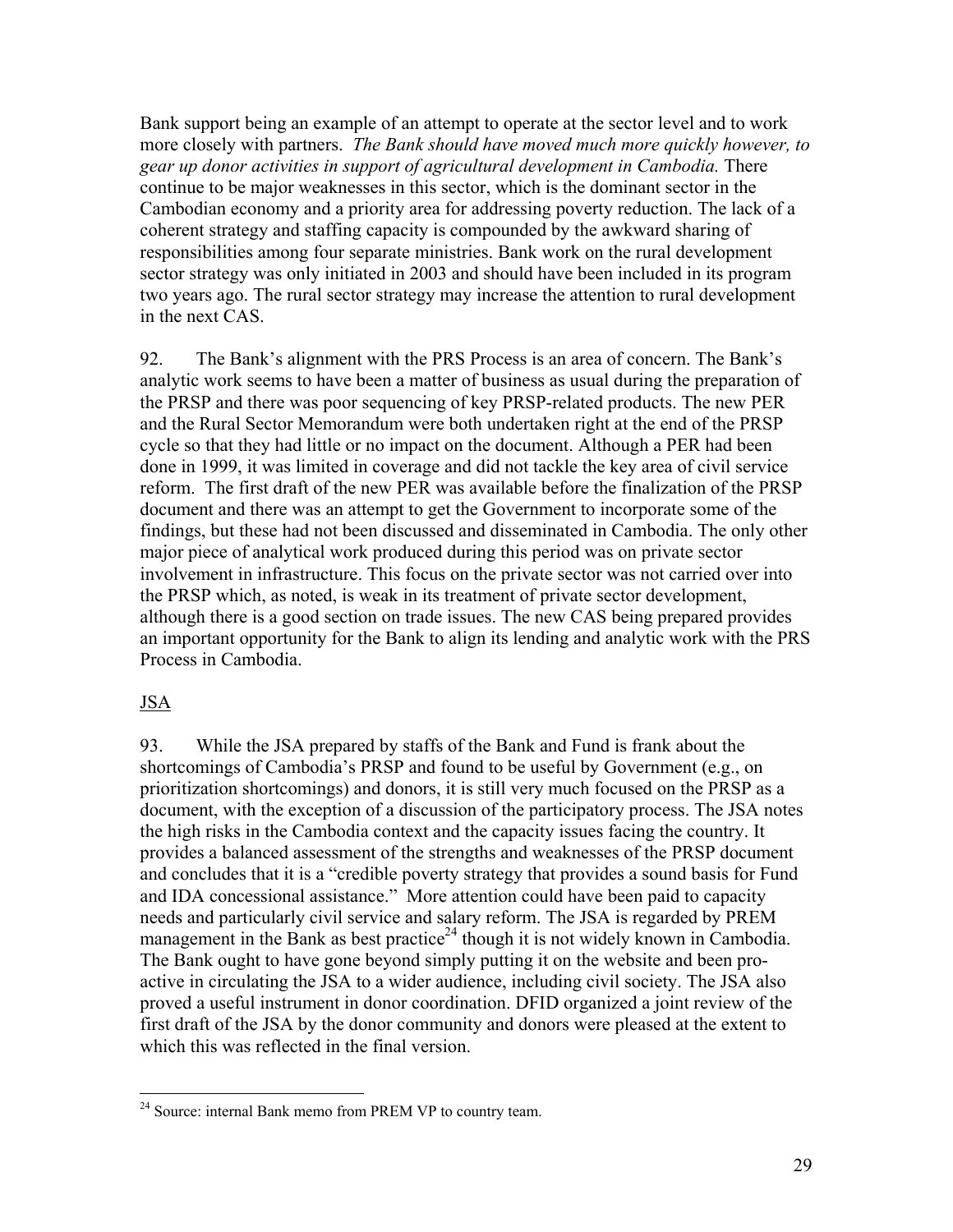#### Bank Support for Donor Coordination

1

94. The Bank was not able to promote more effective donor coordination as part of the PRS Process, in spite of its co-chairmanship of the Annual CG meeting.<sup>25</sup> Given the high degree of Cambodia's aid dependence, this is a particularly important opportunity lost. For much of the period the Bank was functioning with a small over-stretched office in Phnom Penh. Other donors also have limited capacity on the ground in Cambodia and the heavy schedule of meetings, working groups, workshops, document reviews, etc. associated with the PRSP is a matter of concern for many of them. The problem of improving donor coordination is thus a very difficult one and in the absence of key players with a real commitment to partnership on the ground this is unlikely to happen. Unfortunately, as explained earlier, the relations between the Bank, ADB and UNDP during PRSP preparation never approached the kind of collegiality which might have overcome the obstacles. While personalities in the field are part of the explanation, visiting missions from these three agencies must share part of the blame. The insistence on differentiating products and the reluctance to work together strained Government's very limited capacity and led to significant costs for Cambodia.

 $^{25}$  One donor commented that beyond the coordination shortcomings of the CG process, the Bank is missing the opportunity to use the CG more directly to monitor the NPRS. This should be corrected by the recent agreement that annual progress reports will be the main document for the future CG meetings.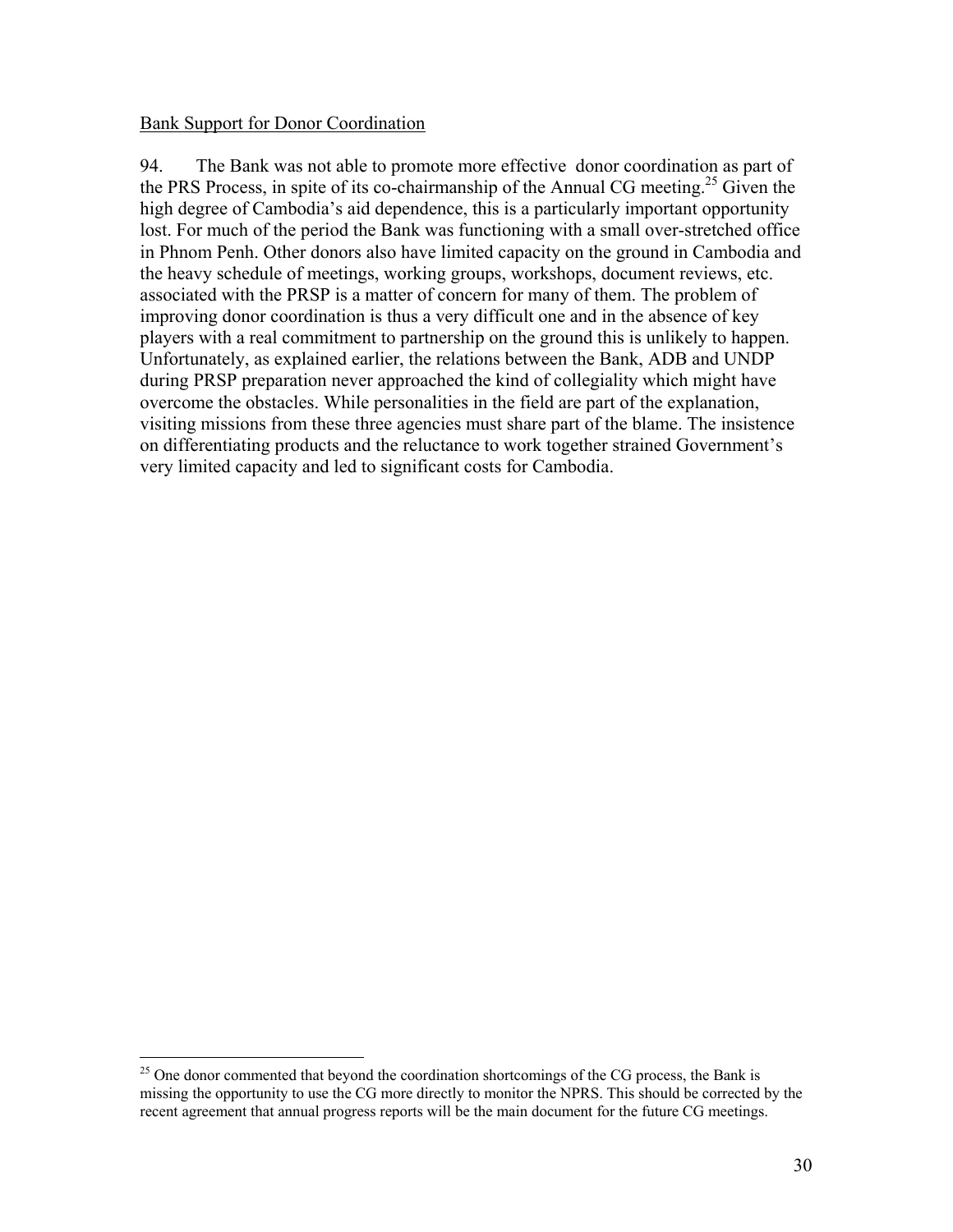## **IV. LESSONS AND RECOMMENDATIONS**

95. The excessive focus on the PRSP as a document led to neglect of the more important issue of how the authorities could best be supported in promoting the PRSP principles as the core of their strategic planning and implementation process.

96. The Bank may have said that one size does not fit all, but in practice it did not behave that way. A genuinely customized approach in Cambodia would have taken into account the pre-existing strategic process and tried to reformulate this into an approach consistent with the PRSP principles. It is evidence of the rigidity of the approach that staff did not feel that this was a realistic option.

97. For most Governments the PRSP principles represent a quantum leap from where they are now. To assume that they can make this leap without substantial help from the World Bank is not realistic. This is not a matter of putting a group of consultants into a Ministry. First the Bank's Country Team needs to internalize the PRSP not as a 'task' being led by a particular sector department, but as a different way of doing business which is part of a shared responsibility. The use of team learning events which can include Government and partner representatives can be an important means to support this. Second, the Country Office needs to have as its principal mandate the support for the PRSP and to be staffed accordingly. The Bank should consider very carefully the advisability of beginning the PRS Process in countries where the Country Office is not able to provide the support needed.

98. The issue of capacity enhancement is a major concern for moving forward with the PRS Process. The international community needs to sit together with the Government and work through priorities and develop a coordinated approach to identifying and addressing the priority capacity constraints limiting implementation of the PRSP principles. Given its comparative advantage, this should be a major thrust by the Bank in its on-going dialogue with partners and government and featured in its forthcoming assistance strategy.

99. Donor coordination requires that the Bank itself 'lead in following'. This cannot both be a shared process and yet controlled by the Bank. The donor community could and should have been co-opted into support for the PRSP principles by the Government asking different agencies and donors to share leadership with it in meeting such objectives as consultation, monitoring, budgetary alignment, etc. There is a good model in Cambodia, in the role of UNICEF in chairing the Social Sectors Working Group, that could have been built on.

100. It is not yet clear to Bank staff whether the institution gives priority to ownership or quality. There was a point in the preparation of the Cambodia PRSP where the Bank concluded that the task was to maximize ownership within the quality constraint and not the other way around. Clearer guidance is needed on how to handle the trade-off.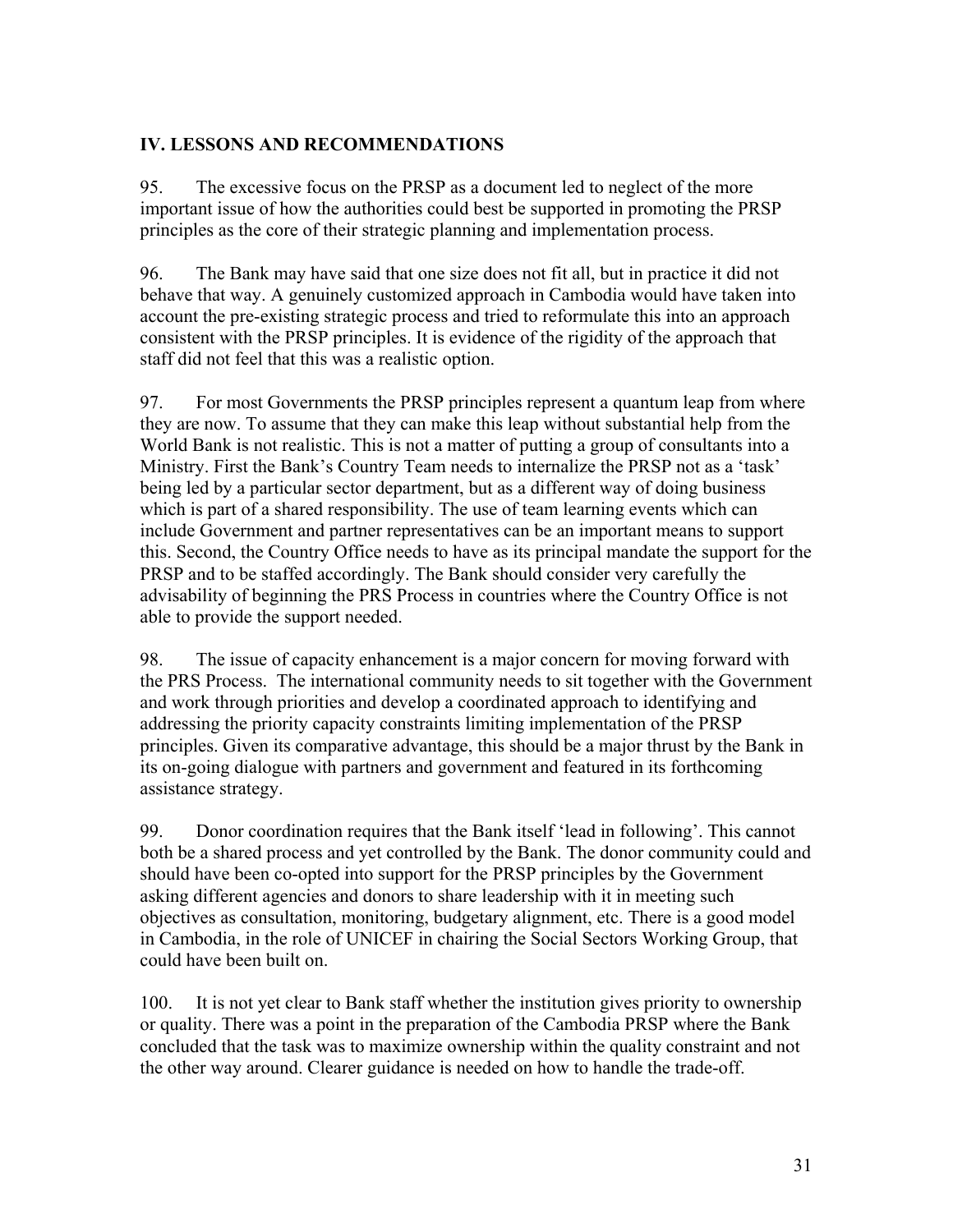101. Many aspects of the PRSP 'model' are too ambitious for a country at Cambodia's stage of institutional development. The approaches to costing and monitoring need to be brought down to the simplest level. In the near term there is little likelihood of being able to track the poverty impact of specific investments or measures and the value of diverting substantial resources into this is questionable. In Cambodia it is probably enough to track inputs on the one hand and outcomes on the other without spending too much time on identifying the specific links.

102. Decentralization is an area where additional thought needs to be given to the PRSP approach. There is a risk that line ministries will use the need to increase their propoor budgets as an excuse for maintaining control over local expenditures. This could work to the detriment of programs like the SEILA which probably have the most positive impact on poverty reduction of any intervention.

## Looking Ahead

103. There are some critical steps which need to be taken by the Government and the international community. First, the same coordinated approach, which has been effective in health and education, needs to be applied in other key areas: a) agriculture/rural development; b) small and medium private sector development; and c) capacity enhancement and civil service reform. Second, an effective cross-ministerial steering group needs to be established with a secretariat responsible for providing regular monitoring reports. These need to be available to the media and the NGOs to ensure proper accountability. Many other supporting steps need to be taken, but these dominate in their urgency and potential pay-off.

104. While it would be difficult to rate the Cambodia PRSP experience thus far as satisfactory, it may well look quite different some years hence, if the Government, the Bank and the donor community are able to absorb and make use of the lessons of the PRSP and make a concerted effort to put in place the steps outlined above. There are a number of important pointers towards a more optimistic outcome than might be apparent from most of the discussion in this report. First, almost all observers note the progression in the course of PRSP preparation between the early stages and the finalization of the document. There was a sense that ministries were 'beginning to get it'. The MOP was succeeding in institutionalizing the preparation process with monthly GSCSD meetings and coalitions with the seven donor sub-groups. Much will depend on the success of the Progress Report process and the degree to which this becomes the cornerstone of future CG meetings. On the Bank side too the Country Team was 'beginning to get it' towards the end of the process and the actions that are being taken to strengthen the Country Office in Phnom Penh should be an important step in the right direction. The Bank now needs to 'walk the talk' on the PRS Process and reflect the principles of government ownership, partnership, participation and alignment in its own program.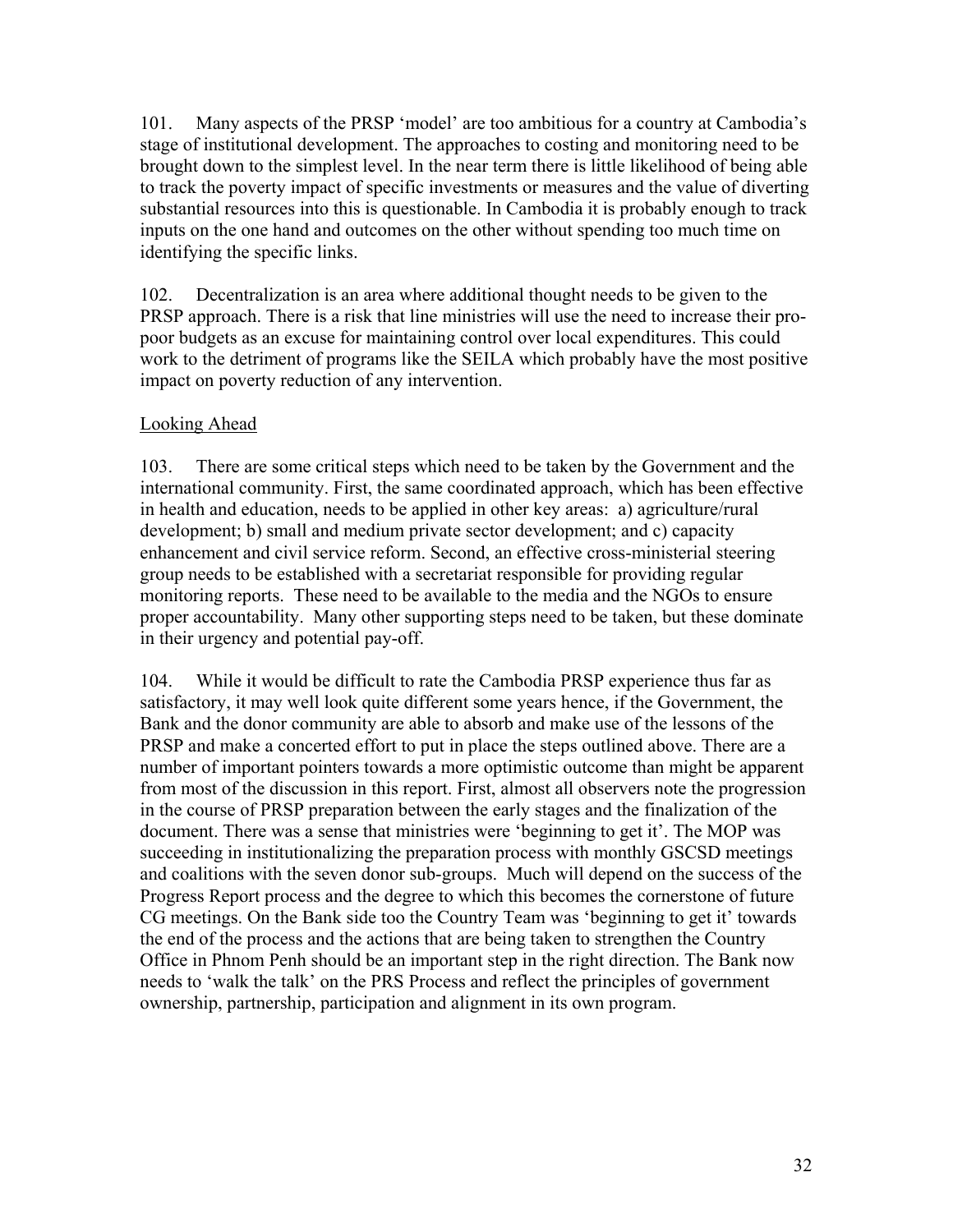## **Annex 1. Key Socio-Economic Data**

#### **Table 1a.**

|  | Cambodia: Socio-Demographic Indicators, 1990-2000 1/ |  |  |  |
|--|------------------------------------------------------|--|--|--|
|--|------------------------------------------------------|--|--|--|

|                                                           | 1990                     | 1995<br>2000               |                      | Same Region/Income Group 2/ |                                      |
|-----------------------------------------------------------|--------------------------|----------------------------|----------------------|-----------------------------|--------------------------------------|
|                                                           |                          | (or latest year available) |                      | East Asia and               | Low-                                 |
|                                                           |                          |                            |                      | Pacific                     | Income                               |
| Population                                                |                          |                            |                      |                             |                                      |
| Total population, mid-year (millions)                     | 9.1                      | 10.7                       | 12.0                 | 1,855                       | 2,460                                |
| Growth rate (percent annual average)                      | 3.2                      | 3.1                        | 2.5                  | 1.1                         | 2.0                                  |
| Population density (people per sq. km)                    | 54                       | 61                         | 67                   | 115                         | 73                                   |
| Urban population (percent of population)                  | 13                       | 14                         | 16                   | 35                          | 31                                   |
| Total fertility rate (births per woman)                   | 4,9                      | 4.7                        | 4.0                  | 2.1                         | 3.6                                  |
| Life expectancy at birth (years)                          |                          |                            |                      |                             |                                      |
| Total                                                     | 50                       | 53                         | 54                   | 69                          | 59                                   |
| Male                                                      | 49                       | 52                         | 52                   | 67                          | 58                                   |
| Female                                                    | 52                       | 54                         | 55                   | 71                          | 60                                   |
| Mortality                                                 |                          |                            |                      |                             |                                      |
| Infant (per thousand live births)                         | 122                      | 108                        | 88                   | 35                          | 76                                   |
| Under 5 (per thousand live births)                        | $\overline{\phantom{a}}$ | 147                        | I <sub>20</sub>      | 44                          | 115                                  |
| Adult (15-59)                                             |                          |                            |                      |                             |                                      |
| Male (per 1,000 population)                               | 392                      | 349                        | 364                  | 184                         | 288                                  |
| Female (per 1,000 population)                             | 319                      | 303                        | 315                  | 141                         | 258                                  |
| Poverty (percent of population)                           |                          |                            |                      |                             |                                      |
| National headcount index                                  | $\overline{a}$           | 36.1                       | 35.9                 | $\overline{1}$              |                                      |
| Urban headcount index                                     | $\sim$                   | $2 - 1$                    | $\ddot{\phantom{a}}$ | $\overline{1}$              | $\ddot{\phantom{a}}$<br>$\mathbf{r}$ |
| Rural headcount index                                     | $\overline{\phantom{a}}$ | 40.1                       | 40.1                 | $\overline{\phantom{a}}$    | $\ddot{\phantom{1}}$                 |
| Income                                                    |                          |                            |                      |                             |                                      |
| GDP per capita (US\$; at current prices)                  | 173                      | 294                        | 265                  | 1.032                       | 427                                  |
| Consumer price inflation (annual change; in percent)      | J.                       | $\mathbf{1}$               | $-0.8$               | 4.0                         | 4.1                                  |
|                                                           |                          |                            |                      |                             |                                      |
| Social Indicators                                         |                          |                            |                      |                             |                                      |
| Public expenditure                                        |                          |                            |                      |                             |                                      |
| Health (percent of GDP/GNI)                               | $\ddot{\phantom{a}}$     | 0.4                        | 0.6                  | 2.0                         | 1.2                                  |
| Education (percent of GDP/GNI)                            |                          | $\sim 0$                   | 1.4                  | 2.9                         | 3.4                                  |
| Gross primary school enrollment rate                      |                          |                            |                      |                             |                                      |
| (in percent of school-age population)                     |                          |                            |                      |                             |                                      |
| Total                                                     | 121                      | 126                        | 104                  | 107                         | 96                                   |
| Male                                                      | $\ddot{\phantom{a}}$     | 138                        | 110                  | 106                         | 103                                  |
| Female                                                    | i.                       | 114                        | 97                   | 108                         | 88                                   |
| Adult illiteracy rate (in percent of population above 15) |                          |                            |                      |                             |                                      |
| Total                                                     | 69                       | 66                         | 32                   | 4                           | 38                                   |
| Male                                                      | 49                       | 46                         | 20                   | 8                           | 28                                   |
| Female                                                    | 85                       | 83                         | 43                   | 21                          | 47                                   |
|                                                           |                          |                            |                      |                             |                                      |
| Population per physician (number of people)               | 15,629                   | 9,575                      | 6,666                | 909                         | $\ddot{\phantom{a}}$                 |
| Immunization rate (percent of children under 12 months)   |                          |                            |                      |                             |                                      |
| Measles                                                   | 38                       | 79                         | 55                   | 85                          | 57                                   |
| DPT                                                       | 34                       | 75                         | 49                   | 85                          | 57                                   |
| Child malnutrition (percent of children under 5 years)    | $\ddot{\phantom{a}}$     | $\ddot{\phantom{a}}$       | 47                   | 10                          | $\ddot{\phantom{a}}$                 |
| Access to safe water (percent of population)              |                          |                            |                      |                             |                                      |
| Total                                                     |                          | ×.                         | 30                   | 75                          | 76                                   |
| Urban                                                     | à.                       | ä,                         | 53                   | $\mathbf{r}$                | $\bar{a}$                            |
| Rural                                                     | à.                       | $\overline{\phantom{a}}$   | 25                   | $\overline{a}$              | $\overline{1}$                       |
|                                                           |                          |                            |                      |                             |                                      |

Sources: 2001 World Development Indicators and Cambodia at a Glance, World Bank; and IMF staff estimates.

I/The dimensions of poverty are analyzed in chapter 3 of Cambodia's National Poverty Reduction Strategy (NPRS). 2/ Data as of 2000.

Table 2a. Source: IMF PRGF Review No. 03/58, March 2003, p. 56.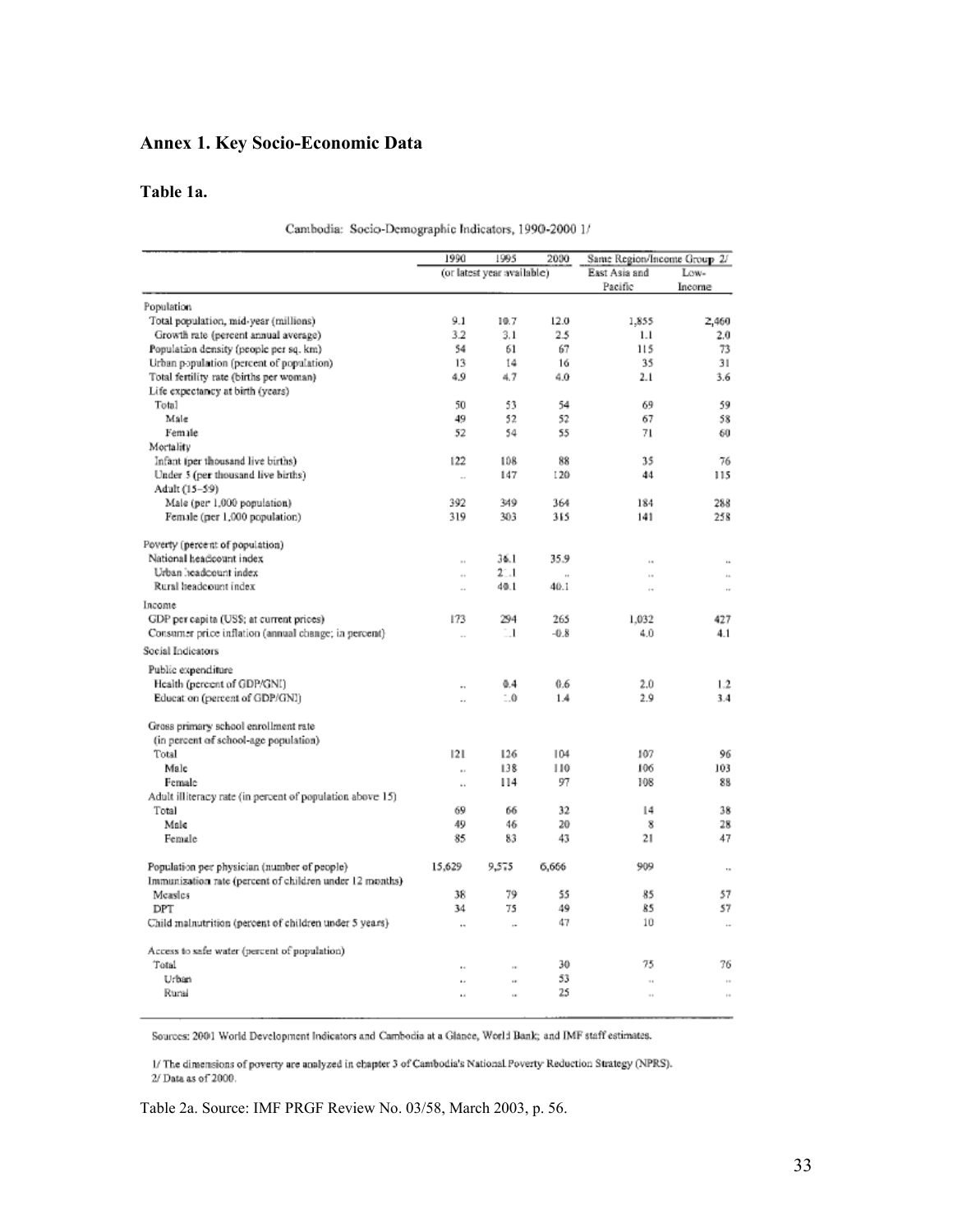#### **Table 1b.**

| Cambodia: Real GDP Growth, 1994-2001 1/ |  |
|-----------------------------------------|--|
| (Annual growth rates; in percent)       |  |

|                 | 1994   | 1995 | 1996 | 1997   | 1998   | 1999 | 2000   | 2001 | Average |       |
|-----------------|--------|------|------|--------|--------|------|--------|------|---------|-------|
|                 |        |      |      |        |        |      |        |      | 94/98   | 99.01 |
| Real GDP growth | 7.7    | 5.9  | 4.6  | $-4.3$ | 2.1    | 6.9  | 7.7    | 6.3  | 4.9     | 7.0   |
| Agriculture     | 10.4   | 4.4  | 2.3  | 5.5    | 3.0    | 0.0  | $-0.3$ | 3.9  | 5.1     | 1.2   |
| Industry        | 6.0    | 20.9 | 9.9  | 21.3   | 7.3    | 13.2 | 34.6   | 15.5 | 13.1    | 21.1  |
| Services        | $-0.5$ | 5.7  | 3.6  | $-2.6$ | 0.7    | 7.1  | 5.8    | 2.7  | 1.4     | 5.2   |
| Real GDP growth |        |      |      |        |        |      |        |      |         |       |
| Excluding:      | 5.3    | 7.3  | 6.6  | 3.3    | 1.4    | 12.9 | 13.9   | 7.9  | 4.8     | 11.6  |
| Agriculture     | 5.3    | 5.7  | 3.8  | 2.1    | 0.4    | 4.9  | 2.1    | 3.5  | 3.6     | 3.5   |
| Textile 2/      |        |      |      |        |        |      |        |      |         |       |
| Textile and     |        |      |      |        |        |      |        |      |         |       |
| agriculture     | 5.8    | 7.0  | 5.2  | $-0.8$ | $-2.0$ | 9.7  | 4.3    | 3.2  | 3.0     | 5.7   |

I/ National account statistics are based on estimates prepared by the National Institute of Statistics, with support from the AsDB. See "National Accounts of Cambodia, 1993-2001," Bulletin No. 6, April 2002. While weaknesses in the data remain, substantial improvements have been made in recent years, including with support of technical assistance from the Fund under the TCAP program.

2/ Including textile, wearing apparels, and footwear. The garment industry accounts for about 90 percent of the sub-sector's value-added.

Table 2b. Source: IMF Country Report No. 03/59, March 2003, p. 4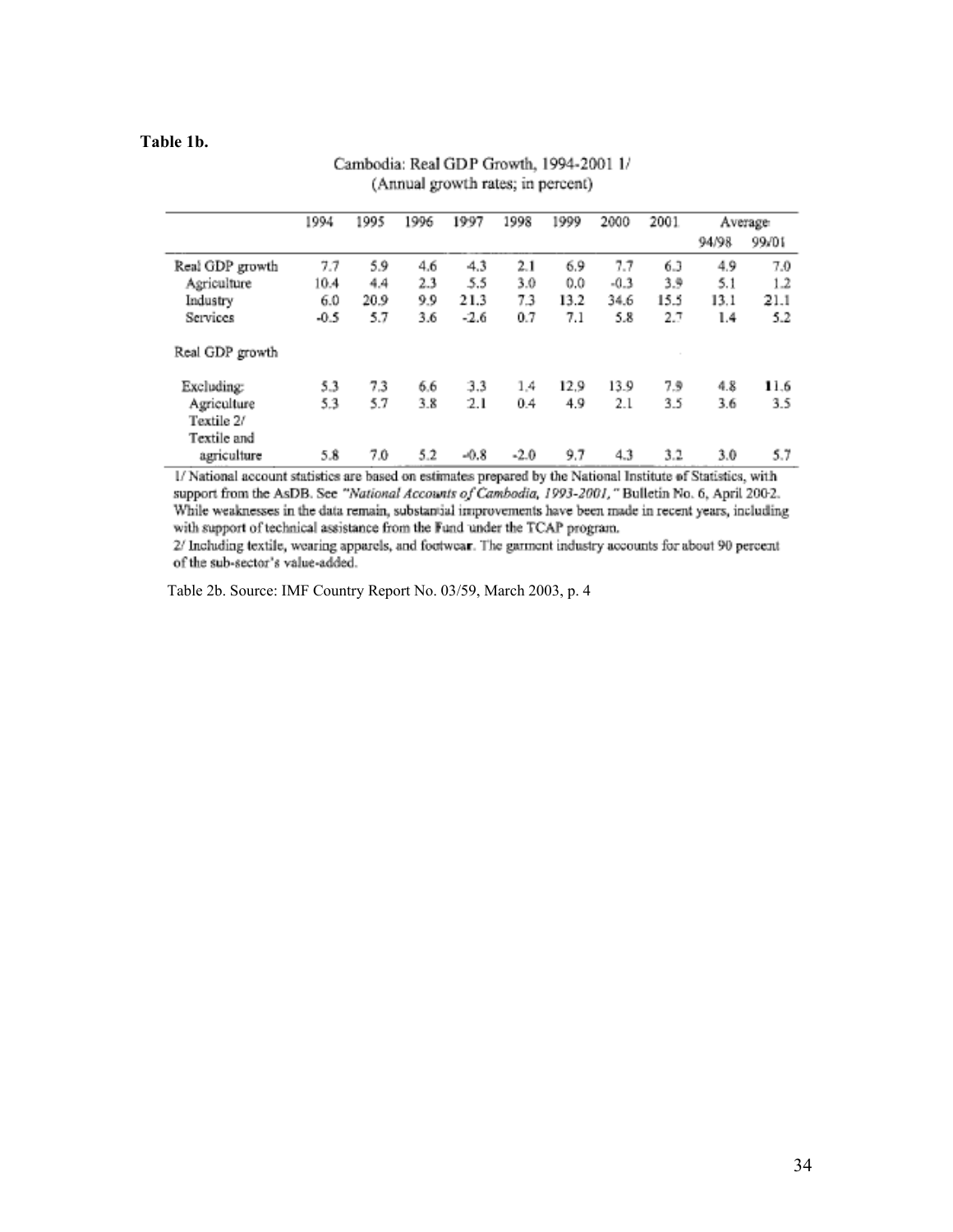# **Annex 2. Timeline of SEDP and PRSP preparation**

| <b>Event</b>                                                                                                                                                                                               | <b>Date</b>      | <b>Key Actors</b>       |
|------------------------------------------------------------------------------------------------------------------------------------------------------------------------------------------------------------|------------------|-------------------------|
| SEDP and PRS Processes are launched at government workshop.<br>Phase One of preparing the SEDP begins.                                                                                                     | 18 May 2000      | MoP, ADB                |
| RGC declares its wish for just one process at Consultative Group                                                                                                                                           | 24 May 2000      | <b>RGC</b>              |
| First drafts of the I-PRSP are completed and circulated among<br>some Embassies and donor institutions.                                                                                                    | <b>July 2000</b> | MoEF                    |
| Sixth draft of the I-PRSP is circulated among donors and NGOs in<br>English.                                                                                                                               | Aug 2000         | MoEF                    |
| NGO Forum launches consultation among NGOs on the I-PRSP,<br>culminating in a National Workshop on 24-25 October 2000.                                                                                     | Sept-Oct 2000    | NGO Forum               |
| ADB begins a Participatory Poverty Assessment.                                                                                                                                                             | Oct 2000         | ADB, MoP                |
| Eighth draft of the I-PRSP is translated into Khmer and past by the<br>Council of Ministers.                                                                                                               | 27 Oct 2000      | Council of<br>Ministers |
| NGO Forum releases its comments on the I-PRSP in a meeting<br>with government and donor representatives.                                                                                                   | 3 Nov 2000       | NGO Forum               |
| World Bank and IMF Boards accept the I-PRSP.                                                                                                                                                               | Jan 2001         | World Bank<br>and IMF   |
| The I-PRSP is released in Khmer for the first time.                                                                                                                                                        | Jan 2001         | MoEF                    |
| Results of the Participatory Poverty Assessment are presented to<br>government, donors and NGOs, but the written report is not yet<br>released.                                                            | 30 Jan 2001      | ADB, MoP                |
| First draft of the SEDP is released to donors and NGOs in English.                                                                                                                                         | 5 March 2001     | ADB, MoP                |
| The SEDP is presented at a workshop for government, donors and<br>NGO <sub>s.</sub>                                                                                                                        | 22 March 2001    | ADB, MoP                |
| Second draft of the SEDP is completed. Translation of the<br>document into Khmer begins.                                                                                                                   | 31 March 2001    | ADB, MoP                |
| Workshop to launch the full PRSP is held. ADB suggests that the<br>deadline for the SEDP be extended to October. World Bank and<br>IMF announce flexibility on the timing and content of the full<br>PRSP. | 25 April 2001    | World Bank,<br>MoP      |
| The Ministry of Planning distributes to donors and NGOs the<br>second draft of the SEDP in English and Khmer, and requests<br>comments.                                                                    | 23 July 2001     | MoP                     |

 Source: NGO Forum on Cambodia (2001): *Rapid Assessment of the PRS Process in Cambodia: Two Banks, Two Documents, Two Processes*.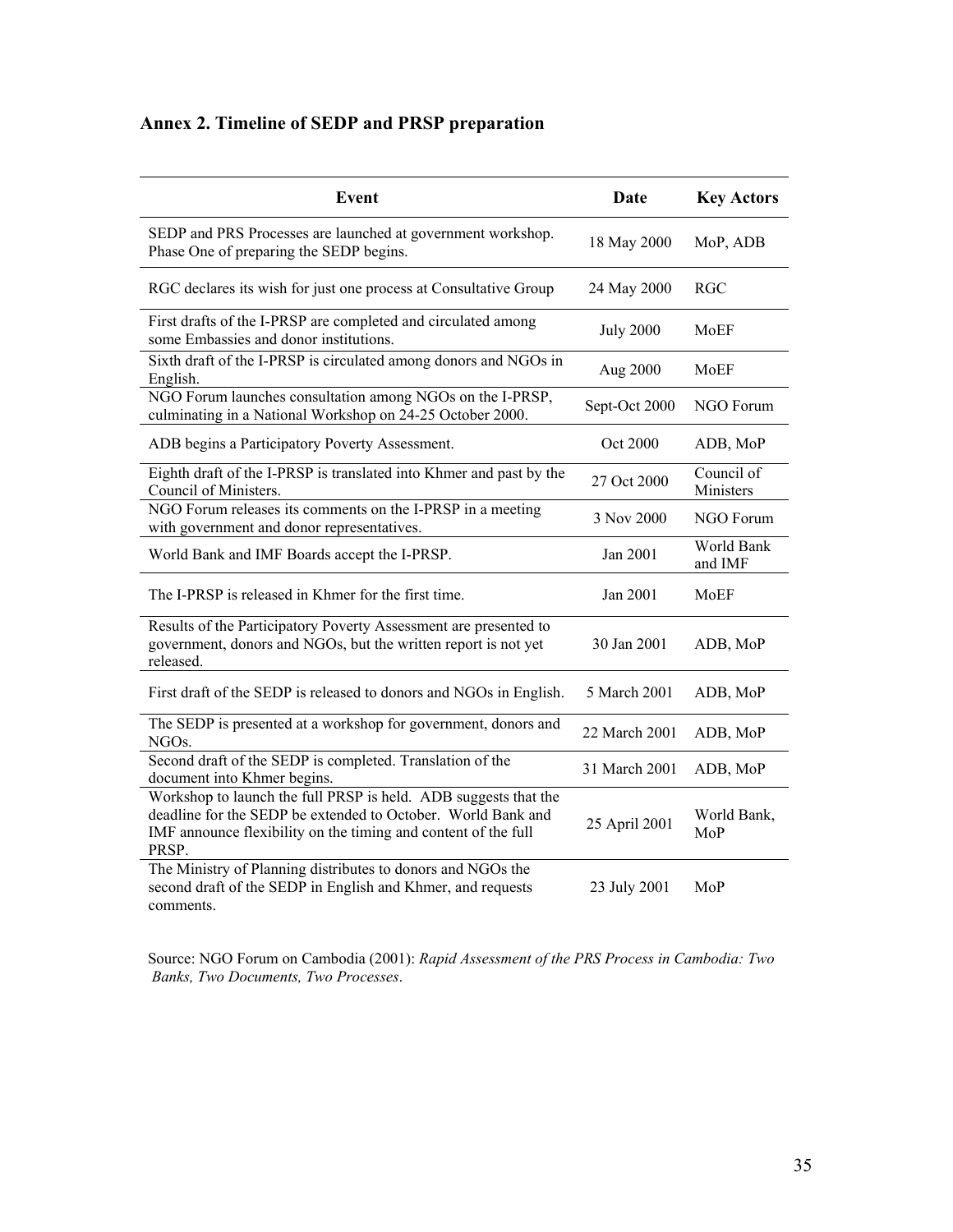## **Annex 3. Government expenditures 1996-2003**

| <b>Function</b>                 | 1996  | 1997  | 1998  | 1999  | 2000  | 2001  | 2002E | 2003B |
|---------------------------------|-------|-------|-------|-------|-------|-------|-------|-------|
| <b>Core Government</b>          | 62.6  | 63.2  | 69.4  | 54.7  | 58.9  | 51.0  | 41.0  | 37.4  |
| General Administration          | 17.0  | 15.7  | 26.0  | 19.0  | 29.1  | 25.7  | 18.7  | 17.5  |
| Defense                         | 32.5  | 32.7  | 29.5  | 25.2  | 20.2  | 16.5  | 14.2  | 12.6  |
| Security                        | 12.8  | 14.6  | 13.7  | 10.1  | 9.3   | 8.5   | 7.6   | 6.8   |
| Judiciary                       | 0.3   | 0.3   | 0.2   | 0.3   | 0.4   | 0.4   | 0.5   | 0.5   |
| <b>Economic Services</b>        | 10.8  | 14.1  | 9.3   | 14.2  | 12.6  | 16.9  | 8.3   | 8.0   |
| Agriculture                     | 2.1   | 2.6   | 1.7   | 1.9   | 2.3   | 3.9   | 3.0   | 2.7   |
| Transport                       | 3.1   | 4.1   | 1.8   | 2.6   | 5.1   | 6.4   | 1.1   | 1.0   |
| Public Works                    | 2.6   | 2.6   | 1.2   | 2.2   | 4.7   | 5.4   | 0.8   | 0.7   |
| Other Transport                 | 0.5   | 1.5   | 0.5   | 0.4   | 0.4   | 1.0   | 0.3   | 0.3   |
| Other Economic Services         | 5.5   | 7.3   | 5.7   | 9.5   | 4.8   | 6.1   | 3.9   | 3.8   |
| <b>Environmental Protection</b> | 0.2   | 0.2   | 0.1   | 0.2   | 0.3   | 0.4   | 0.4   | 0.4   |
| <b>Rural Development</b>        | 0.5   | 0.4   | 0.6   | 1.2   | 0.8   | 1.8   | 1.1   | 1.0   |
| <b>Social Services</b>          | 19.5  | 21.2  | 18.8  | 26.4  | 24.8  | 28.1  | 31.8  | 30.2  |
| Health                          | 4.8   | 5.9   | 4.2   | 9.4   | 6.7   | 7.9   | 9.4   | 9.5   |
| Recreation, Culture & Religion  | 0.6   | 0.8   | 0.6   | 0.8   | 1.8   | 1.9   | 1.4   | 1.4   |
| Education                       | 9.1   | 9.1   | 9.4   | 11.4  | 10.7  | 12.9  | 15.8  | 14.6  |
| Social Protection               | 5.0   | 5.5   | 4.6   | 4.8   | 5.7   | 5.4   | 5.3   | 4.7   |
| Other                           | 6.5   | 1.0   | 1.9   | 3.5   | 2.9   | 2.2   | 17.8  | 23.5  |
| Debt                            | 6.5   | 1.0   | 1.9   | 2.5   | 2.0   | 1.8   | 1.3   | 2.5   |
| Other not classified            |       |       |       | 1.1   | 0.9   | 0.5   | 16.4  | 21.0  |
| <b>Total</b>                    | 100.0 | 100.0 | 100.0 | 100.0 | 100.0 | 100.0 | 100.0 | 100.0 |

### **Table 3a: Treasury Executed Spending By Function, % Structure**

*Source: MoEF TOFE Reports*

Source: IFAPER 2003, Annex A, Table A3, p. 3

| <b>Function</b>                 | 1996 | 1997                     | 1998                     | 1999 | 2000 | 2001 | 2002E | 2003B |
|---------------------------------|------|--------------------------|--------------------------|------|------|------|-------|-------|
| <b>Core Government</b>          | 6.7  | 6.4                      | 6.5                      | 5.8  | 7.0  | 6.5  | 5.3   | 5.1   |
| General Administration          | 1.8  | 1.6                      | 2.4                      | 2.0  | 3.4  | 3.3  | 2.4   | 2.4   |
| Defense                         | 3.5  | 3.3                      | 2.7                      | 2.7  | 2.4  | 2.1  | 1.8   | 1.7   |
| Security                        | 1.4  | 1.5                      | 1.3                      | 1.1  | 1.1  | 1.1  | 1.0   | 0.9   |
| Judiciary                       | 0.0  | 0.0                      | 0.0                      | 0.0  | 0.0  | 0.0  | 0.1   | 0.1   |
| <b>Economic Services</b>        | 1.2  | 1.4                      | 0.9                      | 1.5  | 1.5  | 2.2  | 1.1   | 1.1   |
| Agriculture                     | 0.2  | 0.3                      | 0.2                      | 0.2  | 0.3  | 0.5  | 0.4   | 0.4   |
| Transport                       | 0.3  | 0.4                      | 0.2                      | 0.3  | 0.6  | 0.8  | 0.1   | 0.1   |
| <b>Public Works</b>             | 0.3  | 0.3                      | 0.1                      | 0.2  | 0.6  | 0.7  | 0.1   | 0.1   |
| Other Transport                 | 0.1  | 0.2                      | 0.0                      | 0.0  | 0.0  | 0.1  | 0.0   | 0.0   |
| <b>Other Economic Services</b>  | 0.6  | 0.7                      | 0.5                      | 1.0  | 0.6  | 0.8  | 0.5   | 0.5   |
| <b>Environmental Protection</b> | 0.0  | 0.0                      | 0.0                      | 0.0  | 0.0  | 0.1  | 0.1   | 0.1   |
| <b>Area Development</b>         | 0.1  | 0.0                      | 0.1                      | 0.1  | 0.1  | 0.2  | 0.1   | 0.1   |
| <b>Social Services</b>          | 2.1  | 2.2                      | 1.8                      | 2.8  | 2.9  | 3.6  | 4.2   | 4.1   |
| Health                          | 0.5  | 0.6                      | 0.4                      | 1.0  | 0.8  | 1.0  | 1.2   | 1.3   |
| Recreation, Culture & Religion  | 0.1  | 0.1                      | 0.1                      | 0.1  | 0.2  | 0.2  | 0.2   | 0.2   |
| Education                       | 1.0  | 0.9                      | 0.9                      | 1.2  | 1.3  | 1.7  | 2.1   | 2.0   |
| Social Protection               | 0.5  | 0.6                      | 0.4                      | 0.5  | 0.7  | 0.7  | 0.7   | 0.6   |
| Other                           | 0.7  | 0.1                      | 0.2                      | 0.4  | 0.3  | 0.3  | 2.3   | 3.2   |
| Debt                            | 0.7  | 0.1                      | 0.2                      | 0.3  | 0.2  | 0.2  | 0.2   | 0.3   |
| Other not classified            | ۰    | $\overline{\phantom{a}}$ | $\overline{\phantom{a}}$ | 0.1  | 0.1  | 0.1  | 2.1   | 2.8   |
| <b>Total</b>                    | 10.8 | 10.2                     | 9.3                      | 10.6 | 11.8 | 12.8 | 13.0  | 13.6  |

### **Table 3b: Treasury-Executed Spending by Function, as % GDP**

Source IFAPER 2003, Table 2.3, p. 11.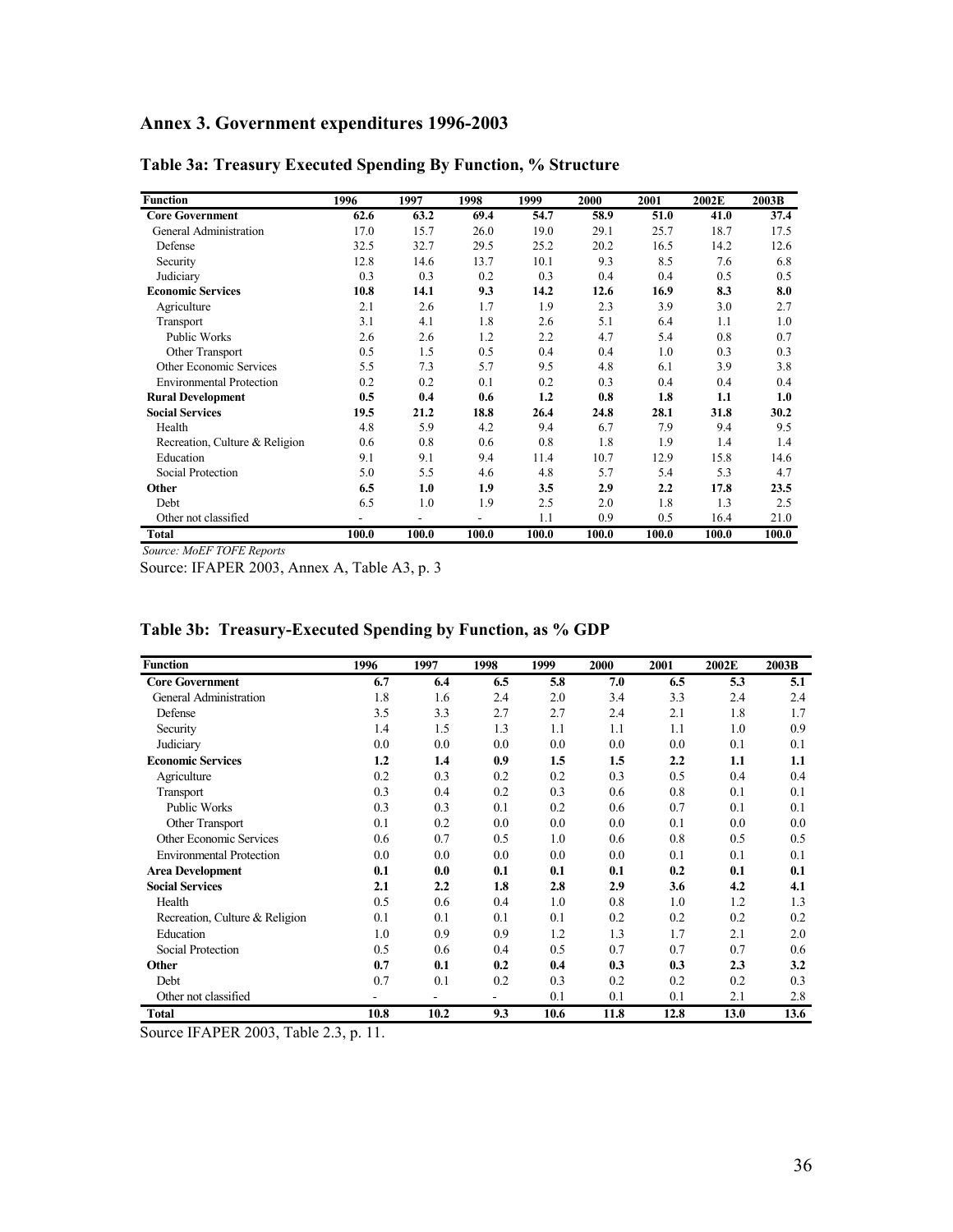| <b>Summary Function</b>         | 1996  | 1997  | 1998  | 1999  | 2000  | 2001  |
|---------------------------------|-------|-------|-------|-------|-------|-------|
| <b>Core Government</b>          | 19.8  | 23.3  | 20.8  | 9.2   | 7.8   | 9.0   |
| <b>Economic Services</b>        | 37.5  | 27.6  | 25.9  | 26.2  | 27.0  | 24.6  |
| Agriculture                     | 14.5  | 4.8   | 2.9   | 6.8   | 10.3  | 8.3   |
| <b>Transport</b>                | 13.5  | 10.0  | 11.0  | 9.1   | 11.0  | 14.0  |
| <b>Other Economic Services</b>  | 8.7   | 11.2  | 11.1  | 9.5   | 5.2   | 2.0   |
| <b>Environmental Protection</b> | 0.8   | 1.6   | 0.8   | 0.8   | 0.5   | 0.2   |
| Area / Rural Development        | 17.6  | 18.2  | 14.8  | 15.6  | 15.7  | 14.5  |
| <b>Social Services</b>          | 22.3  | 26.6  | 36.2  | 36.5  | 33.8  | 42.5  |
| Health                          | 9.8   | 8.6   | 14.8  | 19.0  | 15.8  | 15.5  |
| Education                       | 7.8   | 13.0  | 13.7  | 10.8  | 9.5   | 10.6  |
| Community & Social Services     | 4.7   | 5.1   | 7.8   | 6.6   | 8.5   | 16.4  |
| Humanitarian Aid & Relief       | 2.8   | 4.3   | 2.3   | 12.7  | 15.6  | 9.4   |
| <b>Total</b>                    | 100.0 | 100.0 | 100.0 | 100.0 | 100.0 | 100.0 |

**Annex 4. External assistance as % of total sector expenditure 1996-2001** 

*Source: Bank estimates based on CDC Database and MoEF TOFE* 

Source: IFAPER 2003, Annex A, Table A6, p. 6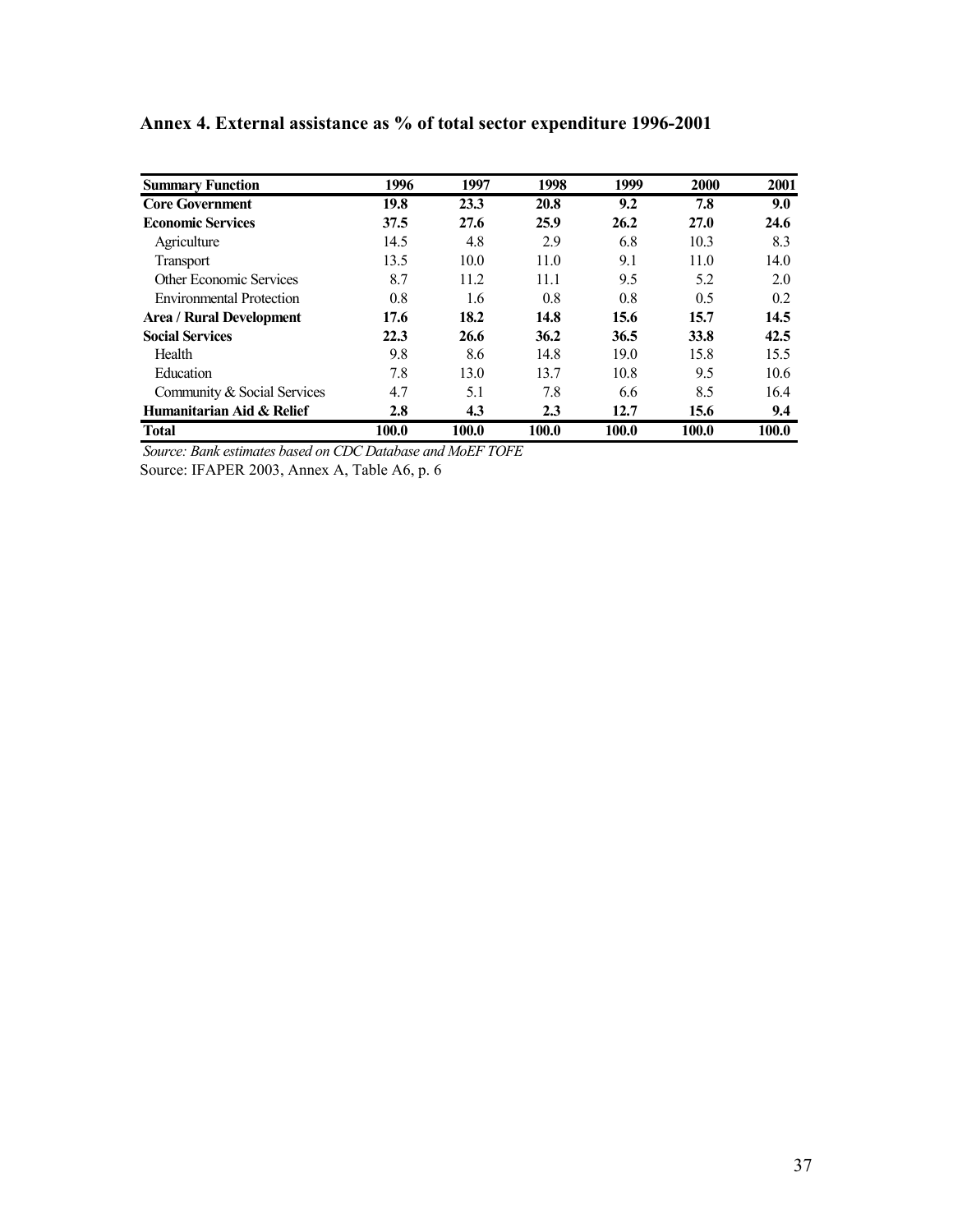# **Annex 5. World Bank Assistance 1992-2002**

| <b>Document Title</b>                                  | Date       | <b>Type</b>              |
|--------------------------------------------------------|------------|--------------------------|
| Private solutions for infrastructure in Cambodia       | 10/31/2002 | World Bank Country Study |
| Country Assistance Strategy                            | 2/7/2000   | CAS                      |
| <b>Poverty Assessment</b>                              | 11/22/1999 | Economic Report          |
| <b>Power Sector Strategy</b>                           | 6/30/1999  | Sector Report            |
| Power trade strategy for the Greater Mekong Sub-regior | 3/31/1999  | Sector Report            |
| Public expenditure review                              | 1/8/1999   | Economic Report          |
| Poverty Profile of Cambodia                            | 10/31/1997 | Economic Report          |
| Progress in recovery and reform                        | 6/2/1997   | Economic Report          |
| <b>Country Assistance Strategy</b>                     | 1/28/1997  | CAS                      |
| Forest policy assessment                               | 8/14/1996  | Sector Report            |
| From recovery to sustained development                 | 5/31/1996  | Economic Report          |
| Country Assistance Strategy                            | 5/10/1995  | CAS                      |
| From rehabilitation to reconstruction                  | 2/10/1994  | Economic Report          |
| Agenda for rehabilitation and reconstruction           | 6/30/1992  | Economic Report          |

#### **Table 5a: Economic and Sector Work**

## **Table 5b: Lending – IDA Approvals FY92-02**

| FY   | <b>Project Name</b>                                   | <b>Sector Board</b>              | Len Instr Type    | Commit.<br>Amount |
|------|-------------------------------------------------------|----------------------------------|-------------------|-------------------|
|      | 2002 KH - Demobilization and Reintegration            | Public Sector Governance         | <b>INVESTMENT</b> | 18                |
|      | 2002 KH - Eco. & PS Capacity Building Project         | Public Sector Governance         | <b>INVESTMENT</b> | 6                 |
|      | 2002 KH-Land Management and Administration            | Environment                      | <b>INVESTMENT</b> | 24                |
|      | 2001 KH-EMERGENCY SUPPL CR FOR SOCIAL FUND II         | Social Protection                | <b>INVESTMENT</b> | 10                |
|      | 2001 KH-Flood Emergency Rehabilitation Proj           | Private Sector Development       | <b>INVESTMENT</b> | 35                |
|      | 2000 KH - Cambodia SAC                                | Economic Policy                  | <b>ADJUSTMENT</b> | 30                |
|      | 2000 KH-BIO & PROTEC AREAS M                          | Environment                      | <b>INVESTMENT</b> | $\overline{c}$    |
|      | 2000 KH-EDUCATION QUALITY IMPROVEMENT                 | Education                        | <b>INVESTMENT</b> | 5                 |
|      | 2000 KH-Forest Concession Mgt & Control Pilot         | <b>Rural Sector</b>              | <b>INVESTMENT</b> | 5                 |
| 1999 | KH-Road Rehab.                                        | Transport                        | <b>INVESTMENT</b> | 45                |
|      | 1999 KH-SOCIAL FUND II                                | Social Protection                | <b>INVESTMENT</b> | 25                |
| 1999 | KH-NORTHEAST VILLAGE                                  | Public Sector Governance         | <b>INVESTMENT</b> | 5                 |
|      | 1998 KH-URBAN WATER SUPPLY                            | Water Supply and Sanitation      | <b>INVESTMENT</b> | 31                |
| 1997 | KH-AGRICULTURAL PRODUCTIVITY IMPROVEMENT Rural Sector |                                  | <b>INVESTMENT</b> | 27                |
| 1997 | KH-DISEASE CONTROL & HEAL                             | Health, Nutrition and Population | <b>INVESTMENT</b> | 30                |
|      | 1996 ECONOMIC REHAB, CR.                              | <b>Economic Policy</b>           | <b>ADJUSTMENT</b> | 40                |
|      | 1996 PHNOM PEHN POWER REH                             | Energy and Mining                | <b>INVESTMENT</b> | 40                |
|      | 1995 KH - Technical Assistance Project                | Economic Policy                  | <b>INVESTMENT</b> | 17                |
|      | 1995 KH-SOCIAL FUND (Project closed)                  | Social Protection                | <b>INVESTMENT</b> | 20                |
|      | 1994 EMERGENCY REHAB                                  | Private Sector Development       | <b>ADJUSTMENT</b> | 63                |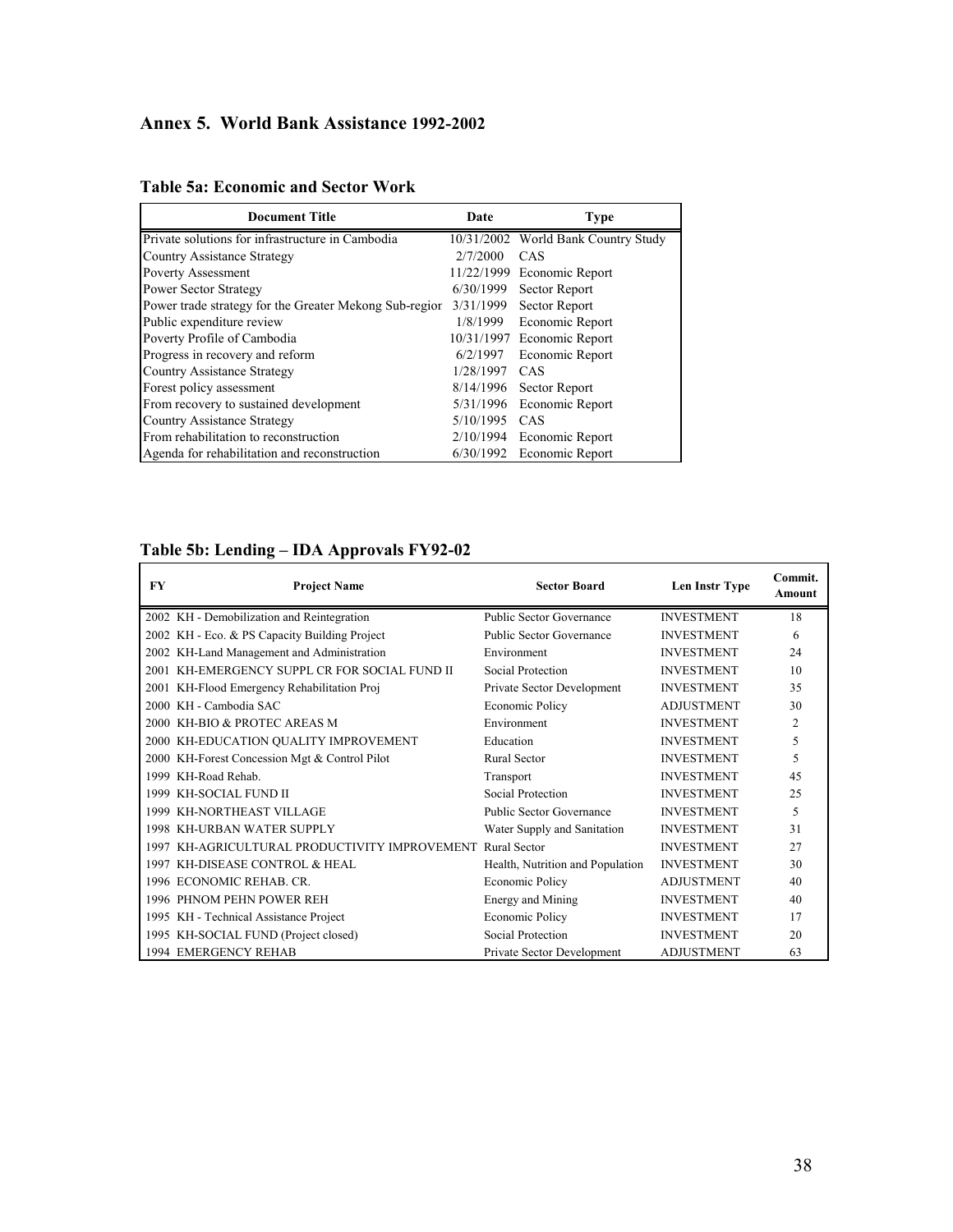#### **6. Cambodia Survey Results**

1. As part of the OED and IEO evaluations of the PRS Process and the PRGF, a survey of PRSP stakeholders was administered in each of the ten countries where a case study was undertaken. The objective of the survey was to obtain perceptions of the PRS Process and the role of the World Bank and IMF in supporting the initiative.

2. A standard survey of 39 questions was administered in each country. The full questionnaire can be found on both of the evaluation websites www.worldbank.org/oed/prsp and http://www.imf.org/external/np/ieo/2002/prsp/index.htm. The survey consists of four main components: information on respondents; the PRS Process (covering ownership, results orientation, comprehensiveness, partnership-orientation and long term perspective); World Bank performance; and the role of the IMF. In most cases, respondents were asked to indicate the extent of their agreement with statements on a five point scale<sup>26</sup>. The survey was translated, into local languages, where necessary, and pre-tested. A local consultant with survey experience was engaged in each country to assist with administration of the survey. Survey results were coded by the local consultant and sent back to Washington and an outside contractor, Fusion Analytics, was hired to analyze the data.

3. The survey was targeted at key groups within the three main categories of PRSP stakeholders: Government, Civil Society, and International Partners.27 Within each group, the survey sought to obtain an *institutional view* and was targeted at the most knowledgeable individuals. Respondents were asked to define the nature of their involvement in the PRS Process, and their level of familiarity with the PRSP document, the Bank, and the IMF. Given the targeted nature of the survey, respondents who were "Not Aware" of the PRS Process were excluded from the results. The specific samples were selected using three main inputs: information gained through the country case study mission; participants listed in the PRSP document; and input from the local consultant. In some cases, samples were circulated to obtain broader input on their composition. The study teams also identified a set of highly relevant respondents in each country for whom a survey response was required. These included core ministries and agencies (Finance, Economy, Central Bank…), key PRSP-related ministries (Health, Education, Agriculture…), and major donors. Survey questionnaires were tracked in order to ensure responses were obtained from key groups, however, individual respondents could choose to remain anonymous.

<sup>&</sup>lt;sup>26</sup> The five point scales used in most questions offered a range from 1: Completely Disagree to 5: Completely Agree. Respondents could also mark 0 for Don't Know or Unsure.

 $^{27}$  Fourteen stakeholder groups were identified: Government - central government, line ministries and sector agencies, local government, Parliament – Civil Society – local NGOs, business sector, labor unions, academia, media, religious organization, political party, other – International Partner – donor, international NGO. Results at the stakeholder group level will be presented in the aggregate analysis across all countries.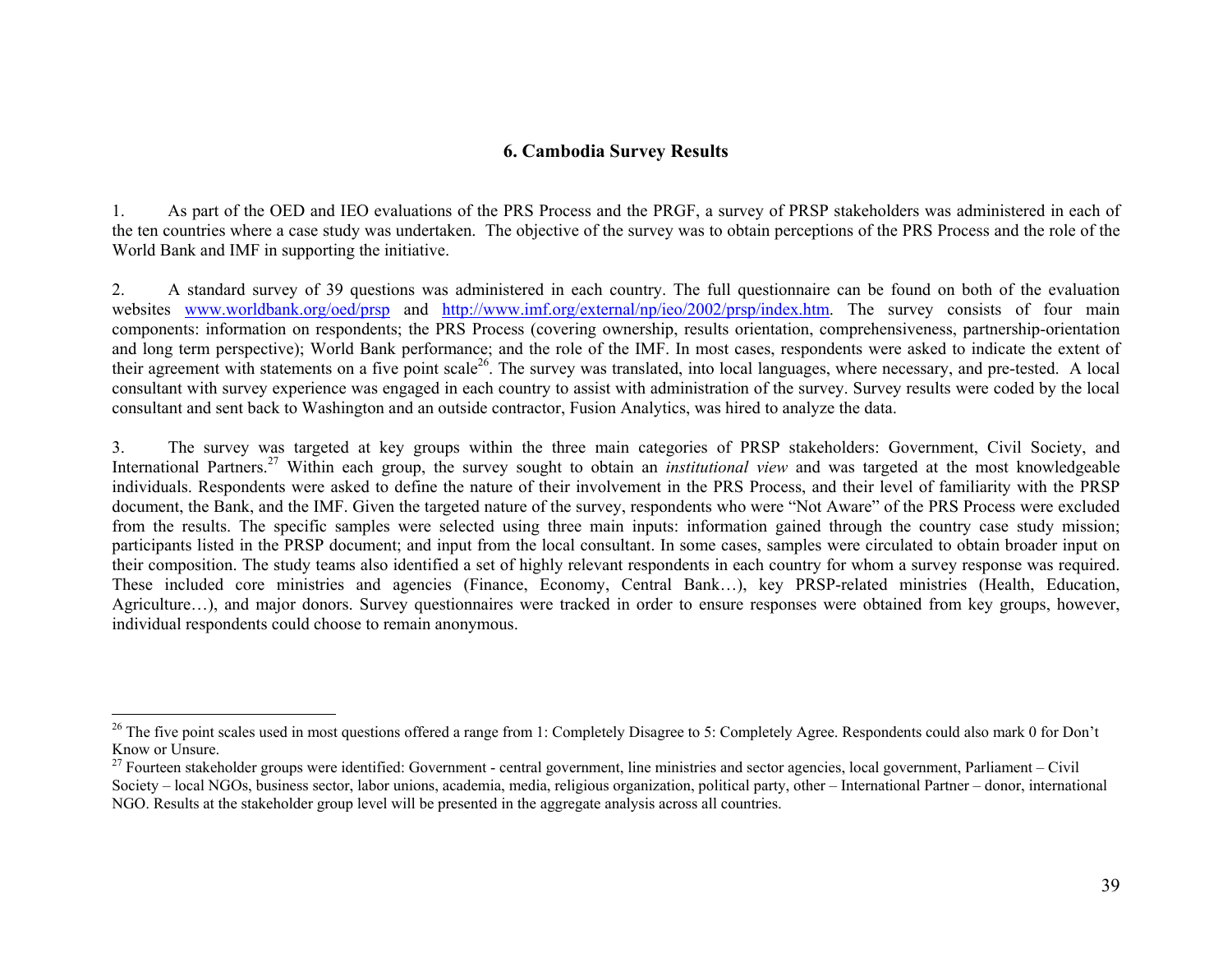4. The following section presents findings from the survey applied in Cambodia. Section A provides an overview of the survey respondents, including the nature of involvement and familiarity with the process. Section B provides an aggregated snapshot of stakeholder perceptions of the PRS Process across each of five main sub-categories. Section C provides the mean results for all questions concerning the role and effectiveness of Bank and Fund support. Section D presents results for questions with the most positive and negative responses and questions where there was the greatest consensus or disagreement on issues.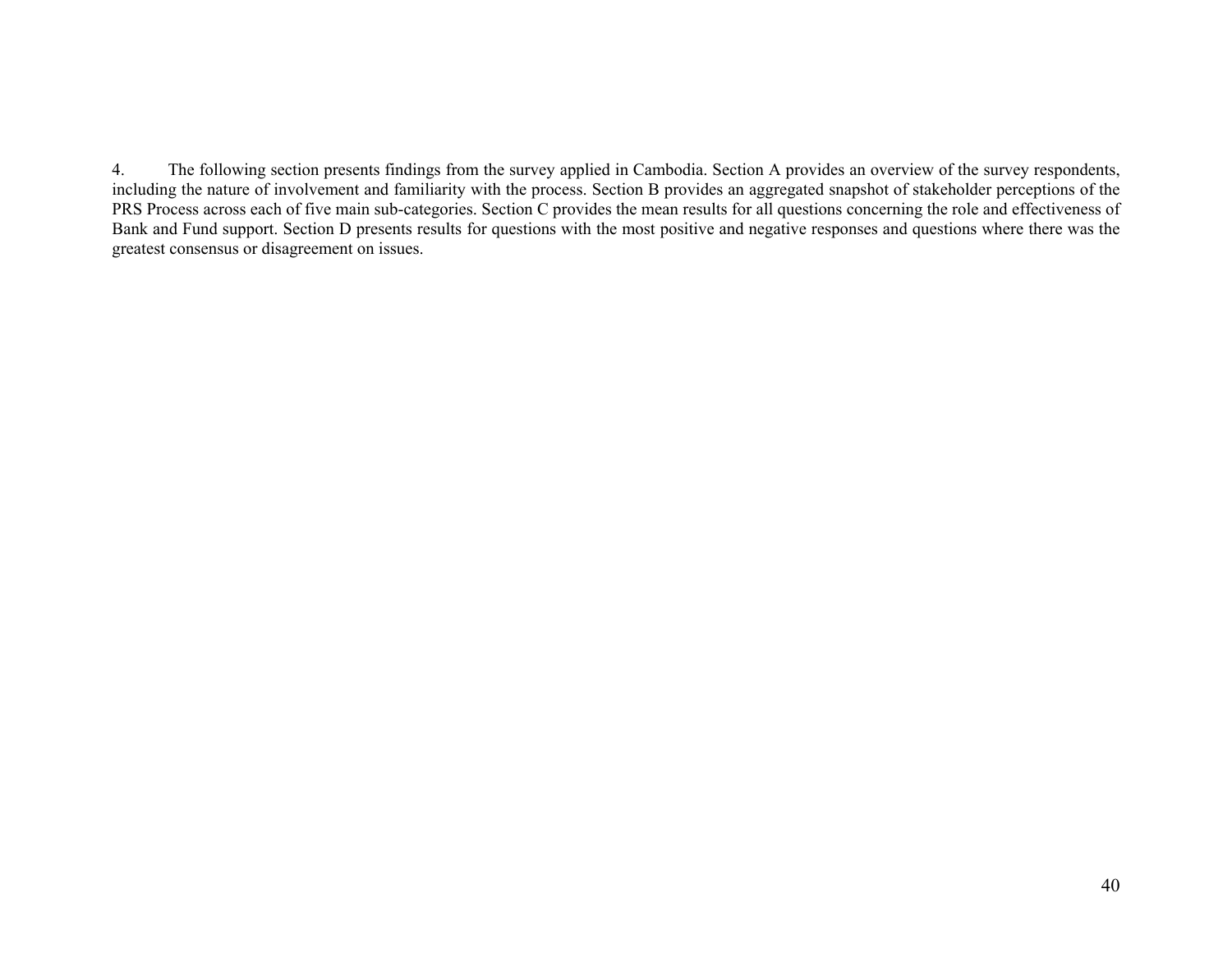#### **A. Respondent Information**

```
1. Composition of respondents (n = 73) 2. Nature of involvement (%)
```


#### **3. Level of Familiarity**

**PRSP document 49% Bank 41% IMF 22%**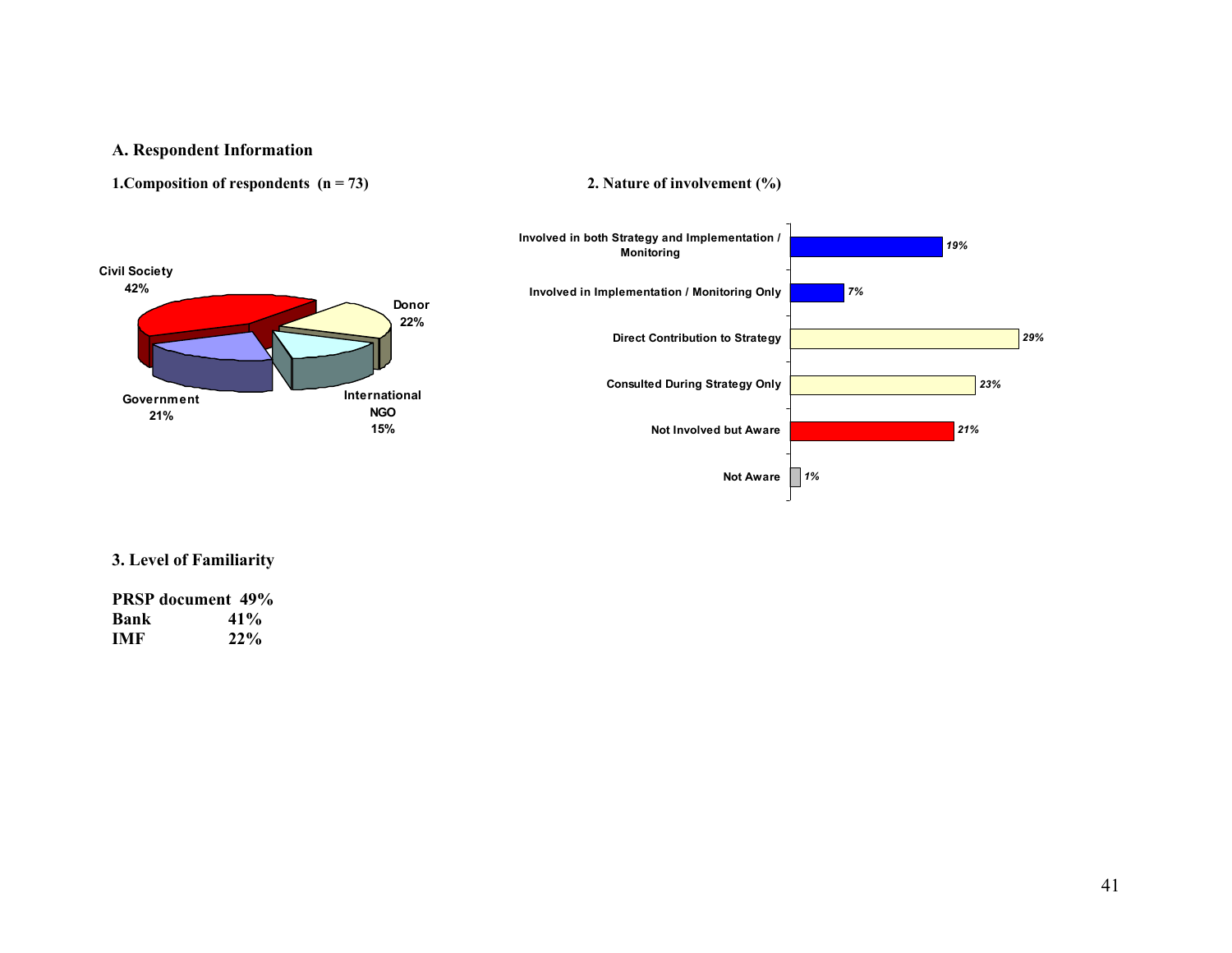#### **B. The PRSP Process**



Based on a five point scale, where 1: Completely Disagree to 5: Completely Agree. Respondents could also mark 0 for Don't Know or Unsure.

### **C. Bank and IMF**



Based on a five point scale, where 1: Completely Disagree to 5: Completely Agree. Respondents could also mark 0 for Don't Know or Unsure.